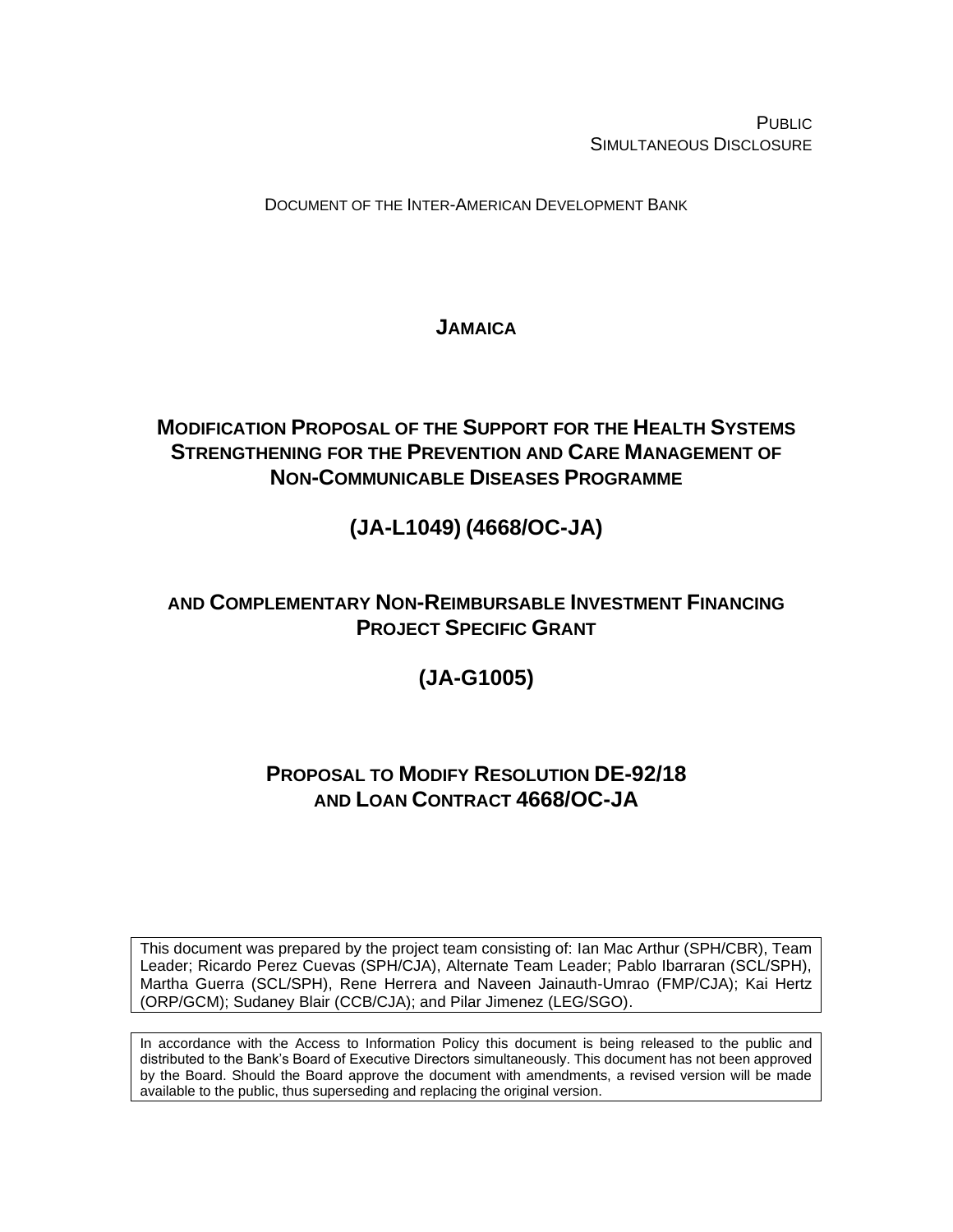#### **CONTENTS**

| $\mathbf{L}$ |                            | <b>COMPLEMENTARY EUROPEAN UNION FINANCING FOR THE SUPPORT FOR THE HEALTH</b><br>SYSTEMS STRENGTHENING FOR THE PREVENTION AND CARE MANAGEMENT OF NON- |  |
|--------------|----------------------------|------------------------------------------------------------------------------------------------------------------------------------------------------|--|
| П.           |                            | BACKGROUND, DESCRIPTION AND CURRENT STATUS OF LOAN 4668/OC-JA2                                                                                       |  |
| III.         |                            |                                                                                                                                                      |  |
|              | А.<br>В.                   |                                                                                                                                                      |  |
| IV.          |                            |                                                                                                                                                      |  |
|              | A<br>B<br>$\mathsf C$<br>D |                                                                                                                                                      |  |
| $V_{\cdot}$  |                            |                                                                                                                                                      |  |
|              | А.<br>В.                   | Summary of Arrangements for Monitoring Results 18                                                                                                    |  |
| VI.          |                            |                                                                                                                                                      |  |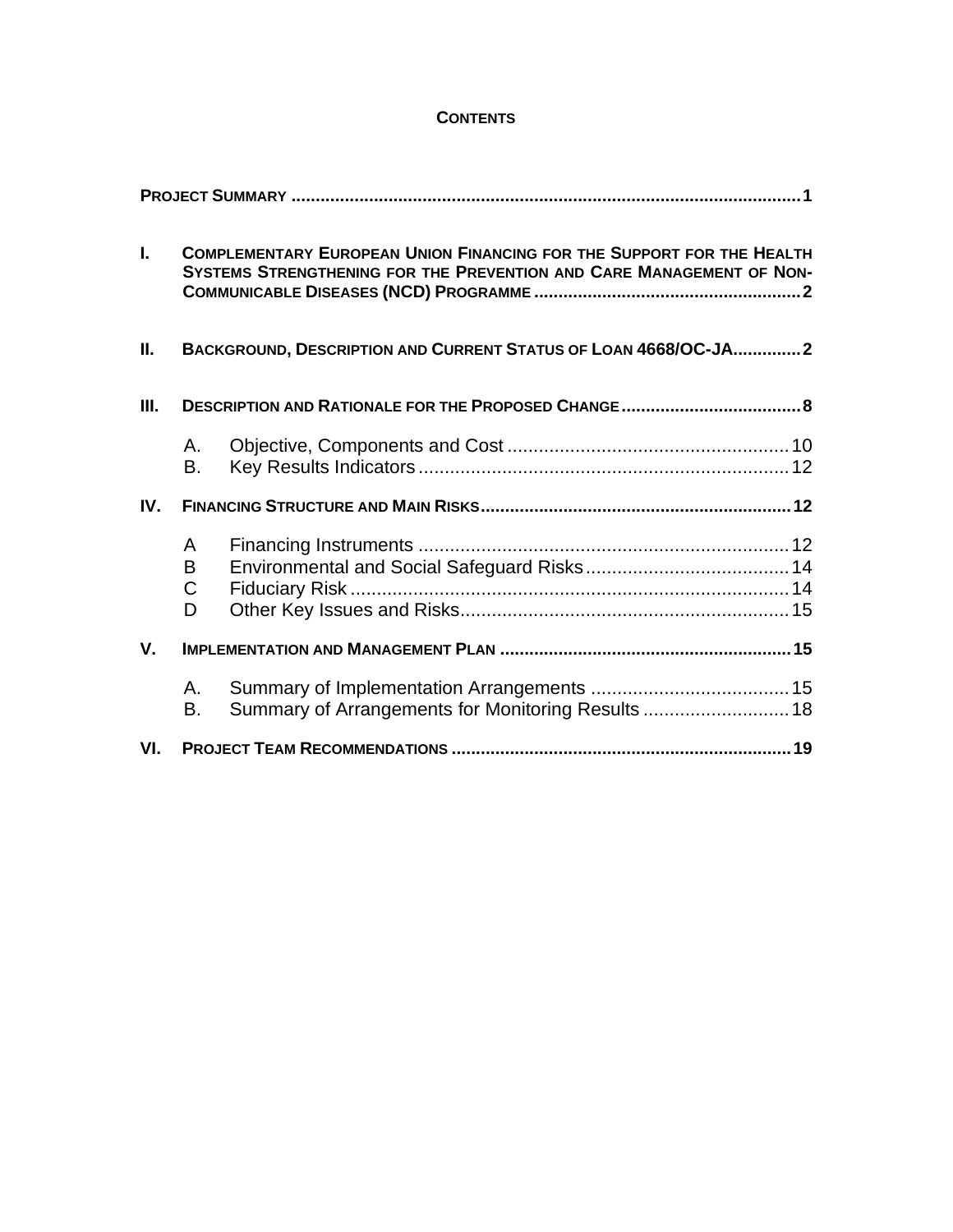|           | <b>ANNEXES</b>                                   |
|-----------|--------------------------------------------------|
| Annex I   | Development Effectiveness Matrix (DEM) - Summary |
| Annex II  | Results Framework (additional financing)         |
| Annex III | <b>Fiduciary Arrangements</b>                    |

|       | <b>REQUIRED ELECTRONIC LINKS (REL)</b>                             |
|-------|--------------------------------------------------------------------|
| REL#1 | Pluriannual Execution Plan (PEP) and Annual Operational Plan (AOP) |
| REL#2 | <b>Monitoring and Evaluation Arrangements</b>                      |
| REL#3 | <b>Environmental and Social Management Report (ESMR)</b>           |
| REL#4 | <b>Procurement Plan</b>                                            |

| <b>OPTIONAL ELECTRONIC LINKS (OEL)</b> |                                                                  |  |  |  |
|----------------------------------------|------------------------------------------------------------------|--|--|--|
| OEL#1                                  | Analysis of Project Cost and Economic Viability                  |  |  |  |
| OEL#2                                  | <b>Communication and Visibility Plan</b>                         |  |  |  |
| OEL#3                                  | <b>EU-CIF Fiche (Application Form)</b>                           |  |  |  |
| OEL#4                                  | <b>Request from Beneficiary</b>                                  |  |  |  |
| OEL#5                                  | <b>Bibliographic References</b>                                  |  |  |  |
| OEL#6                                  | <b>Project Operation Manual</b>                                  |  |  |  |
| OEL#7                                  | Safeguard Policy Filter (SPF) and Safeguard Screening Form (SSF) |  |  |  |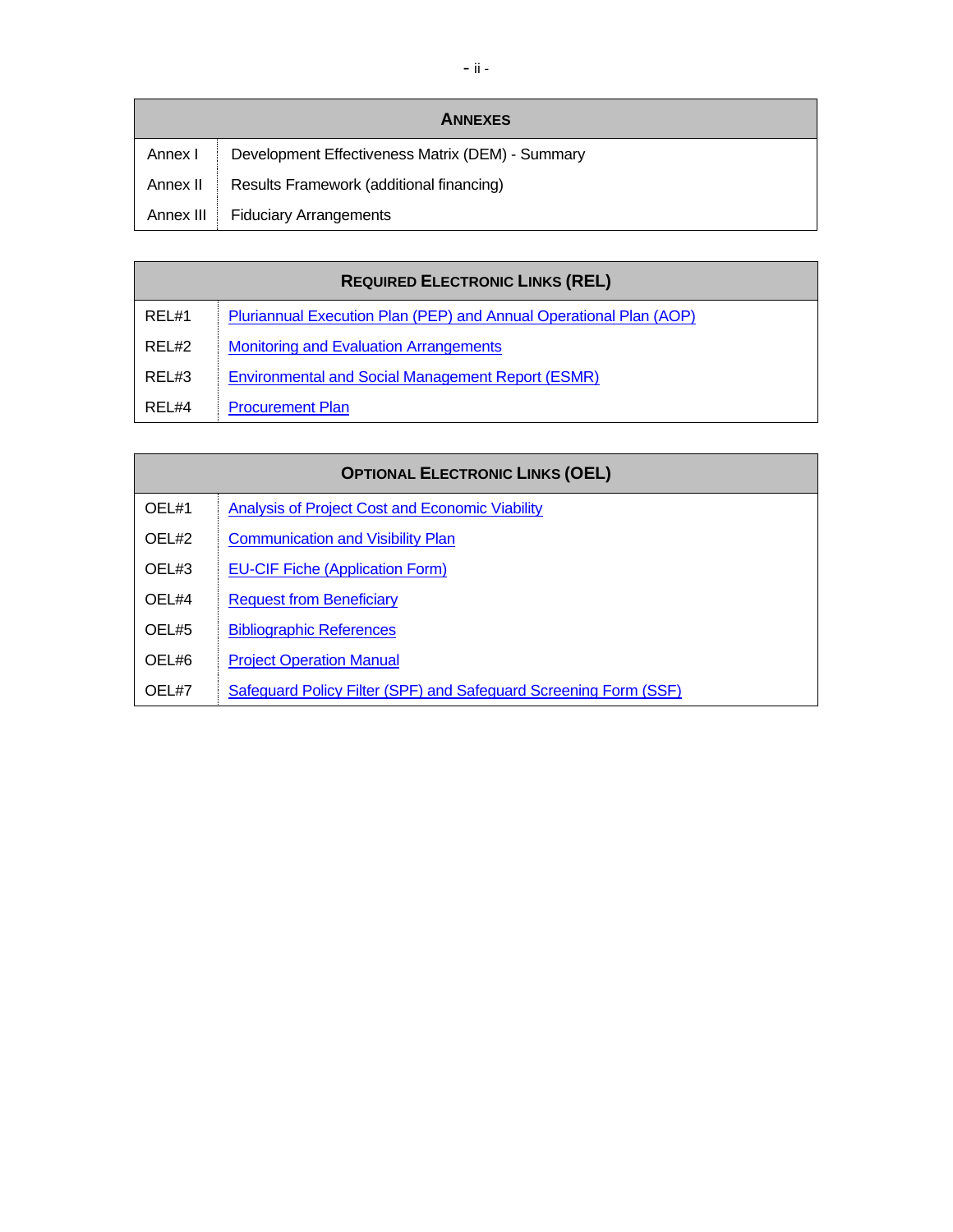|               | <b>ABBREVIATIONS</b>                                                                             |
|---------------|--------------------------------------------------------------------------------------------------|
| <b>ACR</b>    | <b>Ambulatory Care Ratio</b>                                                                     |
| <b>AED</b>    | <b>Accident and Emergency Department</b>                                                         |
| <b>ALOS</b>   | Average Length of Stay                                                                           |
| <b>AOP</b>    | <b>Annual Operating Plan</b>                                                                     |
| <b>BFHI</b>   | <b>Baby-Friendly Hospital Initiative</b>                                                         |
| <b>BOR</b>    | <b>Bed Occupancy Rate</b>                                                                        |
| <b>CCM</b>    | <b>Chronic Care Model</b>                                                                        |
| <b>DALY</b>   | Disability-Adjusted Life Years of Life Lost                                                      |
| EA            | <b>Executing Agency</b>                                                                          |
| <b>ECHO</b>   | <b>Extension for Community Healthcare Outcomes</b>                                               |
| <b>EDGE</b>   | <b>Excellence in Design for Greater Efficiencies</b>                                             |
| <b>EU-CIF</b> | European Union Caribbean Investment Facility                                                     |
| <b>FCTC</b>   | Framework Convention on Tobacco Control                                                          |
| <b>GDP</b>    | <b>Gross Domestic Product</b>                                                                    |
| GOJ           | Government of Jamaica                                                                            |
| <b>IDB</b>    | Inter-American Development Bank                                                                  |
| <b>IGR</b>    | <b>Investment Grant</b>                                                                          |
| IS4H          | Information Systems for Health                                                                   |
| <b>JHLS</b>   | Jamaica Health and Lifestyle Survey                                                              |
| <b>MND</b>    | <b>Mental and Neurological Disorders</b>                                                         |
| <b>MOFPS</b>  | Ministry of Finance and the Public Service                                                       |
| <b>MOHW</b>   | Ministry of Health and Wellness                                                                  |
| <b>NCD</b>    | Non-Communicable (Chronic) Disease                                                               |
| <b>NHF</b>    | <b>National Health Fund</b>                                                                      |
| <b>NSPMH</b>  | National Strategic Plan on Mental Health                                                         |
| <b>NPAI</b>   | National Plan of Action for IS4H                                                                 |
| NSAP-NCD      | National Strategic and Action Plan for the Prevention and Control of<br>Non-Communicable Disease |
| ОC            | <b>Ordinary Capital</b>                                                                          |
| <b>PAGODA</b> | Pillar Assessed Grant or Delegation Agreement                                                    |
| <b>PAHO</b>   | Pan American Health Organization                                                                 |
| <b>PBP</b>    | Programmatic Policy-Based Loan                                                                   |
| <b>PEP</b>    | <b>Project Execution Plan</b>                                                                    |
| <b>PEU</b>    | <b>Programme Executing Unit</b>                                                                  |
| <b>PIOJ</b>   | Planning Institute of Jamaica                                                                    |
| <b>PMR</b>    | <b>Project Monitoring Report</b>                                                                 |
| <b>POM</b>    | <b>Programme Operating Manual</b>                                                                |
| <b>THE</b>    | <b>Total Health Expenditure</b>                                                                  |
| <b>UNOPS</b>  | United Nations Office for Project Services                                                       |
| <b>WHO</b>    | World Health Organization                                                                        |
| YLL           | Years of Life Lost                                                                               |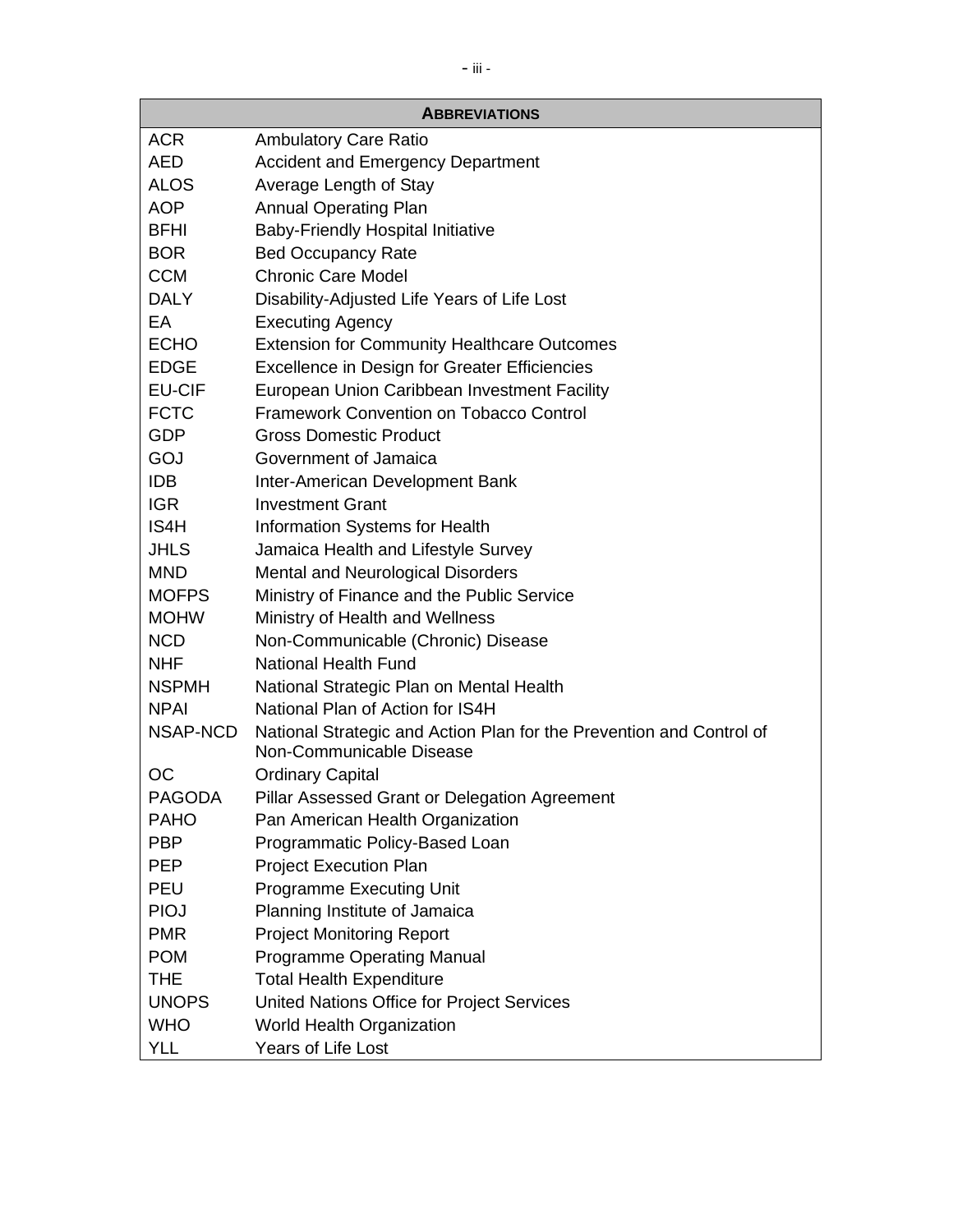#### **PROJECT SUMMARY JAMAICA MODIFICATION PROPOSAL OF THE SUPPORT FOR THE HEALTH SYSTEMS STRENGTHENING FOR THE PREVENTION AND CARE MANAGEMENT OF NON-COMMUNICABLE DISEASES PROGRAMME (JA-L1049) (4668/OC-JA) AND COMPLEMENTARY NON-REIMBURSABLE INVESTMENT FINANCING PROJECT SPECIFIC GRANT**

#### **(JA-G1005)**

| <b>Financial Terms and Conditions</b> |                            |                                                          |                                                                                                |  |  |
|---------------------------------------|----------------------------|----------------------------------------------------------|------------------------------------------------------------------------------------------------|--|--|
| <b>Beneficiary:</b>                   |                            | Jamaica                                                  |                                                                                                |  |  |
| <b>Executing Agency:</b>              |                            | Ministry of Health and Wellness (MOHW)                   |                                                                                                |  |  |
|                                       |                            | <b>Project Specific Grant</b><br>(PSG)                   | <b>Health Systems Strengthening for the Prevention</b><br>and Care Management of NCD Programme |  |  |
| <b>Disbursement period:</b>           |                            | 4 years                                                  | 5 years                                                                                        |  |  |
| <b>Approval Currency:</b>             |                            | Euro                                                     | U.S. Dollar                                                                                    |  |  |
| Source:                               |                            | European Union Caribbean<br>Investment Facility (EU-CIF) | <b>IDB</b> (Ordinary Capital)                                                                  |  |  |
| Amount:                               | <b>Euros</b>               | $10,200,000^{(a)}$                                       |                                                                                                |  |  |
|                                       | <b>U.S. Dollars</b>        | 11,424,000 <sup>(b)</sup>                                | 50.000.000                                                                                     |  |  |
| <b>Total Modified</b>                 |                            | 61.424.000                                               |                                                                                                |  |  |
|                                       | <b>Project at a Glance</b> |                                                          |                                                                                                |  |  |

**Project Objective/Description:** This proposal to modify the Support for the Health Systems Strengthening for the Prevention and Care Management of Non-Communicable Diseases (NCD) Programme (4668/OC-JA) incorporates complementary financing provided by the European Union. The general objective of the complementary financing is to contribute to the improvement of the health of Jamaica's population, while the specific objectives are to: (i) improve the quality of primary care provided through health centres in the catchment areas of the hospitals selected for IDB investments, and (ii) increase patient adherence to NCD management protocols. The original objective of the Support for the Health Systems Strengthening for the Prevention and Care Management of NCD Programme remains to contribute to the improvement of the health of Jamaica's population by strengthening comprehensive policies for the prevention of NCD risk factors and improved access to an upgraded and integrated primary and secondary health network in prioritized areas with an emphasis on chronic disease management, that provide more efficient and higher quality care.

**Special Contractual Conditions prior to the first disbursement of the financing:** The Executing Agency will provide evidence to the Bank's satisfaction of: (i) the update of the POM for the Support for the Health Systems Strengthening for the Prevention and Care Management of Non-Communicable Diseases (NCD) Programme to incorporate the terms and conditions for the execution of this IGR in accordance with the those previously agreed upon between the MOHW and the Bank; and (ii) that the IDB and EU have entered into a project specific grant for the transfer of the EU-CIF resources (¶5.5).

**Exceptions to Bank Policies:** (i) two exceptions to Bank's Policies for the procurement of goods and works financed by the IDB (GN-2349-9) and Policies for the selection of consultants financed by the IDB (GN-2350-9) already approved under the 2015 EU-IDB Framework Agreement (GN-2610-2, ¶4.13 and ¶4.14) will apply (¶5.6); and (ii) an additional partial exception to such Bank procurement policies is requested for approval to be able to recognize EU's restrictive measures (¶5.8).

| <b>Strategic Alignment</b>             |    |   |    |   |  |
|----------------------------------------|----|---|----|---|--|
| $\blacksquare$ Challenges $\lozenge$ : | וכ | ₩ | PI |   |  |
| Cross-Cutting Themes <sup>(d)</sup> :  | GD | ₩ | CС | ⊮ |  |

(a) Grant resources to be provided by the EU are subject to availability and approval by the EU. The funds will be administered by the Bank through a Project Specific Grant (PSG) according to Document SC-114 and under the terms of the 2015 "Framework Agreement between the Bank and the European Commission" (GN-2605-2). As contemplated therein, the commitment from the EU will be established through a separate contribution agreement (Delegation Agreement). EU resources will be available for disbursement once the Delegation Agreement has been signed between the EU and the Bank and the funds from the EU are received by the Bank. The Bank will charge an administrative fee (2% of the PSG amount) upon the Bank's receipt of the first payment instalment. All references in this document to the 2015 EU-IDB Framework Agreement shall be deemed to have been made, as applicable, to any amendment and/or reinstatement of such framework agreement that the EU and IDB may enter into, in force as of the date of signature of the Delegation Agreement.

(b) The exchange rate used on August 6, 2019 was 0.89 Euro to one US Dollar. The EU PSG contribution payments will be made in Euros  $(\epsilon)$ , and immediately converted to US Dollars when received by the Bank's Finance Department. The Finance Department will inform the Project Team of the exchange rate at which each contribution is converted.

(c)SI (Social Inclusion and Equality); PI (Productivity and Innovation); and EI (Economic Integration).

(d)GD (Gender Equality and Diversity); CC (Climate Change and Environmental Sustainability); and IC (Institutional Capacity and Rule of Law).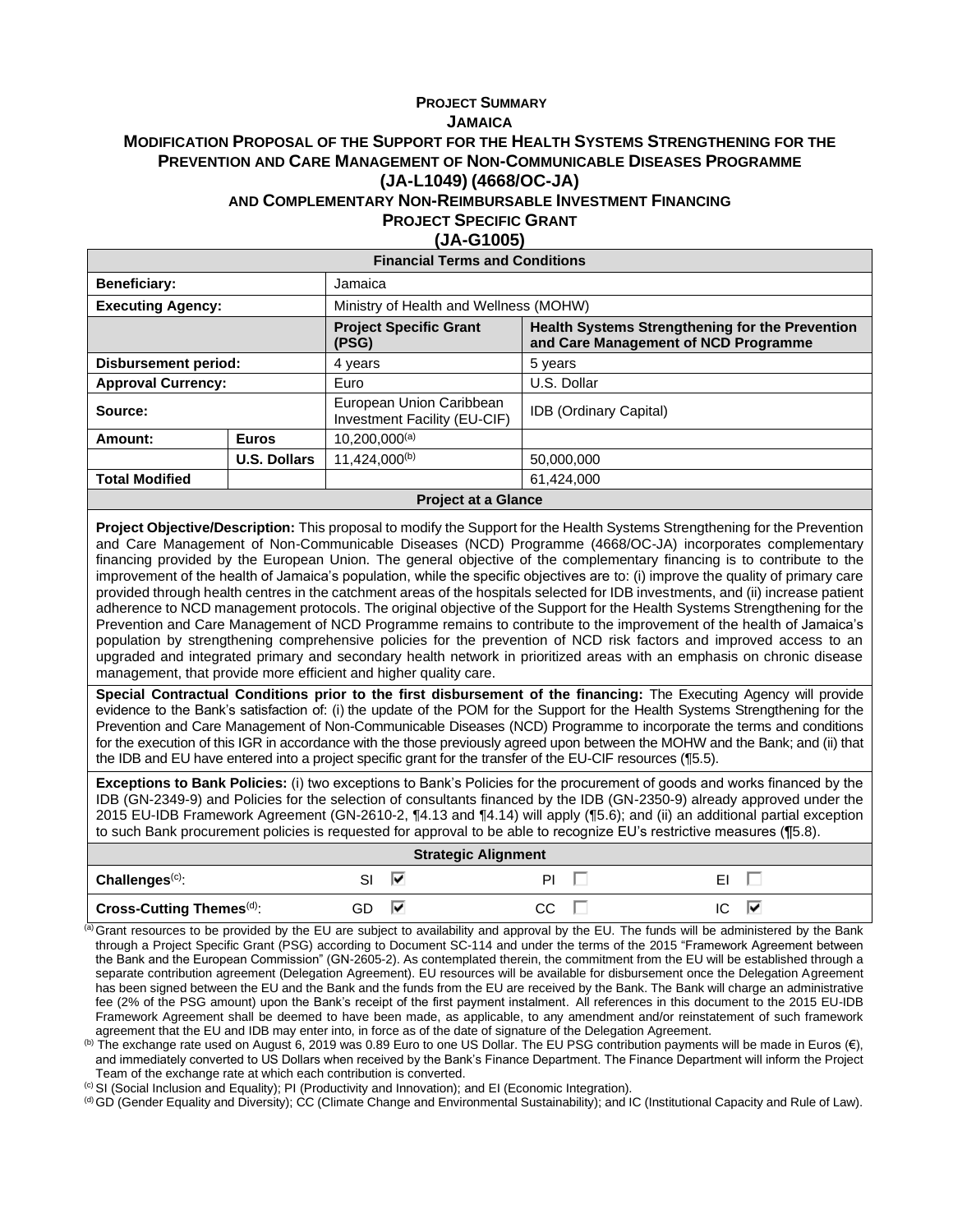#### **I.** COMPLEMENTARY EUROPEAN UNION FINANCING FOR THE SUPPORT FOR THE **HEALTH SYSTEMS STRENGTHENING FOR THE PREVENTION AND CARE MANAGEMENT OF NON-COMMUNICABLE DISEASES (NCD) PROGRAMME**

- 1.1 On November 14, 2018, the Board of Directors of the Inter-American Development Bank (IDB) approved a hybrid operation for Jamaica consisting of a programmatic policy-based loan (JA-L1080, 4669/OC-JA) and a specific investment loan (JA-L1049, 4668/OC-JA) for US\$50 million each that together comprise the "Support for the Health Systems Strengthening for the Prevention and Care Management of Non-Communicable Diseases (NCD) Programme." The current document proposes the approval of a non-reimbursable investment operation ("Investment Grant operation", "IGR" or this "Operation") to complement this programme, for EUR  $(€)$  10.2 million (approximately US\$11.424 million) to be granted by the European Union Caribbean Investment Facility (EU-CIF).<sup>1</sup>
- 1.2 The policy-based and investment loans and the IGR all contribute to increase capacity for NCD control and treatment in priority health services networks consisting of hospitals and their associated health centres. While the policy-based loan concentrates on the reduction of NCD risk factors in general, the investment loan focuses on strengthening health services for NCD clinical management. During the July 22-24, 2019 mission, the government requested that the Bank reallocate loan resources (US\$9.5 million) originally earmarked for upgrading ten health centres (subcomponent 1.1), which will now be financed with the IGR, to expand the infrastructure and equipment upgrade at three hospitals. The reassignment of the loan resources to the hospitals (subcomponent 1.2) will allow for more complete renovation and improvement of services, considering that the initial resources assignment met only a limited portion of the infrastructure and equipment renovation needs (¶3.2 and Table 4.3).

### **II. BACKGROUND, DESCRIPTION AND CURRENT STATUS OF LOAN 4668/OC-JA**

- 2.1 **Health Conditions and NCD Risk Factors.** Jamaica has 2.8 million inhabitants, and the country is experiencing lower population growth and population aging characteristic of an advanced demographic transition. The elderly (65 years and over) represented 9.3% of the population in 2015, and this proportion will reach 22.0% by 2050. The health status of Jamaica's population has risen steadily; for example, infant mortality declined from 30.9 deaths per 1,000 live births in 1990 to 16.6 in 2016. Jamaica has a higher life expectancy (74.6 years) than Guyana (67.7 years), Suriname (71.3 years), and Trinidad and Tobago (73.0 years).<sup>2</sup>
- 2.2 With the progress in controlling infectious disease and improving maternal and child health, the country has experienced an epidemiological transition and now faces the challenges posed by NCDs, such as cardiovascular diseases, cancers, chronic respiratory diseases and diabetes. In 2016, NCDs accounted for 8 of the 10 leading causes of death and represented 85% of all deaths (22,034), compared

<sup>1</sup> The EU-CIF is a European Union regional financing blending facility aimed at mobilizing resources for development projects by combining grants from the European Development Fund with other resources, such as loans, to leverage additional financing and achieve investments in infrastructure.

<sup>&</sup>lt;sup>2</sup> See: The World Bank Indicators Data: [https://data.worldbank.org/indicator.](https://data.worldbank.org/indicator)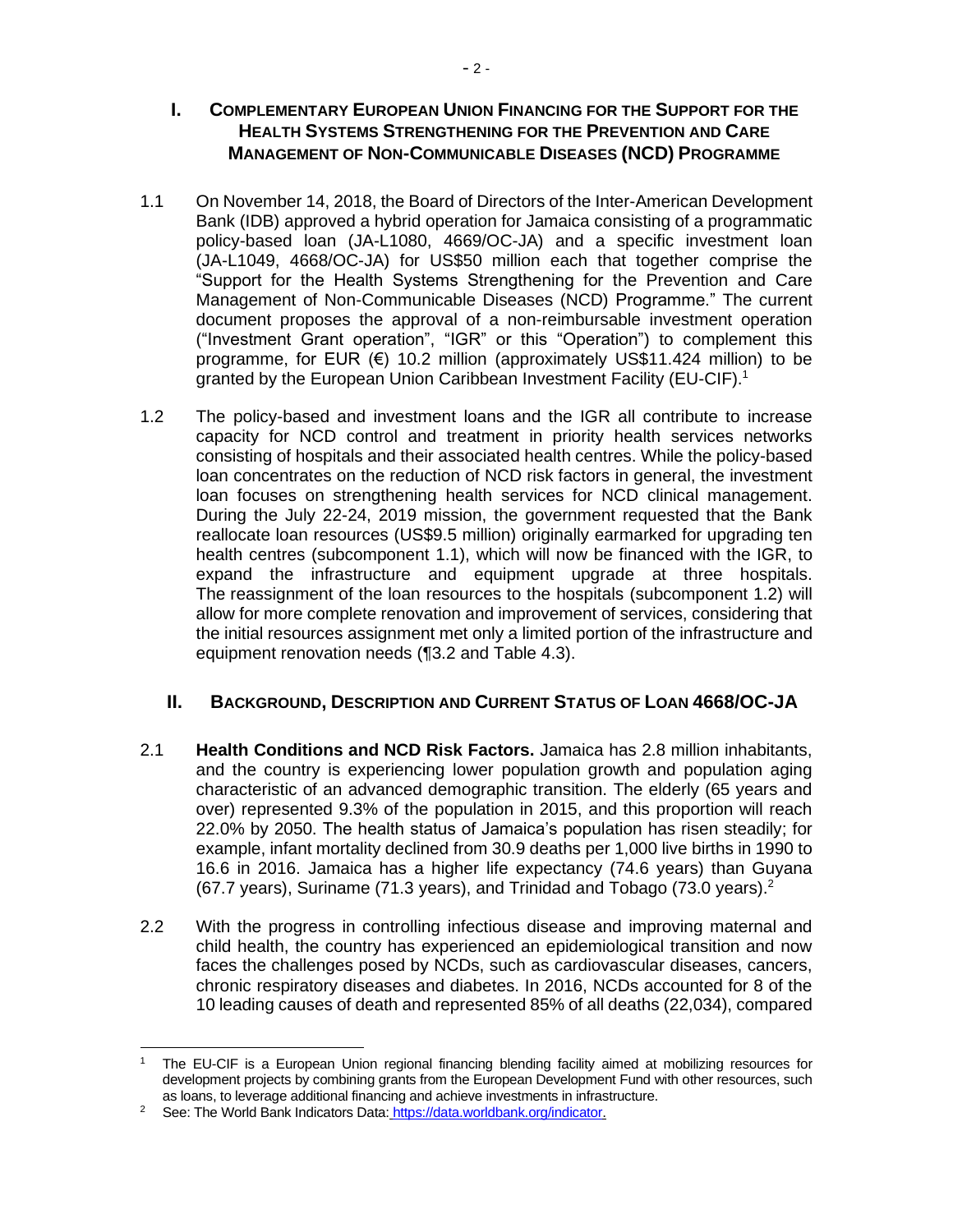to 78.6% in 1990. The leading causes for morbidity measured with Disability Adjusted Life Years (DALYs) are NCDs.<sup>3</sup>

- 2.3 NCDs are caused by four modifiable risk factors: (i) tobacco use; (ii) excessive alcohol consumption (which also increases risk for developing mental and neurological disorders–MND); (iii) a sedentary lifestyle; and (iv) unhealthy dietary habits. Tobacco consumption contributes to high blood glucose levels, hypertension and abnormal lung function, leading to all major NCDs. According to the 2015 Jamaica Survey of Living Conditions (JSLC), men smoke at much higher rates than women (22% and 3%). Overall, 5.1% of the global burden of disease and injury is attributable to alcohol.<sup>4</sup> The 2007-8 Jamaica Health and Lifestyle Survey (JHLS) showed that 65% of the population aged 15 to 74 currently used alcohol  $[2]$ . The alcohol-attributable death rates in 2012 were 23.7 and 9.1 per 100,000 population, for men and women, respectively.
- 2.4 Unhealthy eating habits and lack of exercise are key risk factors leading to obesity, hypertension, high blood glucose and abnormal blood lipids, proximate causes of NCDs. Breastfeeding and the proper introduction of complementary foods in the baby's first two years foster healthy growth and improve cognitive development, and may have longer-term health benefits, like reducing the risk of becoming overweight or obese and developing NCDs. Furthermore, exercise contributes to the prevention of hypertension, overweight, and obesity, and is associated with delay in the onset of dementia and improved mental health. According to the JHLS, over 70% of men engage in moderate to high levels of physical activity, compared to only 38% of women. Over 75% of Jamaicans ages 15-74 consumed one or more bottle or glass of sweetened beverage per day, and less than 2% of individuals were meeting the recommended daily intake of fruits and/or vegetables.
- 2.5 **Health Services Delivery Challenges.** Jamaica's public national health system strives to provide universal coverage and access, but it struggles to deliver effective financial protection and quality services. The Ministry of Health and Wellness (MOHW) operates over 300 health centres and 24 hospitals. The National Health Fund (NHF) subsidizes drug costs for the elderly and NCD patients. Since 2008 there have been no user fees, which increased demand on a strained system and negatively impacted the quality of services [\[3\].](http://idbdocs.iadb.org/wsdocs/getDocument.aspx?DOCNUM=EZSHARE-404563548-6) As a result, the population, including the poor, often purchase private sector services. However, much of this cost is paid out-of-pocket (24% of Total Health Expenditure—THE), since only 19% of the population has private insurance  $[4]$ .
- 2.6 Although Jamaica could improve its health system efficiency,<sup>5</sup> THE has remained relatively low and stagnant at 4%-6% of GDP, with the government portion never exceeding 56%. Recurrent costs consume most of the MOHW annual budget, and capital projects, only around 3% (US\$15-18 million). The MOHW assigns few

 $3$  Se[e Institute for Health Metrics and Evaluation –](http://www.healthdata.org/jamaica) Jamaica.

<sup>4</sup> Alcohol consumption differs from other preventable NCD risk factors because it also causes acute health problems, such as injuries and disability, and death, resulting from violence and road collisions. Approximately 25% of deaths within 20-39-year-old persons are alcohol-attributabl[e \[1\].](http://idbdocs.iadb.org/wsdocs/getDocument.aspx?DOCNUM=EZSHARE-404563548-6)

<sup>&</sup>lt;sup>5</sup> In a recent health sector efficiency stud[y \[5\],](http://idbdocs.iadb.org/wsdocs/getDocument.aspx?DOCNUM=EZSHARE-404563548-6) Jamaica ranked consistently as a frontrunner for population health outcomes and access indicators given its level of inputs.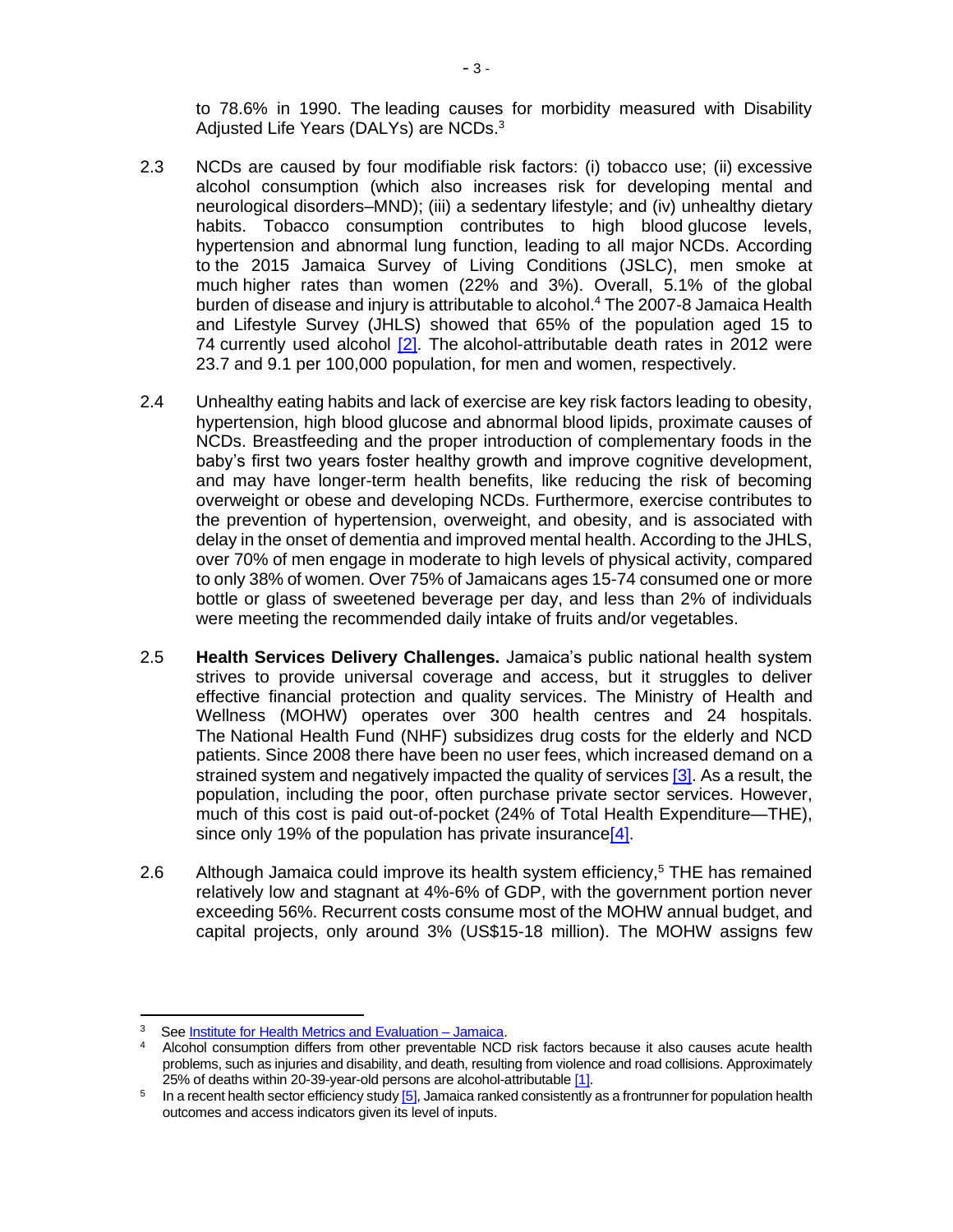resources for corrective and preventive maintenance of equipment and infrastructure. 6

- 2.7 Primary care in Jamaica currently appears unable to properly screen and refer patients to higher levels of care and manage less complex conditions, which in turn exacerbates existing issues in secondary and tertiary care. Although physical accessibility is adequate<sup>7</sup> and Jamaicans evaluate public primary care better than their counterparts in several other countries of the region, almost 60% of patients bypass health centres to visit the hospital Accident and Emergency Departments (AED) for conditions requiring only routine primary care, <sup>8</sup> and this generates overcrowding and longer waiting times.<sup>9</sup> In addition, rates of hospital admissions and readmissions for avoidable NCD complications are high. <sup>10</sup> Inpatients with primary-care sensitive conditions result in an inefficient allocation of hospital resources, and limited clinic capacity reduces the possibility to manage these cases as outpatients. Certain hospital wards show Bed Occupancy Rates (BOR) over the recommended safe limit of 85% and longer than desired Average Lengths Stays (ALOS). General hospitals outside the capital have lower Ambulatory Care Ratios (ACR),<sup>11</sup> for example, 17.0% in the Northeast, compared to the Southeast that contains Kingston (27.9%). This disequilibrium in outpatient care could be addressed by strengthening services of the general hospitals in the regions.
- 2.8 In addition to the ambulatory services, there is a strong need to expand and improve hospital inpatient care. Based on factors including population demand, network role,<sup>12</sup> and physical needs assessment, the MOHW identified five hospitals for potential upgrading, and of these, three<sup>13</sup> are especially strategic to relieve the overflow of demand to Kingston/St. Andrew. In these hospitals the BOR on the general medicine and surgery wards is consistently above the 85% threshold. Reducing the hospitals' long ALOS could help alleviate the high BOR, increase efficiency, and benefit patients with lower acquired infection rates and less functional loss  $[12]$ . Around one-third of the medical equipment at the priority facilities should be replaced or discarded, and significant additional equipment is necessary [\[13\].](http://idbdocs.iadb.org/wsdocs/getDocument.aspx?DOCNUM=EZSHARE-404563548-6) The hospitals' infrastructure requires interventions to improve operations and patient and health worker safety [\[14\].](http://idbdocs.iadb.org/wsdocs/getDocument.aspx?DOCNUM=EZSHARE-404563548-6) Construction of extra ward space and expansion and/or addition of buildings would help ameliorate critical problems.
- 2.9 To improve linkages between primary and hospital care, it is necessary to establish better referral and cross-referral and treatment protocols, and care or discharge

<sup>6</sup> In 2017/18, only US\$6.7 million, around 1.4% of total recurrent expenditure in health.

<sup>&</sup>lt;sup>7</sup> The average distance to reach a health centre is 3.1 kilometres and the maximum is 14.6 kilometres  $[6]$ .

<sup>&</sup>lt;sup>8</sup> Initiatives to upgrade centre infrastructure, equipment, personnel, and working hours have resulted in increased use by the public, and this operation supports this model of service improvement [\[7,8\].](http://idbdocs.iadb.org/wsdocs/getDocument.aspx?DOCNUM=EZSHARE-404563548-6)

<sup>&</sup>lt;sup>9</sup> Average waiting time at public hospitals was 4.7 hours in 2015 according to the JSL[C \[10\].](http://idbdocs.iadb.org/wsdocs/getDocument.aspx?DOCNUM=EZSHARE-404563548-6)

<sup>10</sup> Kingston Public Hospital has readmission rates of 17%-34%, with hypertension and diabetes among the leading causes [\[9\].](http://idbdocs.iadb.org/wsdocs/getDocument.aspx?DOCNUM=EZSHARE-404563548-6)

<sup>&</sup>lt;sup>11</sup> The ACR by health region is the ratio of total ambulatory cases presenting at hospital to the total population.

<sup>&</sup>lt;sup>12</sup> A hospital network reorganization could imply a reformulation of the number of beds per type of service per the expected number of discharges, closure of departments or clinical units that duplicate services or have low production, reallocation of services from one hospital to another, and role re-specification among facilitie[s \[11\].](http://idbdocs.iadb.org/wsdocs/getDocument.aspx?DOCNUM=EZSHARE-404563548-6)

<sup>13</sup> The three hospitals (Spanish Town Hospital, St. Ann's Bay Hospital, and May Pen Hospital, included in the investment loan) are in three separate parishes (of Jamaica's total of 14 parishes), whose population is 942,000 persons, amounting to around 35% of the country's population. The hospitals are strategically located in urban centres on the country's main transportation arteries.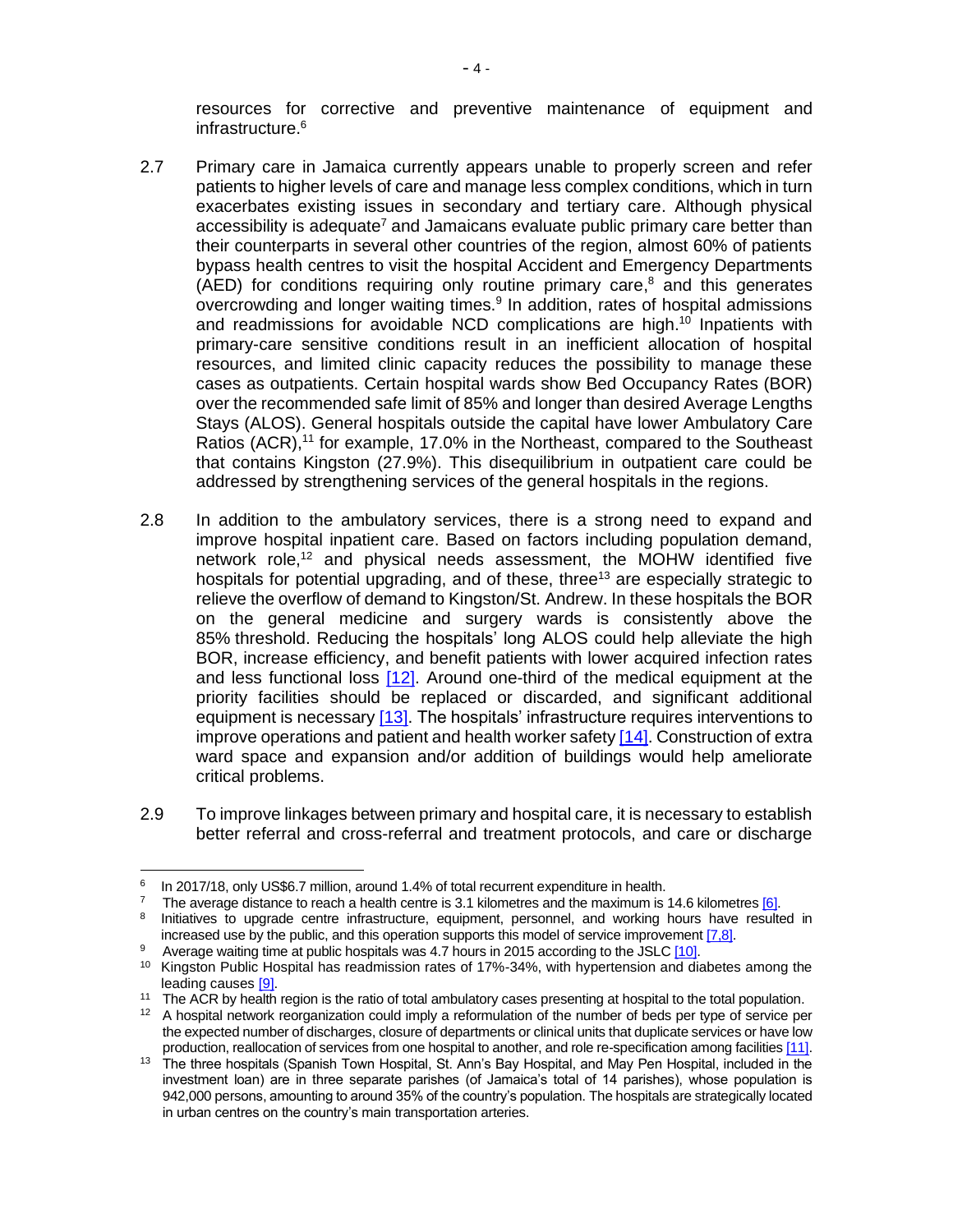pathways. Although the MOH conducted a pilot project of the Chronic Care Model (CCM) (Wagner model), it did not assess the results or expand this approach. An audit of the MOHW's management of diabetes [\[15\]](http://idbdocs.iadb.org/wsdocs/getDocument.aspx?DOCNUM=EZSHARE-404563548-6) substantiated the poor application of clinical guidelines for case management: of sampled patients, 63% had not had glucose tests, while over 75% and 85% had not been referred to a nutritionist/dietician or for eye exams or mental health consultation. These measures can prevent or delay complications and associated costly treatments, such as dialysis and amputations. Similar situations exist with other NCDs; for example, hypertension control in the Western region has been consistently below the 51% goal.

- 2.10 Access to timely and high-quality health information remains a problem in Jamaica. The existing paper-based system is outdated, and health facilities have limited storage capacity, making security and safety of patient records a major issue.<sup>14</sup> Currently, Jamaica's health information system needs to focus on key foundational areas, such as formal governance structure, design of system architecture, definition of a data dictionary, and adoption of international standards for patient privacy, interoperability and disease classification.
- 2.11 **Policies to reduce NCD risk factors and improve early detection and clinical management.** In the context of the Global Action Plan for the Prevention and Control of NCDs<sup>15</sup> 2013-20 and its updates, the WHO has identified a list of "best buys" and other cost-effective interventions to address NCDs and risk factors, as well as clinical diseases management.<sup>16</sup> The MOHW is adapting and implementing best-buys, which constitutes a strategic component of the policy-based loan.
- 2.12 Jamaica has met some of its obligations under the Framework Convention on Tobacco Control (FCTC). However, to address current gaps, the IDB policy-based loan promotes a comprehensive tobacco control legislation relating inter alia to the regulation of price and related measures as well as prohibition of advertising and sponsorship. Similarly, the GOJ will improve strategies for the prevention and control of harmful alcohol consumption. A National Alcohol Policy being developed under the policy-based loan will address insufficient restrictions on advertisement, promotion and sponsorship, and labelling, as well as inadequate limitations on physical availability and pricing.
- 2.13 With support from the policy-based loan, the GOJ is strengthening policies to reduce unhealthy dietary habits and to encourage physical activity. It is developing a National Infant and Young Child Feeding Policy that promotes proper breastfeeding practice and compliance of maternal and child health services with the Baby Friendly Hospital Initiative (BFHI). <sup>17</sup> In addition, the MOHW announced a ban on sugar-sweetened beverages in public schools. Forthcoming school nutrition policies include the promotion of healthy eating habits, physical activity, and age-appropriate health check-ups through the Jamaica Moves at School Initiative.

<sup>&</sup>lt;sup>14</sup> National Health Information System Strengthening and e-Health Strategic Plan, page 6.

<sup>15</sup> [http://www.who.int/nmh/events/ncd\\_action\\_plan/en/.](http://www.who.int/nmh/events/ncd_action_plan/en/)<br>16 https://podelliance.org/citor/default/files/recourse\_file

<sup>16</sup> [https://ncdalliance.org/sites/default/files/resource\\_files/WHO-NMH-NVI-17.9-eng.pdf.](https://ncdalliance.org/sites/default/files/resource_files/WHO-NMH-NVI-17.9-eng.pdf)

[http://www.who.int/nutrition/topics/bfhi/en/.](http://www.who.int/nutrition/topics/bfhi/en/)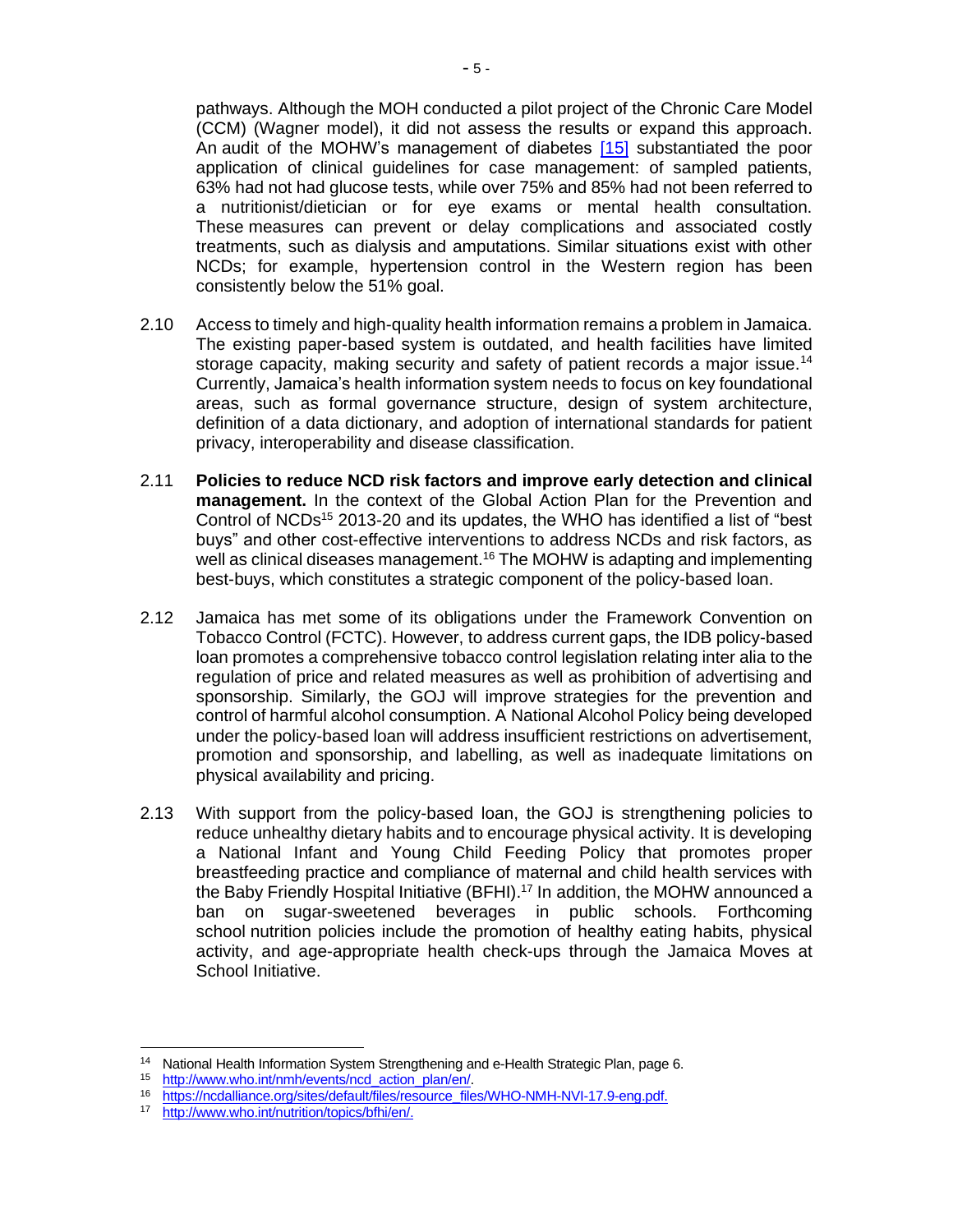- 2.14 The policy-based loan includes a condition for the development of a CCM Concept Paper and Policy for risk factor reduction, early detection, treatment, diagnosis and support for cardiovascular disease, diabetes, cervical, breast, prostate and colorectal cancer, depression and asthma. Similarly, the policy-based and investment loans require the development of screening guidelines for primary health care to promote early detection of the common NCDs and guidelines for the nutritional management of obesity, diabetes, hypertension and cancer in health facilities.
- 2.15 The GOJ is committed to the objectives of the WHO Mental Health Action Plan and agreed to the policy goal of developing its own National Strategic Plan on Mental Health (NSPMH). The NSPMH will strengthen leadership and governance in mental health, as well as promotion, prevention, rehabilitation and management measures. Additionally, the GOJ plans to continue restructuring mental health services away from long-term hospital stay and towards community-based residential living facilities and general health care settings that include short-stay inpatient and outpatient care services.
- 2.16 The policy-based loan involves Information Systems for Health (IS4H) as a key area of support with the creation of a National Plan of Action for IS4H (NPAI) to provide foundational elements including interoperability standards to facilitate patient tracking, a referral system, modules to support NCD self-management and follow-up appointments, and TeleMedicine and TeleHealth initiatives. The investment loan provides financing to support the plan's implementation.
- 2.17 **Investment in health services improvement for NCD management.** The MOHW has undertaken the development of a new Primary Care Model. This model in summary establishes three levels of health centres: Community, District and Comprehensive. It defines the scope of services that will be provided in primary care and the essential benefit plan based on the life course approach. The model acknowledges the integrated service delivery network and streamlines the provision of service with the patient as the central focus. The model provides for quality service through an expanded and highly skilled workforce from both primary and secondary care visualizing technology to improve information sharing and learning. Central to the new model will be the access to a higher level of care in 130 strategically placed health centres that are targeted to be upgraded to provide comprehensive services based on present and predicted epidemiological trends and that will offer more responsive, resolutive and appropriate to the needs of the population. In 2015 the MOHW initiated a project in eight health centres to extend opening hours, types of services, and the physical capacity to attend patients. In hospitals affiliated with these centres, it improved AED services and reduced patient waiting times by standardizing and computerizing patient flow to triage, increasing physical capacity for waiting and triage, and establishing customer service areas [\[8\].](http://idbdocs.iadb.org/wsdocs/getDocument.aspx?DOCNUM=EZSHARE-404563548-6) The MOHW recommended strengthening additional centres in each hospital's area of influence to properly absorb AED referrals, an approach being incorporated into this EU-CIF non-reimbursable investment financing operation.
- 2.18 MOHW also realizes that it must invest in hospital diagnostic and clinical capacity to complete the spectrum of NCD management and control from primary and secondary prevention through treatment. It commissioned the United Nations Office for Project Services (UNOPS) to undertake a pre-investment study of five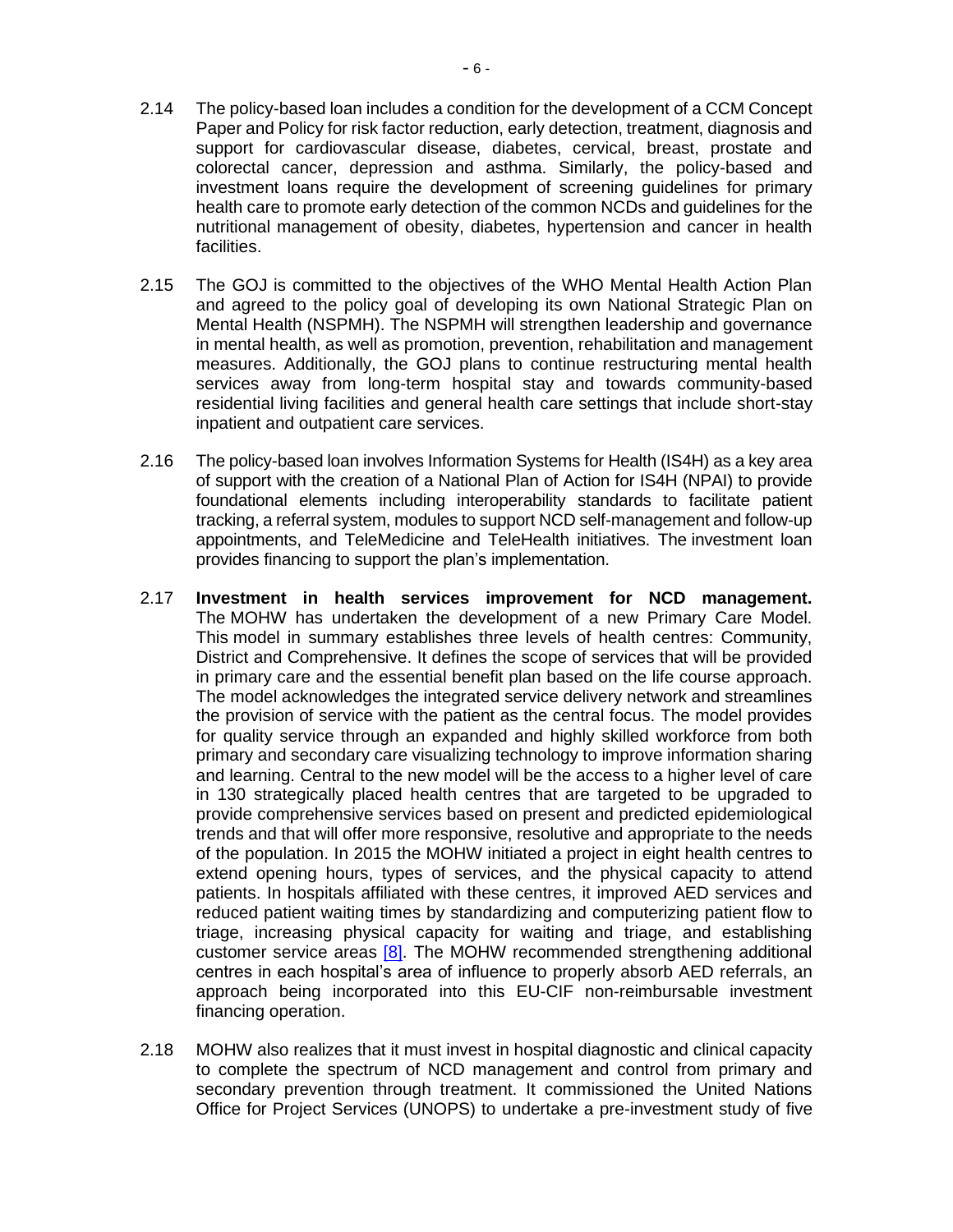strategic hospitals and present options for services configurations under a network approach. This work served as the basis to select three hospitals for upgrading in the programme under the IDB investment loan.

- 2.19 The NSAP-NCD calls for developing and/or updating guidelines for screening and controlling NCDs and risk factors, as well as improving patient self-management. To increase the use of evidence-based protocols and care pathways by health sector professionals, it is important to make them available in user-friendly formats and to provide training in their application [\[17\].](http://idbdocs.iadb.org/wsdocs/getDocument.aspx?DOCNUM=EZSHARE-404563548-6) Jamaica has also employed the Chronic Care Passport [\[18\]](http://idbdocs.iadb.org/wsdocs/getDocument.aspx?DOCNUM=EZSHARE-404563548-6) on a pilot basis and plans to deploy it and the CCM more extensively to encourage patient empowerment and self-involvement in care. The programme, through the investment loan, has incorporated these approaches.
- 2.20 The WHO advocates IS4H as part of the Package of Essential Noncommunicable (PEN) Disease Interventions for Primary Health Care in Low-Resource Settings. Also, health information technology has produced mortality rate reductions for complex patients that require cross‐specialty care coordination and extensive clinical information management in hospital settings<sup>18</sup> [\[19\]](http://idbdocs.iadb.org/wsdocs/getDocument.aspx?DOCNUM=EZSHARE-404563548-6) and improvements in resource allocation efficiency<sup>19</sup> [\[21\].](http://idbdocs.iadb.org/wsdocs/getDocument.aspx?DOCNUM=EZSHARE-404563548-6) Mobile health (mHealth) tools,<sup>20</sup> such as text messages, medication reminders, and symptom monitoring, and Telehealth, or the remote diagnosis and treatment through telecommunications, present possibilities to improve the effectiveness and efficiency<sup>21</sup> of NCD management  $[23]$ . The MOHW developed the 2014-2018 NHIS Strengthening and e-Health Strategic Plan with the vision of "a single electronic health record for every person." Progress with plan activities include pilots of an Electronic Patient Administration System (ePAS). Other eHealth initiatives include the e-triage module of the ePAS implemented at the Bustamante Hospital for Children, which decreased waiting times. The MOHW also implemented Extension for Community Healthcare Outcomes (ECHO) tele-mentoring for HIV treatment implemented at several treatment centres. The IDB investment loan and the IGR operation support key actions of the NPAI.
- 2.21 **Implementation status of hybrid operation.** The GOJ fulfilled all the contractual conditions for the programmatic policy-based loan (JA-L1080, 4669/OC-JA), and the IDB disbursed the full US\$50 million on December 17, 2018. Regarding the investment loan (JA-L1049, 4668/OC-JA), the GOJ signed the loan contract on December 7, 2018 and fulfilled eligibility for disbursement conditions on May 6, 2019. Subsequently, the IDB made a first disbursement (funds advance) of investment resources for US\$500,000 on June 12, 2019. The investment loan has two components: (1) Organization and consolidation of integrated health services networks (US\$40,155,000); (2) Improvement of management, quality and efficiency of health services (US\$7,500,000); and an allocation to support programme administration and evaluation (US\$2,345,000). In the investment loan Component 1, the PEU is nearing conclusion of the procurement processes for the development of health facility construction designs and plans. Regarding

<sup>&</sup>lt;sup>18</sup> Health information systems may improve clinical practice by reducing staff errors, improving automated harm detection, monitoring infections more effectively, and enhancing the care continuity during physician handoffs.

<sup>19</sup> Conservative estimates suggest if the United States healthcare system were interoperable, at least US\$77 billion would be saved annuall[y \[20\].](http://idbdocs.iadb.org/wsdocs/getDocument.aspx?DOCNUM=EZSHARE-404563548-6)

<sup>&</sup>lt;sup>20</sup> Mobile telephone subscriptions are high in Jamaica (115 per 100 inhabitants).

<sup>&</sup>lt;sup>21</sup> For example, blood pressure control consultations by way of 10-15 emails and/or phone calls can occur across weeks and the cost is approximately 29% of the cost of in-person acute car[e \[22\].](http://idbdocs.iadb.org/wsdocs/getDocument.aspx?DOCNUM=EZSHARE-404563548-6)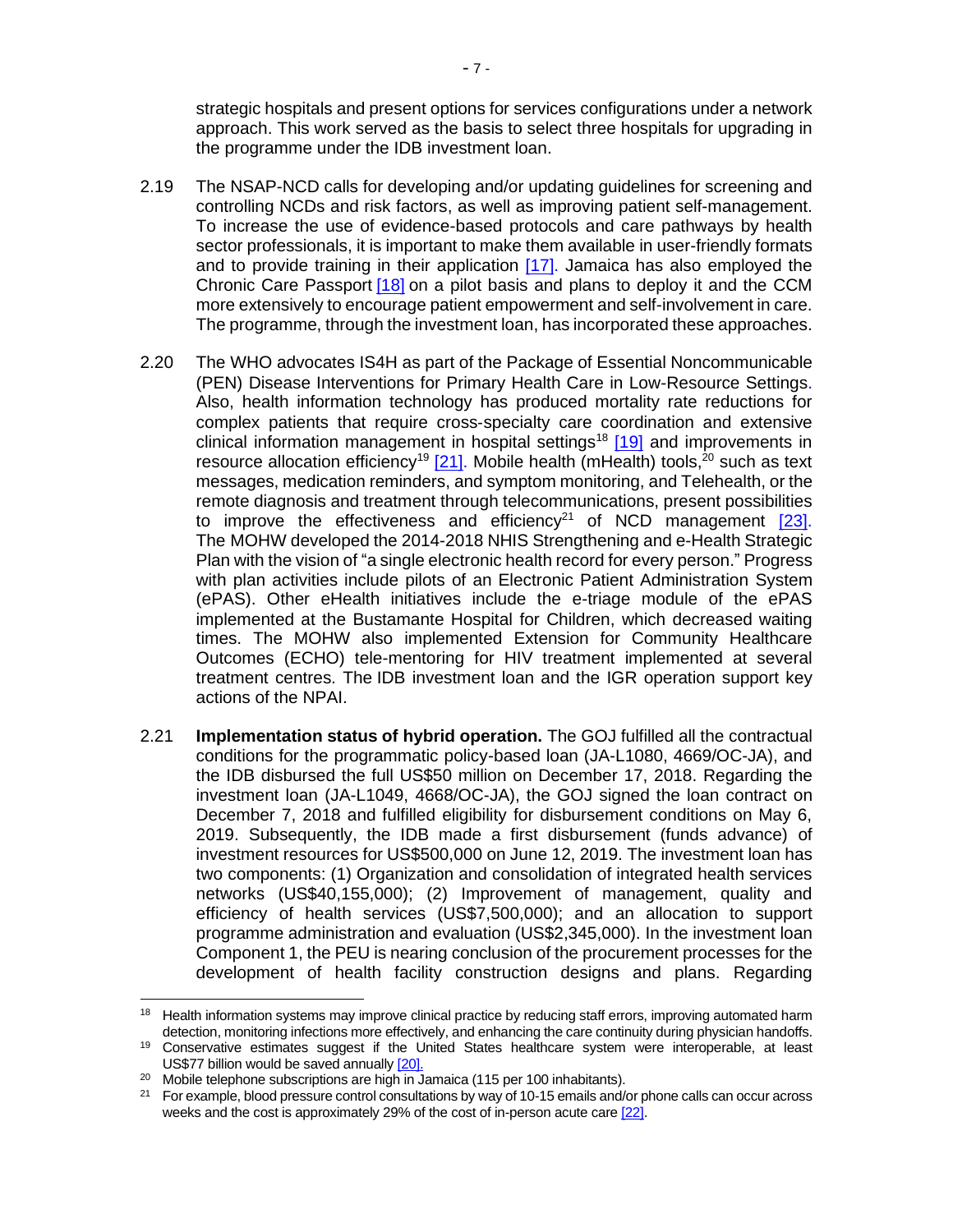Component 2, there has been progress in the implementation of the procurement process for the contracting of consulting services in activities relating to health informatics, including interoperability standards, system architecture, governance structure, patient privacy norms, and electronic health record parameters.

2.22 **Bank experience and lessons learned.** Prior to the Support for the Health Systems Strengthening for the Prevention and Care Management of NCD Programme, Jamaica had not implemented a loan operation in the health sector within 15 years, but the Bank currently supports a variety of initiatives through Technical Cooperation (TC) projects. For example, the Strengthening Health Systems in Jamaica project (ATN/OC-14953-JA) supported strategic planning, the primary care renewal process, and financing strategy development. The Energy Management and Efficiency Programme (3877/OC-JA) aims at implementing energy conservation methods in Government facilities, including four hospitals. $22$ The principal lesson derived from the Bank's experience in the health sector relates to the need to establish strong capacity for project management within the MOHW, and this is addressed both through the investment loan PEU and additional TC resources that were mobilized to support programme preparation and implementation (Improvement to Health Service Delivery (ATN/OC-16573-JA) and Strengthening Health Services Delivery in Jamaica (ATN/OC-16789-JA). Furthermore, the programme incorporates recommendations from the Health and Nutrition Sector Framework (GN-2735-7) regarding: (i) the adoption of a service delivery approach built around primary care that stresses health prevention (components 1 and 2 of non-reimbursable investing financing operation); (ii) the streamlining of hospital functions and their integration in care networks (Component 1 of investment loan and non-reimbursable investment operation); (iii) the careful incorporation of information and communication technologies to promote efficiency in care provision and health worker training (Component 2 of investment loan); and (iv) the need to increase capacity for the maintenance and sustainability of health infrastructure (Component 1 of investment loan).

### **III. DESCRIPTION AND RATIONALE FOR THE PROPOSED CHANGE**

3.1 **Proposal.** The EU-CIF financing will provide complementary resources for the "Support for the Health Systems Strengthening for the Prevention and Care Management of NCD Programme," aimed at infrastructure works in ten health centres to consist of the construction of new health centres as well as the upgrading of the infrastructure in select health centres. The EU-CIF financing will also provide resources for the purchase of new equipment at ten health centres located in the catchment areas of three priority hospitals and improving health issues communication and visibility with patients and the public. The investments will raise the diagnostic and screening capability as well as the clinical and resolutive- capacity of health centres. This will allow for more early detection and better management of the chronic disease burden and a reduction in the rate of avoidable hospitalizations.

<sup>&</sup>lt;sup>22</sup> Seven additional hospitals will undergo deep energy efficiency retrofits with European Union Caribbean Investment Facility (EU-CIF) grant funding (GRT/ER-16412-JA), including St. Ann's Bay and Spanish Town Hospitals.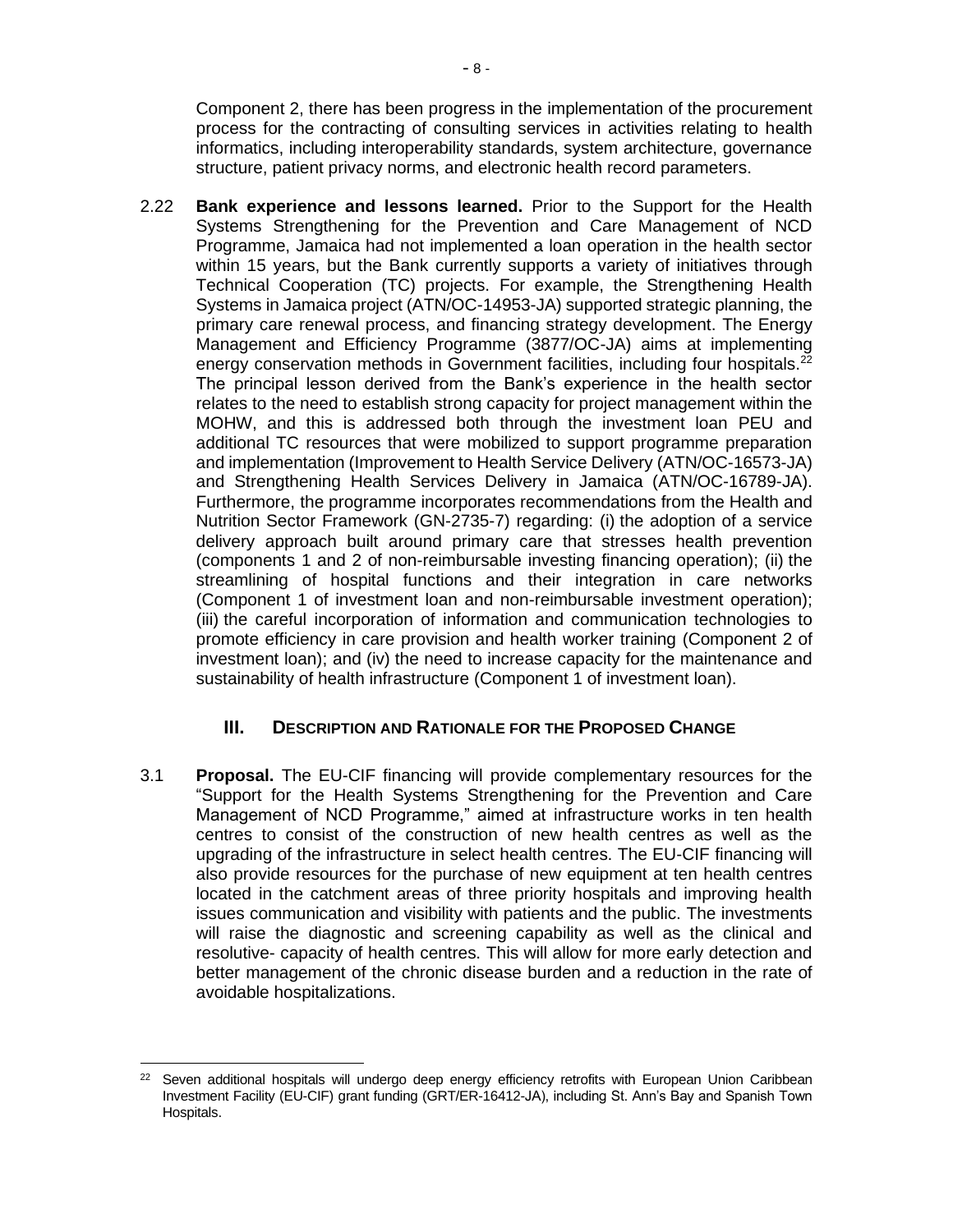- 3.2 As a result of the additional financing from the European Union, the investment loan (4668/OC-JA) will be modified to reallocate resources originally assigned for the upgrading of the ten health centres, which will now be financed by the EU-CIF, to increase the funds available for infrastructure improvement and medical equipment renewal at the three hospitals. The original cost estimates for construction and equipment needs for the hospitals calculated during programme preparation were substantially higher than the available investment loan amount, and the increased allocation will permit a more comprehensive intervention and expansion of services. Specifically, additional loan resources will allow for the implementation of phase II of the Spanish Town Hospital upgrade, which includes new facilities for clinical services (pharmacy and laboratory), ambulatory services (endoscopy and haemodialysis), logistic services (kitchen, laundry, morgue, waste, and cleaning), and hospitalization units.
- 3.3 Raising the level of complexity of services and the installed capacity to provide them at the centres and their reference hospitals through the combined interventions of the IGR and investment loan should generate a more rational and efficient utilization of resources at both types of facilities, since the hospitals will be less burdened by primary care patients and will be able to utilize their assets on treatment of acute cases in their more resource-intensive environment.
- 3.4 **Programme strategy.** The Government of Jamaica (GOJ) developed the National Strategic and Action Plan for the Prevention and Control of Non-Communicable Disease (NSAP-NCD), which is consistent with the WHO's Action Plan on NCDs. Its priority areas are to: (i) reduce exposure to modifiable NCD risk factors and promote health throughout the lifecycle; and (ii) strengthen and reorient health systems to address prevention and control of NCDs through people-centred primary health care and universal health coverage. The IDB hybrid operation, as well as the EU-CIF non-reimbursable investment operation, are completely aligned with the NSAP-NCD.
- 3.5 **Strategic alignment.** As with the investment loan, the IGR interventions are consistent with the Update of the Institutional Strategy (UIS) 2010-2020 (AB-3008) and are strategically aligned with the development challenge of Social Inclusion and Equality, by improving access to health care services. The operation is also aligned with the cross-cutting themes of: (i) Gender Equality and Diversity, by increasing women's access to health services for diseases that affect them disproportionately;<sup>23</sup> and (ii) Institutional Capacity and Rule of Law, by improving the quality of public health services. The operation will contribute to the Corporate Results Framework (CRF) 2016-2019 (GN-2727-6) by expanding the number of beneficiaries receiving health services. It is aligned with the Health and Nutrition Sector Framework's (GN-2735-7) priority to ensure that all people have timely access to quality health services. Furthermore, it coincides with the objective of the IDBG Country Strategy with Jamaica 2016-2021 (GN-2868) to improve the public health system, achieving results in terms of increasing the usage of primary care facilities and reducing NCD risk factors and disease burden.
- 3.6 **Donor coordination.** For the hybrid loan and the IGR, the IDB is working closely with the Pan American Health Organization (PAHO) regarding NCD policy

<sup>&</sup>lt;sup>23</sup> The overall NCD prevalence among women is 33.25% compared to 20.44% among men. The prevalence of priority NCDs by sex will be monitored in the results matrix.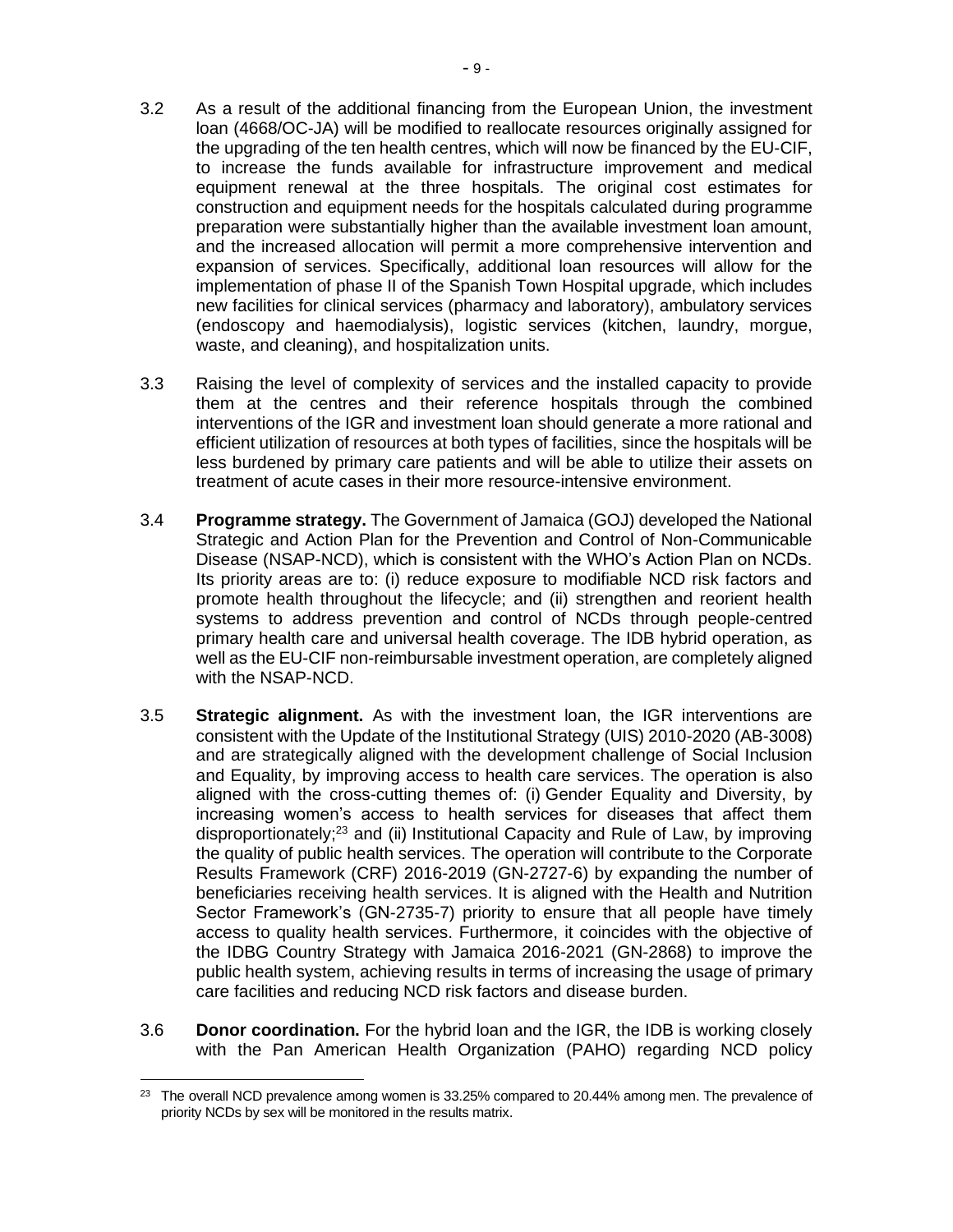measures and information systems for health. Also, the Bank drew on the experience of the European Union, which is financing a €22 million programme to improve maternal and neonatal health care services in Jamaica.

- 3.7 The MOHW has developed a ten-year Strategic Plan for the Health Sector: Vision for Health 2030 with inputs financed by the IDB (ATN/OC-14953-JA). This plan sets out the goals and health outcomes that the MOHW, working with other Ministries and stakeholders and the population at large, is committed to achieve by 2030. It responds directly to the Vision 2030 Jamaica National Development Plan, and it is fully aligned to the long-term vision and outlook for health expressed in its goals and principles. There are six strategic goals: (i) Safeguarding access to equitable, comprehensive an quality health care; (ii) The stewardship capacity of the MOHW is strengthened to improve leadership and governance to achieve universal access to health and universal health coverage; (iii) Increased and improved health financing with equity and efficiency; (iv) Ensuring human resources for health in sufficient number and competencies, committed to the mission; (v) Social participation and inter-sectoral collaborations to address the social determinants of health; and (vi) Making reliable and modern infrastructure available for health service delivery.
- 3.8 **Climate financing.** The health centre infrastructure financed with this IGR will comply with EDGE (Excellence in Design for Greater Efficiencies) standards, which seek to achieve 20 percent efficiencies in the use of energy and water and embodied energy in materials compared to a base case building. The EDGE approach helps to determine the most cost-effective options for designing "green" within a local climate context, and it can be used for new construction, existing buildings and major retrofits. To ensure adequate design, expertise in EDGE certification or similar should be considered as a plus in the terms of reference for contracting the firm to prepare the building designs. It is estimated that 90% of the total new IGR resources (which correspond to US\$10.080 million of grant resources to be invested in the renovation of the health centers) will finance climate change mitigation activities, according to the [joint MDB approach](https://publications.iadb.org/en/2018-joint-report-multilateral-development-banks-climate-finance) on climate finance tracking. These resources contribute to the IDB Group's goal of increasing the project financing relating to climate change to 30% of all operations approved by the end of  $2020.<sup>24</sup>$

#### **A. Objective, Components and Cost**

3.9 **Objective.** This proposal to modify for the Support for the Health Systems Strengthening for the Prevention and Care Management of Non-Communicable Diseases (NCD) Programme (4668/OC-JA) incorporates complementary financing provided by the European Union. The general objective of the complementary financing is to contribute to the improvement of the health of Jamaica's population, while the specific objectives are to: (i) improve the quality of primary care provided through health centres in the catchment areas of the hospitals selected for IDB investments; and (ii) increase patient adherence to NCD management protocols. The original objective of the Support for the Health Systems Strengthening for the Prevention and Care Management of NCD Programme remains to contribute to the improvement of the health of Jamaica's population by strengthening

<sup>&</sup>lt;sup>24</sup> This estimation only applies to JA-G1005 resources, excluding the administrative fee.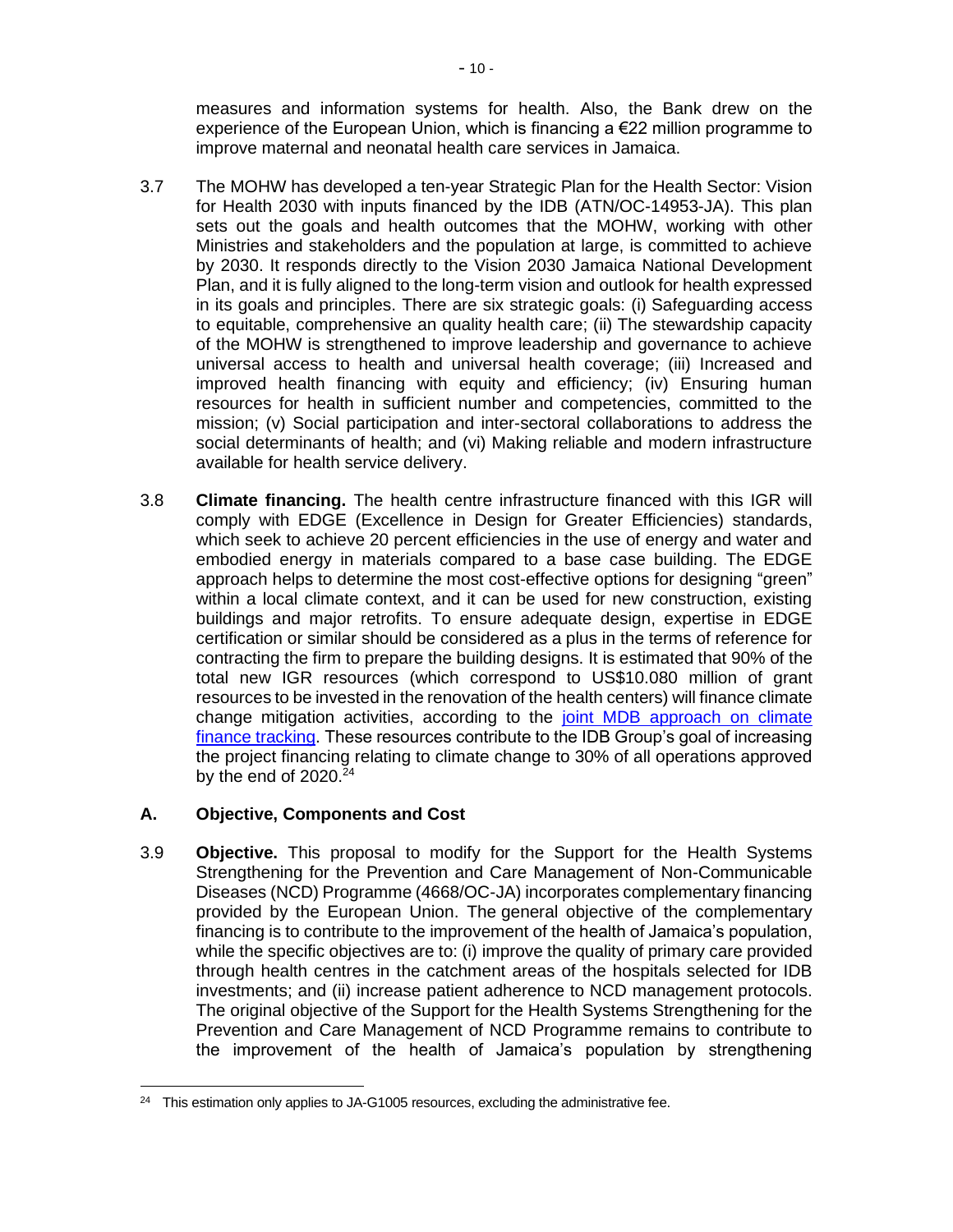comprehensive policies for the prevention of NCD risk factors and improved access to an upgraded and integrated primary and secondary health network in prioritized areas with an emphasis on chronic disease management, that provide more efficient and higher quality care.

- 3.10 **Component 1. Organization and consolidation of integrated primary health services networks (€9.947 million, equivalent US\$11.141 million).** This component will finance primary health care services improvement in the catchment areas of three priority hospitals.<sup>25</sup> Specifically, it will provide for infrastructure works in a total of 10 health centres which will include the construction of new health centres, as well as the remodelling, and expansion of infrastructure in selected health centres. <sup>26</sup> It will also provide for the supply of new medical equipment for these facilities.<sup>27</sup> These investments will concentrate on strengthening the health centres in health promotion and disease prevention, diagnostic and screening capability, and clinical and resolutive capacity. This will allow for more early detection and better management of the NCD burden and a reduction in the rate of avoidable hospitalizations. Concomitantly, the IDB investment programme will provide resources for the upgrading and expansion of three hospitals selected on criteria relating to strategic role in the national hospital network, supply/demand gap, and physical needs. The combined IDB and EU-CIF interventions will allow for a more rational utilization of health sector resources and will facilitate the more efficient distribution of cases according to complexity, with health centres and clinics attending to primary care patients while hospitals concentrate more exclusively on the higher complexity cases.
- 3.11 **Component 2. Health education, communication and visibility plan regarding NCDs (€0.053 million, equivalent US\$0.059 million).** The programme will employ mobile health (mHealth) to improve communication within the area of intervention of Component 1. mHealth tools, such as text messages, medication reminders, symptom monitoring, educational resources, and facilitated patient-provider communication can improve treatment adherence among low-income groups and the elderly. These methods have been shown to raise patient confidence and facilitate better management of NCDs. Regarding risk factors, the programme will support the institutionalization of information, communication and behavioural change interventions, including social marketing, related to nutrition and physical activity. The activities will be co-financed by the IDB loan<sup>28</sup> and will incorporate provisions for the visibility of EU investments [\(OEL#2\)](http://idbdocs.iadb.org/wsdocs/getDocument.aspx?DOCNUM=EZSHARE-404563548-8).

<sup>&</sup>lt;sup>25</sup> Spanish Town Hospital, St. Ann's Bay Hospital, and May Pen Hospital.

<sup>&</sup>lt;sup>26</sup> The infrastructure works will consider the possibility of incorporating measures for energy and water efficiency as well as natural disaster resiliency (PAHO and DFID standards).

<sup>&</sup>lt;sup>27</sup> The health centres attend to a population of approximately 340,000 persons and provide preventive and curative services, including NCD clinics. On average, each of the centres receive around 20,000 visits annually, which is expected to increase by up to 50% after the investments in service improvement. This would help alleviate the pressure of non-urgent visits to the emergency departments of the regional hospitals as well as the reference hospitals in Kingston by patients from the large, underserved populations in three parishes of the country's interior.

 $28$  The main source of resources for the activities of this component derive from the IDB investment loan, and the funds from this component of the current operation emphasize EU visibility.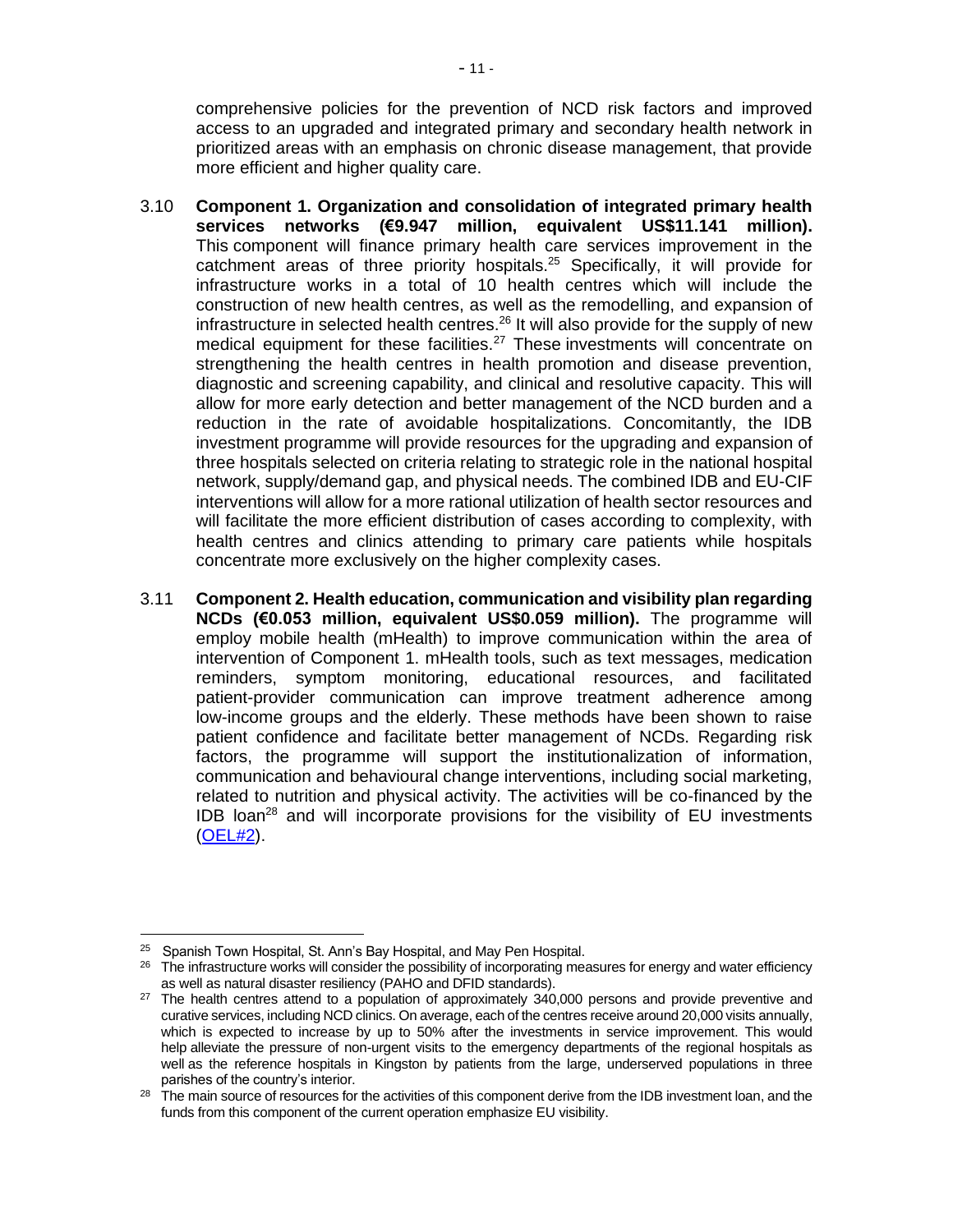#### **B. Key Results Indicators**

- 3.12 The key results indicators of the overall programme will track progress in controlling prevalence of diabetes and hypertension as well as premature mortality associated with NCDs; and in achieving Jamaica´s targets related to the prevalence of risk factors (obesity), the clinical management of NCDs (awareness and control) and the functioning of the chronic care model within the health networks approach at the health centre (access to care with the visits to population ratio; proper management of NCDs) and hospital level (readmission rates and timely access to accident and emergency services when required). These indicators measured at the appropriate level will indicate the combined results of the investment (IDB investment loan and EU-CIF non-reimbursable financing) and policy components of the programme.<sup>29</sup> The indicators relating to products in the results matrix are specific to the IGR. Impact and results indicator goal values of the hybrid operation were estimated to reflect policy and investment interventions related principally to improving service quality and efficiency and are not expected to vary significantly with the reallocation of investment loan resources to phase II of the Spanish Town Hospital upgrades that involves mainly support services.
- 3.13 **Economic analysis.** The strategies promoted in this operation are based on the evidence on the effectiveness of the WHO Best Buys against NCDs, the Integrated Health Services Networks approach and the CCM. The Economic Analysis [\(OEL#1\)](http://idbdocs.iadb.org/wsdocs/getDocument.aspx?DOCNUM=EZSHARE-404563548-19) for the EU-CIF financing quantifies the incremental benefits derived from the programme's investments in terms of efficiency gains from the reduction of avoidable hospitalizations; productivity gains from the reduction in morbidity and mortality associated with the adopted care model; and benefits from the implementation of the care pathways within the CCM. The analysis quantifies DALYs that can be saved by the implementation of investments in a context of integrated health networks, analysing the increase in effective coverage and the time it takes to materialize the results. In the baseline scenario, with conservative assumptions in terms of the effectiveness of the interventions, over a four-year horizon and using a discount rate of 3%,<sup>30</sup> the benefit/cost ratio range is 1.14. Likewise, sensitivity analyses show that the benefit/cost ratio is higher than one even in less favourable scenarios. The economic rate of return of the project is estimated at 38%.

### **IV. FINANCING STRUCTURE AND MAIN RISKS**

#### **A Financing Instruments**

4.1 The hybrid structure of the IDB loans, which involves a combined policy and investment approach, was chosen as the best option to confront Jamaica's NCD crisis. The policy measures in the programmatic operation address the NCD risk factors and promote early detection and adequate clinical management of these diseases. The investment loan, in turn, will finance the strengthening of hospital services for NCD care; the adoption of innovative technologies in a national

<sup>&</sup>lt;sup>29</sup> See OEL#3 EU-CIF Fiche for detailed indicator and budget information. Reporting will occur for all indicators.

<sup>&</sup>lt;sup>30</sup> As discussed in the analysis, the WHO recommends using 2% as discount rate for health projects. The sensitivity analyses use values from 2% to 9%.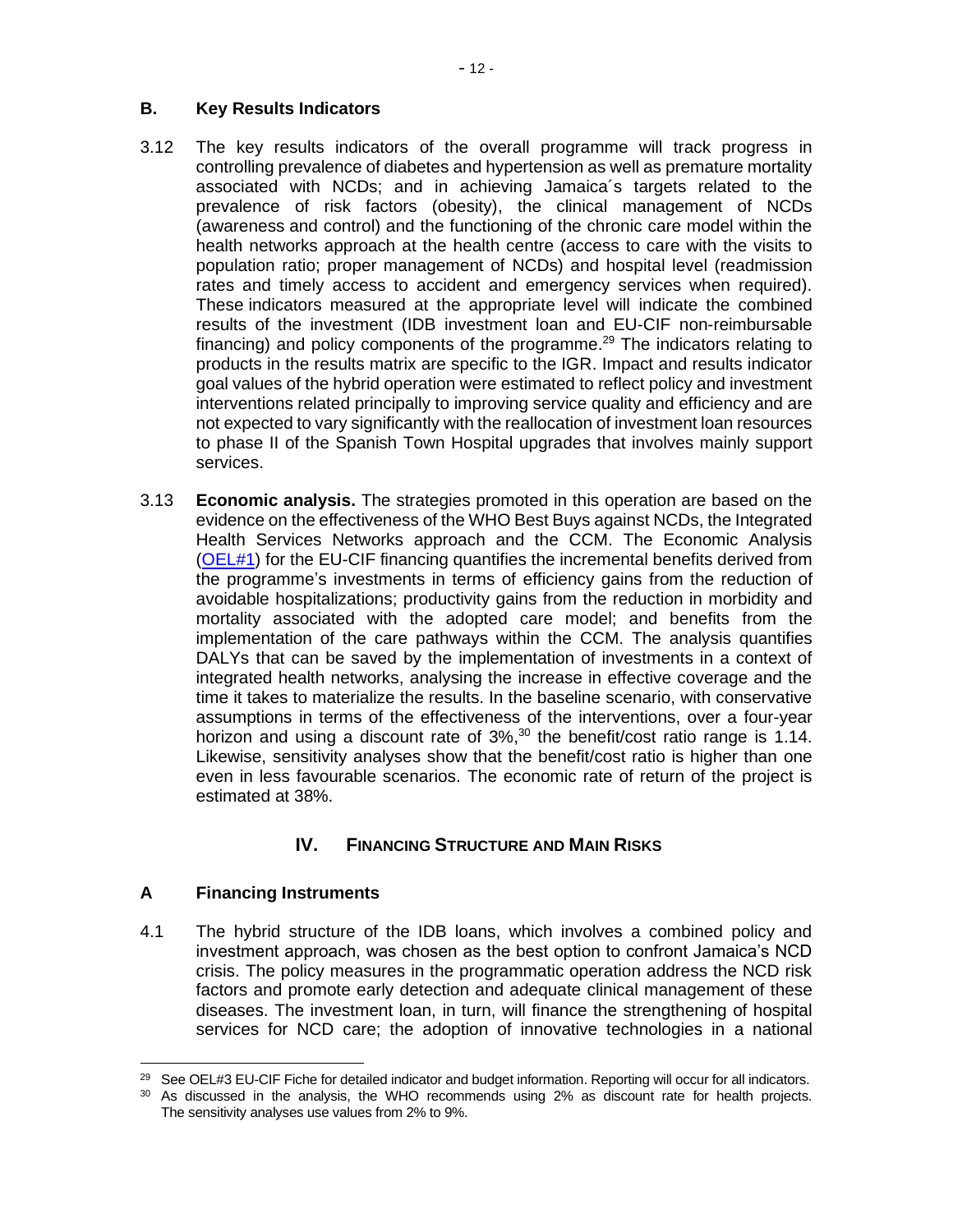electronic health records platform, mHealth and telehealth initiatives; and the completion and implementation of the NPAI. Finally, this IGR will provide funding for the upgrading of the equipment and infrastructure of primary health care centres in the hospitals' area of influence. These investments will allow the government to enhance the quality of NCD prevention, management and treatment in three integrated public health service networks.

4.2 The IGR's total cost is €10.2 million (inclusive of fees) equivalent to US\$11.424 million, using the exchange rate 0.89€/US\$ used on August 6, 2019. This is an IGR operation with funds to be provided by the EU-CIF.<sup>31</sup> The EU-CIF contribution payments for this IGR will be made in Euros and immediately converted to US Dollars when received by the Bank's Finance Department, which will then inform the Project Team of the applied exchange rate.<sup>32</sup> The disbursement period will be four years (48 months), a timeframe that encompasses all activities considered in the Pluriannual Execution Plan (PEP) applying estimated parameters for all procurement and implementation processes.

| Category                                                                                                           | <b>Euro</b> | US\$<br>equivalent |
|--------------------------------------------------------------------------------------------------------------------|-------------|--------------------|
| <b>Component 1:</b> Organization and consolidation of integrated primary health<br>services networks <sup>33</sup> | 9.947       | 11.141             |
| <b>Component 2: Health education, communication and visibility plan regarding</b><br><b>NCDs</b>                   | 0.053       | 0.059              |
| <b>Bank Administrative Fee</b> <sup>34</sup>                                                                       |             | 0.224              |
| TOTAL+FEE <sup>35</sup>                                                                                            | 10.200      | 11.424             |

#### **Table 4.1. Investment Grant (EU-CIF) - Budget (millions)**

<sup>&</sup>lt;sup>31</sup> By means of a project specific grant, EU-CIF will transfer the funds to the Bank, as administrator subject to the Framework Administrative Agreement between the European Union and the IDB dated June 10, 2015 (the "EU-IDB Framework Agreement"). This Agreement amends, supplements and interprets the EU standard contractual conditions, known as the Pillar Assessed Grant or Delegation Agreement (PAGODA), to adapt them to the specificities of the IDB. Approved by document GN-2610-2, it determines the applicability of certain procurement rules as well as additional rules on eligibility of expenses, budget modification, reporting and the integration of a communications and visibility plan, among others. The Bank will then transfer them to the Beneficiary by means of a non-reimbursable financing agreement.

 $32$  Final resources in US\$ will be dependent on the exchange rate of the date when the resources are received by the Bank and converted into US\$. If a significant adverse fluctuation in the exchange rate reduces the amount of US\$ in this budget, the programme activities will be decreased appropriately, and the budget will be adjusted accordingly by the project team, in consultation with the EU. If at the end of the programme there is a positive uncommitted and unspent balance related to the EU-CIF resources, such amounts shall be returned by the EA to the Bank, so the Bank transfers such amounts back to the European Commission.

<sup>&</sup>lt;sup>33</sup> The investment loan provides US\$40,155,000 in its Component 1 for health facility upgrading (infrastructure and equipment).

 $34$  The EU-CIF administrative fee represents 2% of requested IGR amount with a minimum cap of €200,000, as agreed in the EU-IDB Framework Agreement.

<sup>&</sup>lt;sup>35</sup> Monitoring, evaluation, audit and PEU personnel, among other items, will be financed through the investment loan.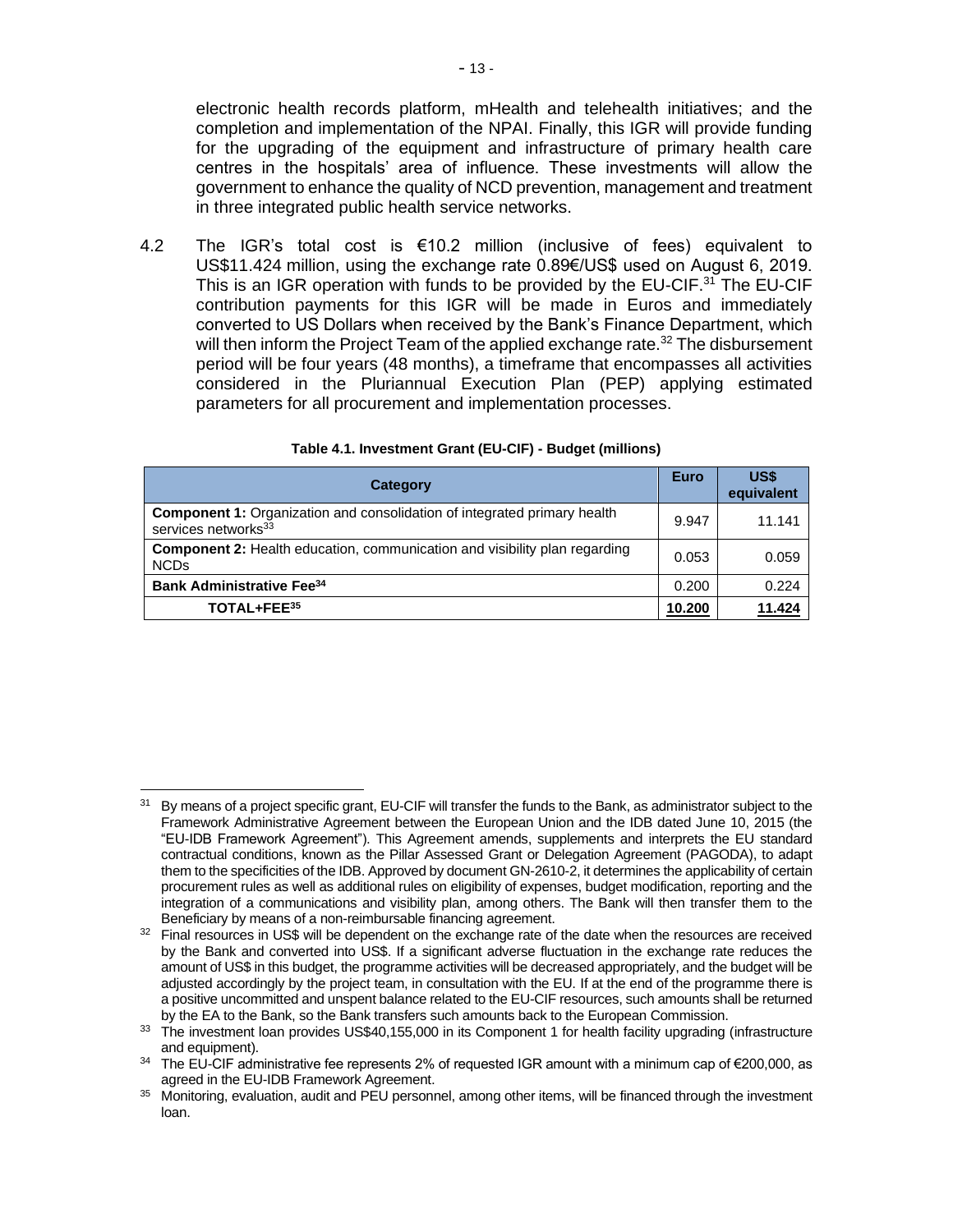| <b>Concept</b>                   | 2020    | 2021      | 2022      | 2023      | <b>TOTAL</b> |
|----------------------------------|---------|-----------|-----------|-----------|--------------|
| Components                       | 53,000  | 3.444.000 | 3,528,000 | 2,975,000 | 10,000,000   |
| <b>EU-CIF Administrative Fee</b> | 200,000 |           |           |           | 200,000      |
| <b>TOTAL</b>                     | 253,000 | 3.444.000 | 3,528,000 | 2,975,000 | 10,200,000   |
| %                                | 2.5     | 33.8      | 34.6      | 29.1      | 100          |

**Table 4.2. Investment Grant (EU-CIF) - Disbursements (€)**

4.3 Table 4.3 shows the budget for the modified investment loan (4668/OC-JA), including the complementary financing from the EU.

**Table 4.3. Modified Budget - US\$ (millions)**

| <b>Components</b>                                          |                 | 4668/OC-JA      | JA-               | <b>Total</b>    |
|------------------------------------------------------------|-----------------|-----------------|-------------------|-----------------|
|                                                            | <b>Original</b> | <b>Modified</b> | G <sub>1005</sub> | <b>Modified</b> |
| <b>Component 1: Organization and consolidation of</b>      | 40.155          | 40.155          | 11.141            | 51.296          |
| integrated health services networks                        |                 |                 |                   |                 |
| Subcomponent 1.1 Strengthening primary care                | 9.500           | 0               | 11.141            | 11.141          |
| Subcomponent 1.2 Increasing the capacity and efficiency    | 30.655          | 40.155          |                   | 40.155          |
| of hospital services                                       |                 |                 |                   |                 |
| <b>Component 2:</b> Improvement of management, quality and | 7.500           | 7.500           | $0.059^{(a)}$     | 7.559           |
| efficiency of health services                              |                 |                 |                   |                 |
| Programme administration and evaluation                    | 2.345           | 2.345           |                   | 2.345           |
| <b>EU-CIF Administrative fee</b>                           | 0               |                 | 0.224             | 0.224           |
| <b>TOTAL</b>                                               | 50.000          | 50,000          | 11.424            | 61.424          |

(a) The health education, communication and visibility plan regarding NCDs financed by the IGR complements resources for the social marketing campaign in component 2 of the investment loan.

#### **B Environmental and Social Safeguard Risks**

4.4 According to the Environment and Safeguards Compliance Policy (OP-703) this operation was classified as Category "C", since the social and environmental negative risks and impacts generated by the upgrading of ten primary health care centres are minimal. This classification is consistent with the evaluation of this type of infrastructure completed during the preparation of the operation JA-L1049 (4668/OC-JA) in 2018. The infrastructure works will be carried out on the sites of existing health centres and on government owned lots.

#### **C Fiduciary Risk**

4.5 As indicated in the Fiduciary Arrangements, the overall fiduciary risk of the hybrid operation's investment component, which was evaluated using the Institutional Capacity Assessment System methodology, is deemed to be medium-high. This evaluation applies equally to the additional IGR. The risk of weak financial management and procurement capacity in the MOHW (medium-high) has been mitigated by the recruitment of qualified procurement and financial management specialists for the PEU. Furthermore, the risk that programme fiduciary staff are unfamiliar with IDB procurement, disbursement, and financial reporting procedures (medium) and procurement and execution rules set forth in the EU-IDB Framework Agreement dated June 15, 2015 (GN-2605-2), will be addressed through capacity building and training provided by the IDB. Additionally, training material on EU requirements is available through the Office of Outreach and Partnerships. The institutional evaluation indicates that the MOHW will have the capacity to execute the programme once the PEU is established and the risk mitigation measures are implemented.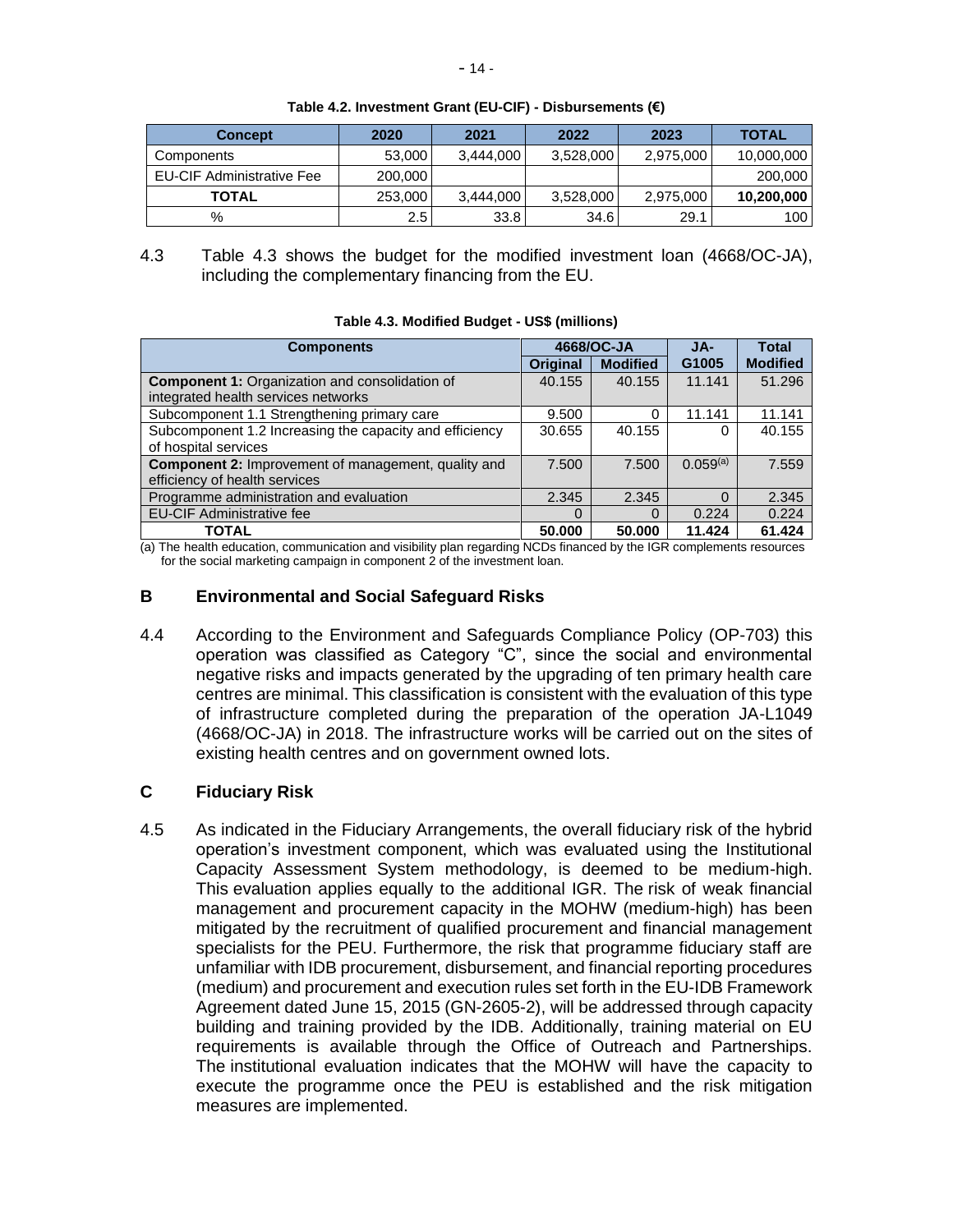#### **D Other Key Issues and Risks**

- 4.6 A risk analysis workshop was held with relevant stakeholders to identify risks associated with the institutional challenges of the MOHW, and to establish the most efficient way to structure the PEU. The workshop identified the following main risks relating to public management and governance (and their mitigation measures): (i) lack of knowledge transfer from PEU to MOHW resulting in a lack of institutional strengthening (medium-high, PEU terms of reference must incorporate knowledge transfer); (ii) development of an unrealistic PEP timeline leading to work delays (high, receive input from multiple stakeholders to ensure a realistic PEP timeline); (iii) perception of inequity between MOHW and PEU staff as a result of differential salary scales (medium-high, develop operational chart to outline governance structure, role and function of PEU in relation to wider MOHW functions and sensitize staff); (iv) low perception of ownership within the MOHW reducing the possibility of achieving programme objectives (medium-high, high level sponsorship and internal promotion of the project); (v) little information sharing among the PEU, MOHW, MOFPS and IDB resulting in low-quality products (medium-high, establish communication plan among relevant actors with monitoring mechanisms); and (vi) potential incompatibility in health information systems between primary and secondary health facilities and the MOHW (medium, contract system development to ensure compatibility). Participants agreed that the most appropriate PEU model to mitigate these risks would be the hiring of individual consultants in an integrated PEU with loan financing. The PEU would be coordinated by a focal point appointed by the MOHW with a Steering Committee with high-level management and monitoring functions composed of MOHW executives.
- 4.7 **Sustainability.** To correct the situation of chronic under maintenance of equipment and provide for the sustainability of programme investments, IDB investment loan resources (\$640,000) have been allocated to several concrete actions: (i) corrective maintenance on the hospital and health centre medical equipment; (ii) preventive maintenance; and (iii) technical assistance in the design of a long-term equipment maintenance programme.

### **V. IMPLEMENTATION AND MANAGEMENT PLAN**

#### **A. Summary of Implementation Arrangements**

5.1 **Beneficiary and EA.** The Beneficiary of this IGR Operation will be Jamaica and, as is the case of the investment loan for the Support for the Health Systems Strengthening for the Prevention and Care Management of Non-Communicable Diseases (NCD) Programme, the EA will be the MOHW through the PEU. The PEU will be responsible for the programme's administration, including planning, budgeting, accounting, procurement, application of social and environmental safeguards, monitoring, and reporting regarding progress on programme implementation. The PEU includes a project manager and specialists in civil engineering, health informatics, procurement, financial management, monitoring and evaluation, as well as project support staff.<sup>36</sup> Specialized external consulting services will be contracted by the PEU with IDB investment loan

<sup>&</sup>lt;sup>36</sup> Project support staff, as needed and adequately justified, could include secretarial assistance, driver, etc.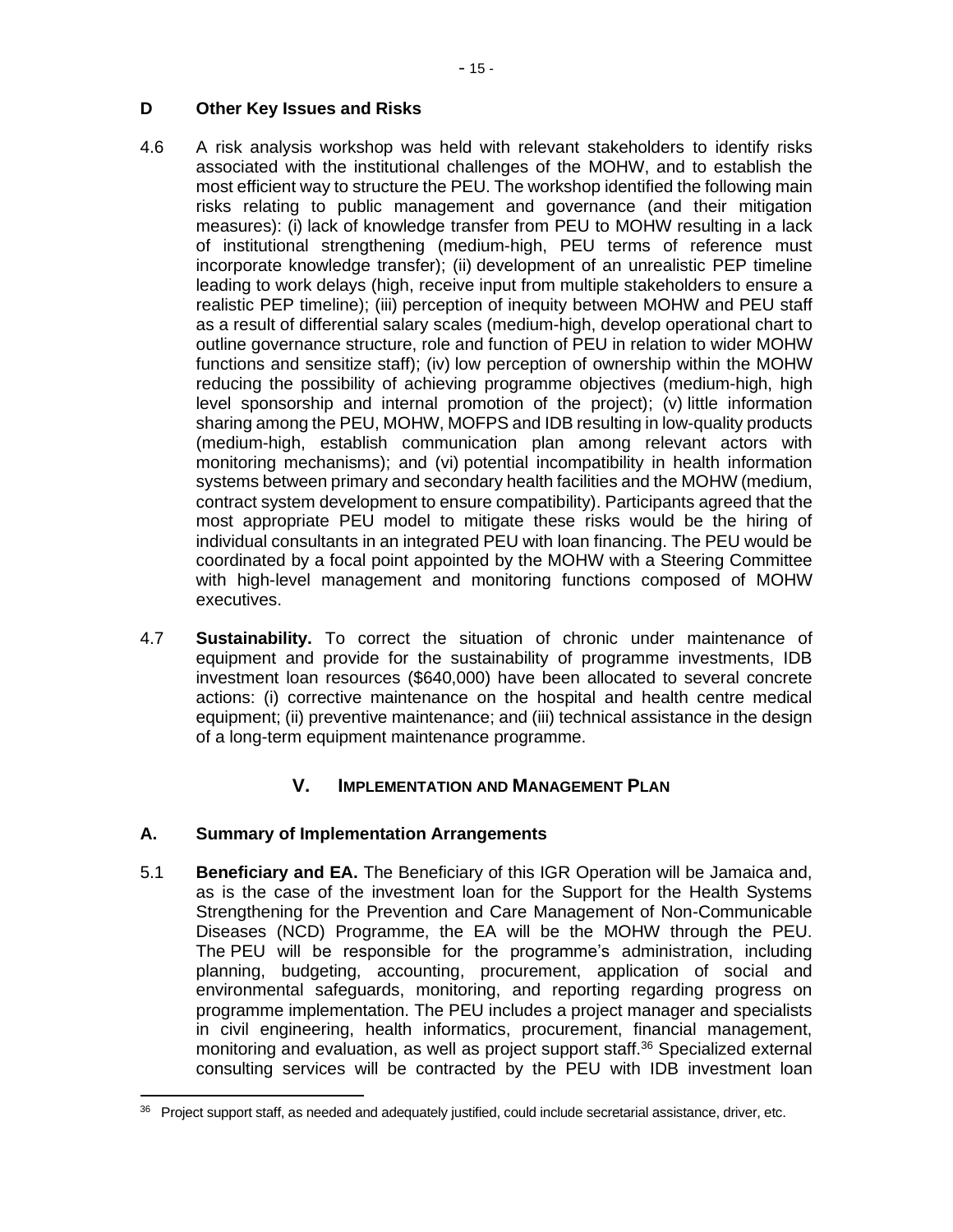resources for the preparation of infrastructure renovation and building plans, supervision of construction, and development of technical specifications for medical equipment procurement. Technical and fiduciary staff from the MOHW will work closely with PEU specialists so that the MOHW benefits from knowledge transfer and capacity strengthening.

- 5.2 Specific responsibilities of the PEU entail all activities necessary for programme execution, including: (i) serving as project liaison with the Bank; (ii) preparing, submitting, and implementing the Annual Operating Plans (AOP) and financial plans; (iii) drawing up budgets and disbursement requests; (iv) preparing and updating the Pluriannual Execution Plan (PEP), AOP, Procurement Plan (PP), Risk Matrix (RM), and the Project Monitoring Report (PMR); (v) financial administration of the programme according to accepted accounting principles and presenting audited financial statements; (vi) carrying out procurement processes that result in the timely acquisition of high quality products and that comply with both the policies of the Bank, EU, and those of the Government of Jamaica; (vii) ensuring the consistent alignment of programme activities with expected results as well as periodic data collection to enable the monitoring of the indicators included in the Results Matrix; and (viii) presenting semi-annual progress reports.
- 5.3 A Steering Committee has been established to guide and monitor programme implementation, including the achievement of goals set in the IDB policy-based and investment loans and the EU-CIF grant. The Committee is composed of highlevel authorities from the Jamaican government from the Ministries of Health, Education, Finance and Public Service, the National Health Fund, and other relevant agencies; and will include as non-members IDB and EU representatives; and, delegates from collaborating international organizations such as PAHO. This will allow for the continuation of the coordination initiated during the programme preparation phase. The Committee meets at least once per quarter and additionally as needed when important issues arise for decision-making.
- 5.4 **Programme Operating Manual.** The policies, procedures, rules, and detailed responsibilities of the PEU during programme execution will be defined in the Programme Operating Manual (POM), which will set forth standards and guidelines for the EA regarding all areas of programme implementation, including programming, execution and financial plan, fiduciary arrangements, monitoring and reporting, among others. The POM will also describe the roles and means of coordination among the MOHW, MOFPS, and the Planning Institute of Jamaica (PIOJ) <sup>37</sup>, particularly regarding assigning budget space, accompanying programme implementation, and processing potential adjustments to activities and goals. It will also establish the composition, structure and procedures of the Steering Committee. The POM will incorporate all necessary provisions relating to EU-CIF requirements.
- 5.5 **Special contractual conditions prior to the first disbursement of the financing: The Executing Agency will provide evidence to the Bank's satisfaction of: (i) the update of the POM for the Support for the Health Systems Strengthening for the Prevention and Care Management of Non-Communicable Diseases (NCD) Programme to incorporate the terms and conditions for the execution of this IGR in accordance with those previously agreed upon**

<sup>&</sup>lt;sup>37</sup> The PIOJ oversees the implementation of IDB financed operations.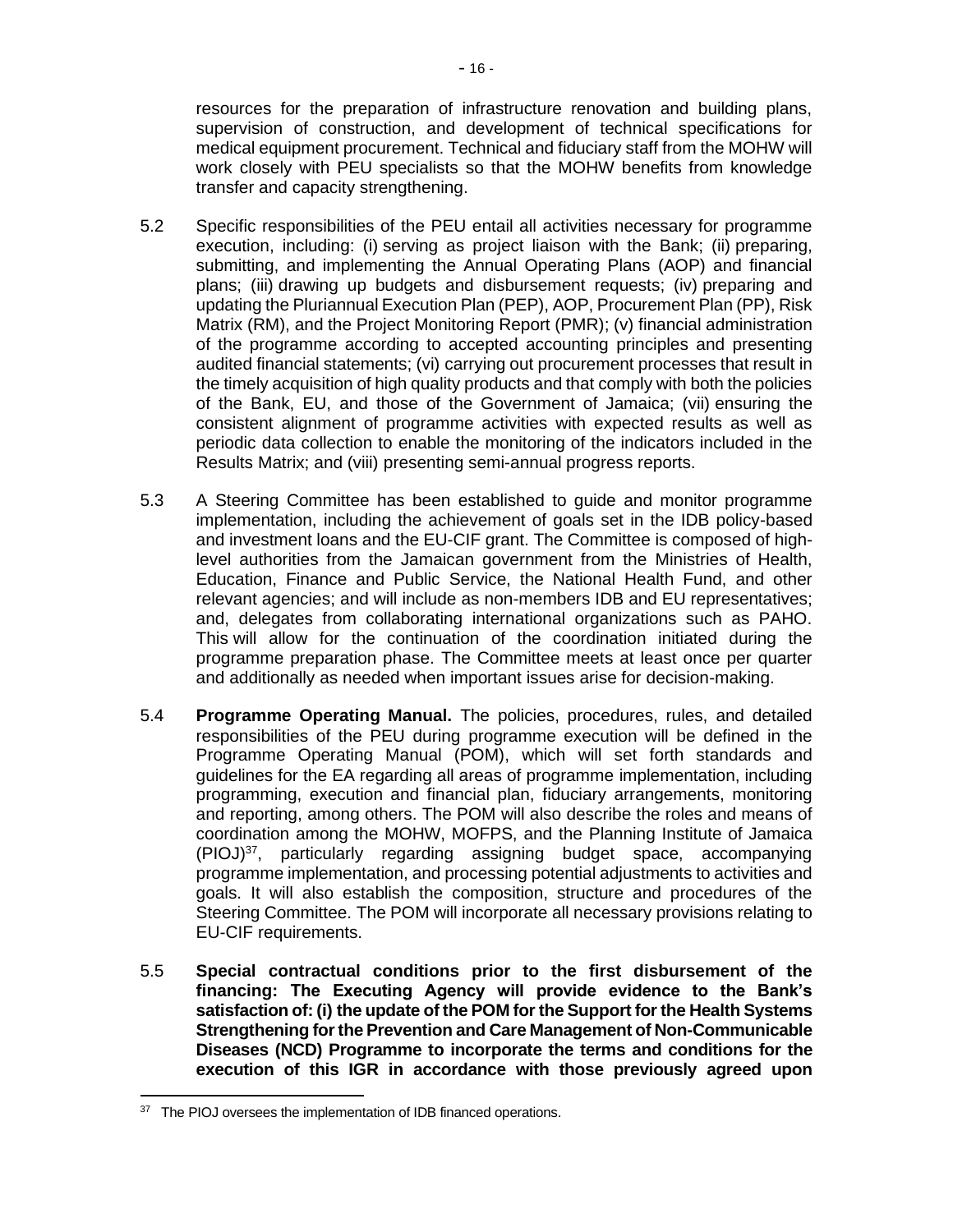**between the MOHW and the Bank; and (ii) that the IDB and EU have entered into a project specific grant for the transfer of the EU-CIF resources.** The first condition is necessary to ensure that the POM provides the guidelines for the execution of this operation, including specific EU requirements and the conditions applicable to this operation. The second condition is necessary, given that the Bank will not have availability of the EU resources until such a project specific grant agreement between the EU and the Bank is signed.

- 5.6 **Procurement.** The PEU will apply the Policies for the Procurement of Works and Goods Financed by the Bank (GN-2349-9) and the Policies for the Selection and Contracting of Consultants Financed by the Bank (GN-2350-9), in addition to the dispositions contained in the Fiduciary Agreements and Arrangements based on the fiduciary context of the MOHW as revealed through the institutional analysis exercise. In addition, during the execution of the programme, the following two exceptions to Bank procurement policies already approved under the 2015 EU-IDB Framework Agreement (GN-2610-2, ¶4.13 and ¶4.14) will apply: (i) all procurement processes financed with resources from the non-reimbursable investment operation will be open to suppliers, consultants, contractors and service providers from IDB member countries and, also, from countries recognized by the European Union as eligible (countries listed in the annex to the "Practical Guide to Contract. Procedures for EU External Actions"); and (ii) the beneficiary shall retain relevant documentation during project implementation for a period of at least five years from the last disbursement date.
- 5.7 As with the investment loan, for the IGR, the Bank will permit the use of the Jamaican Procurement Sub-system of Limited Tender/Restricted Bidding for all contracts below the Bank's threshold for Price Comparison (shopping) for works (US\$150,000) and goods and non-consulting services (US\$25,000). The Bank will exercise ex ante supervision of the procurement processes for the first of each type of acquisition for works and goods, all consultancies, and any that involve international competition.
- 5.8 **Exception to Procurement Policies.** An additional partial exception to the Bank's Policies for the procurement of goods and works financed by the IDB (GN-2349-9) and Policies for the selection of consultants financed by the IDB (GN-2350-9) is requested for approval to be able to recognize EU's restrictive measures. The EU restrictive measures imply that no support or economic resources are to be made available, directly or indirectly, to or for the benefit of entities, individuals or groups of individuals subject to restrictive measures and identified in a list available at [www.sanctionsmap.eu.](http://www.sanctionsmap.eu/)<sup>38</sup> This eligibility requirement implies a modification to the eligibility requirements contained in the Bank's procurement policies.<sup>39</sup> Similar exceptions related to sanctions lists of co-financiers were approved by the Board of Executive Directors in the context of financing provided by the European Investment Bank for operations in Haiti (4618/GR-HA), Ecuador (2882/OC-EC), Colombia (4572/OC-CO) for the Metro of Bogota and Barbados (4865/OC-BA).

<sup>&</sup>lt;sup>38</sup> The EU Restrictive Measures support specific EU Common Foreign and Security Policy objectives or UN Security Council Resolutions, which are not equivalent to prohibited practices. It should be noted that the Bank is currently negotiating a new Framework Agreement with the EU which will contain a similar provision regarding EU restrictive measures. This new requirement stems from the EU Financial Regulation in force as of August of 2018.

<sup>39</sup> Paragraphs 1.8 and 1.11 of GN-2349-9 and GN-2350-9, respectively.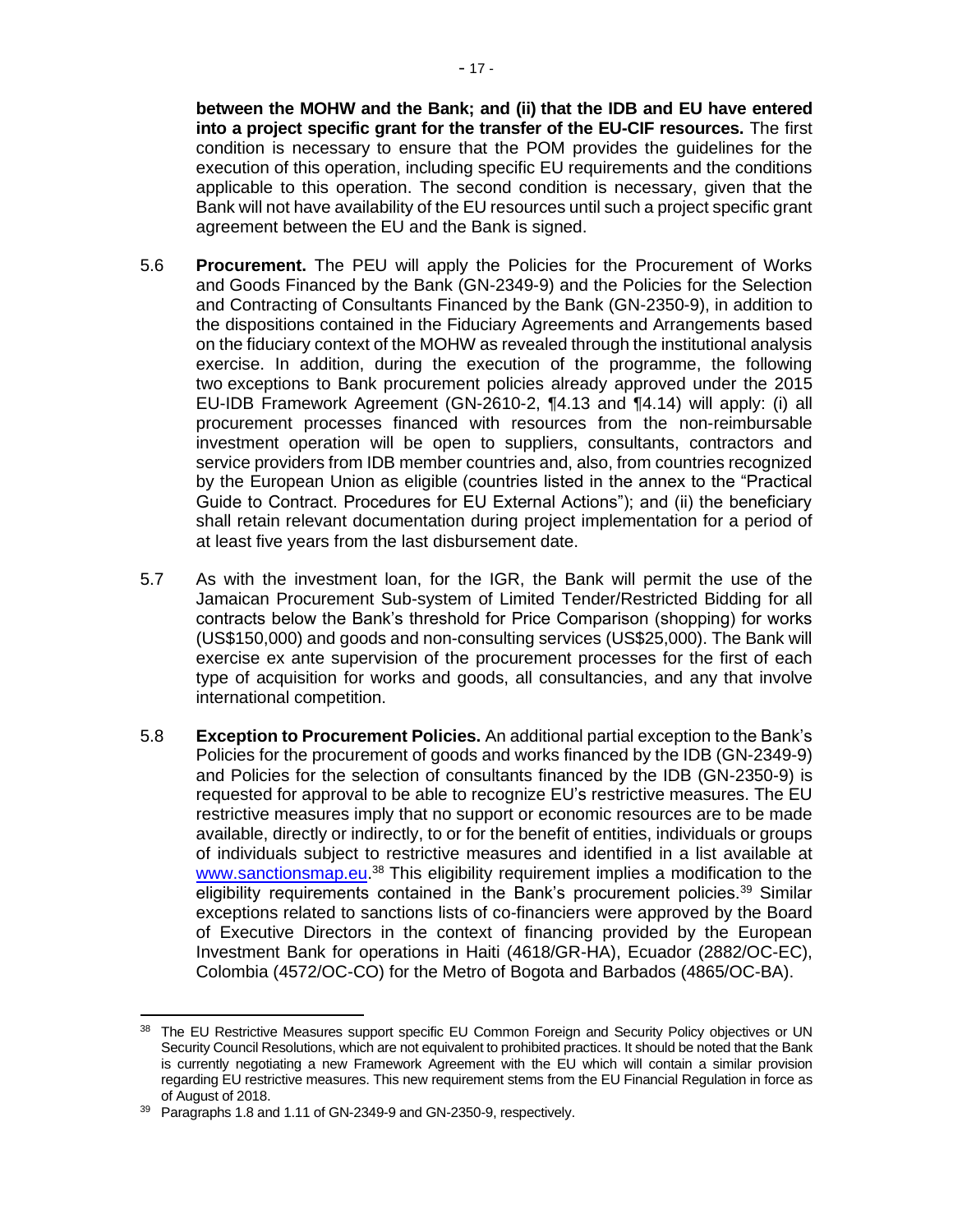- 5.9 **Disbursement and financial management.** The disbursement period for the IGR resources is four years (48 months) from the signature date of the non-reimbursable investment financing operation agreement. The Bank will provide an advance of funds according to programme liquidity needs substantiated by its current and anticipated commitments for a period of not less than 90 days and not more than 180 days. The PEU will control the utilization of the advance of funds and limit expenditure to planned and eligible activities, and it will maintain records of financial transaction in accordance with Bank fiduciary policies. When 70% of the advance of funds has been spent, according to EU guidelines, the PEU may submit a justification of expenditures for review by the Bank and request a new disbursement.
- 5.10 **Auditing.** The PEU will be responsible for submitting the following documents to the Bank: (i) Annual Audited Financial Statements (AFS) of the programme, to be submitted within 90 days after the close of each fiscal year; and (ii) final audited financial statements, to be submitted within 90 days after the final disbursement date of the programme.<sup>40</sup> The audit of the programme activities and financial statements must be conducted by an independent external audit firm acceptable to the Bank and contracted by the EA with resources from the investment loan. Audits will be performed in compliance with the Bank's guidelines (OP-273-12) and terms of reference for external audit.

#### **B. Summary of Arrangements for Monitoring Results**

- 5.11 **Monitoring.** The monitoring of this IGR will follow the dispositions of the Monitoring and Evaluation Plan and will employ the following standard Bank instruments: (i)  $PEP$  and  $AOP$ ; (ii)  $PP$ ; (iii) Result Matrix; (iv)  $PMR$ ; and (v) audited financial statements. Semi-annual progress reports will be presented by the EA, through the PEU, within thirty (30) days after the end of the corresponding semester and should include a description of the physical and financial execution of activities in the corresponding period as well as the relevant issues relating to implementation, risks, mitigation measures, and environmental and social safeguards. Based on the semi-annual progress reports, an annual report will be prepared consolidating all information collected during the year, including AFS, disbursement requests, the management declaration, the PEP, AOP and PP and in accordance with EU reporting requirements.
- 5.12 **Evaluation.** An evaluation will measure the impacts attributable to this operation using the method of "differences in differences," which compares treatment and control units using data from before and after the programme implementation. In this case, the main comparison will be between the primary health care centres and their associated hospitals targeted by the investments with similar centres in neighbouring parishes, using instruments to measure access to care and quality of service at the health centres, as well as information on wait time and referrals to and from the AEDs at the hospital level. Financing for the evaluation is included in Component 3 of the investment loan (JA-L1049, 4668/OC-JA).

<sup>&</sup>lt;sup>40</sup> The Bank will submit the annual AFS to the EU within 120 days of the close of each fiscal year and the final AFS, within 120 days of the final disbursement date.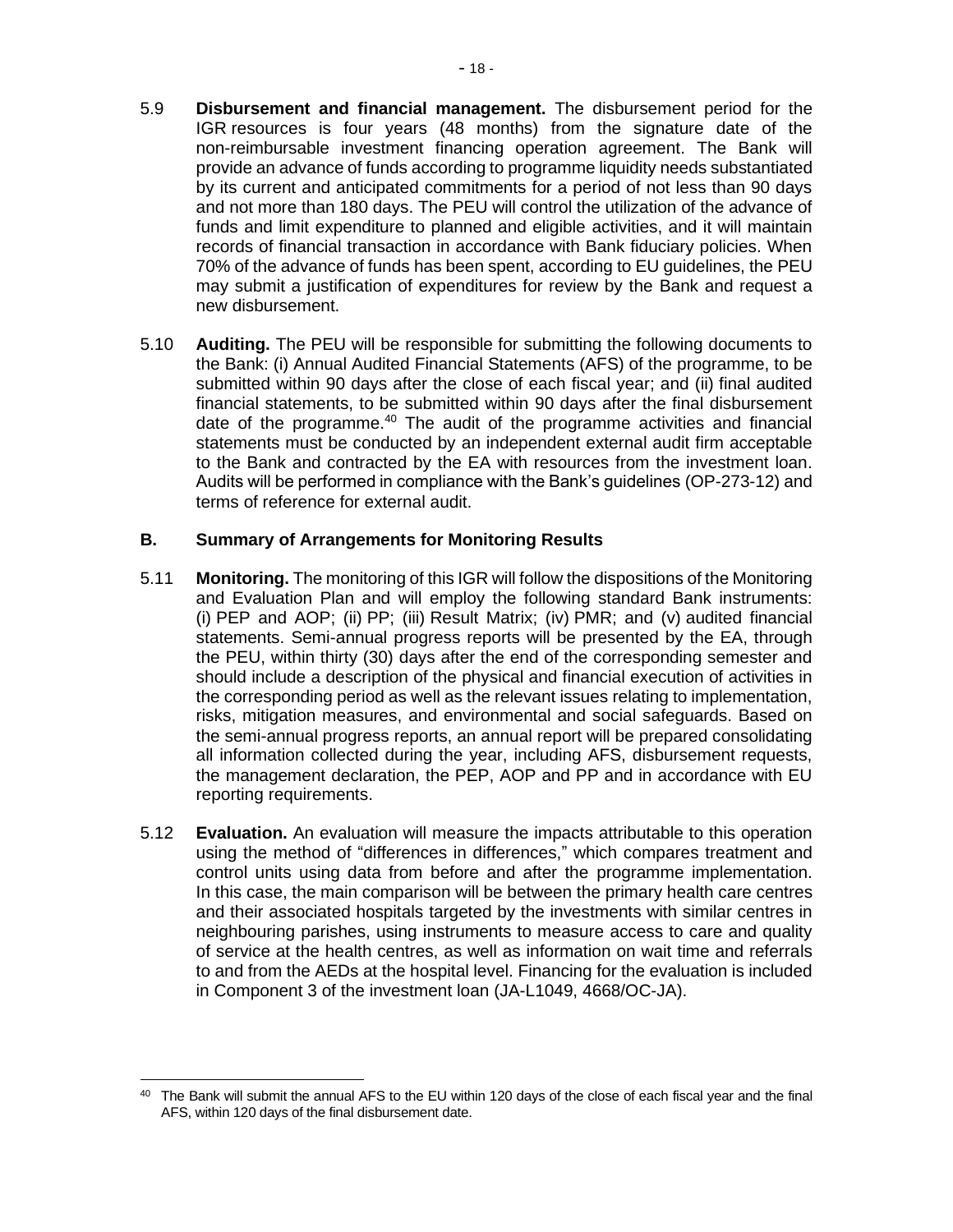#### **VI. PROJECT TEAM RECOMMENDATIONS**

- 6.1 Based on the information in this document, and in light of the fact that the complementary financing was not specifically envisaged in the loan proposal for 4668/OC-JA originally approved by the Bank's Board of Executive Directors; that said financing will be administered by the Bank through a PSG; and that modifications need to be made to the loan 4668/OC-JA as a result of that financing, the project team recommends that the Board of Executive Directors, based on the provisions of document DR-398-18 (Regulations of the Board of Executive Directors of the Inter-American Development Bank) and paragraph 6 of document CS-3953-4 (List of Matters that Can be Considered by the Board via Short Procedure), approve by short procedure the modifications described in this document, and that it approve the resolution attached to this document, with a view to amending Resolution DE-92/18 of November 14, 2018 and complementing the financing envisaged therein with the additional financing from the EU.
- 6.2 The team also recommends that the Board authorize the President of the Bank or such representative as he shall designate, in the name and on behalf of the Bank: (i) to take the necessary actions for the Bank to administer the complementary financing of up to €10,200,000 provided by the European Union, which includes the Bank's administrative costs, as established in this document; (ii) to enter into such agreement or agreements as may be necessary with Jamaica, as beneficiary, for the purpose of granting it the complementary financing chargeable against the EU contribution, with a view to executing the activities envisaged in this document; and (iii) to take such additional steps as may be necessary for execution of the programme chargeable to the resources of the complementary financing under item (i) of this paragraph 6.2.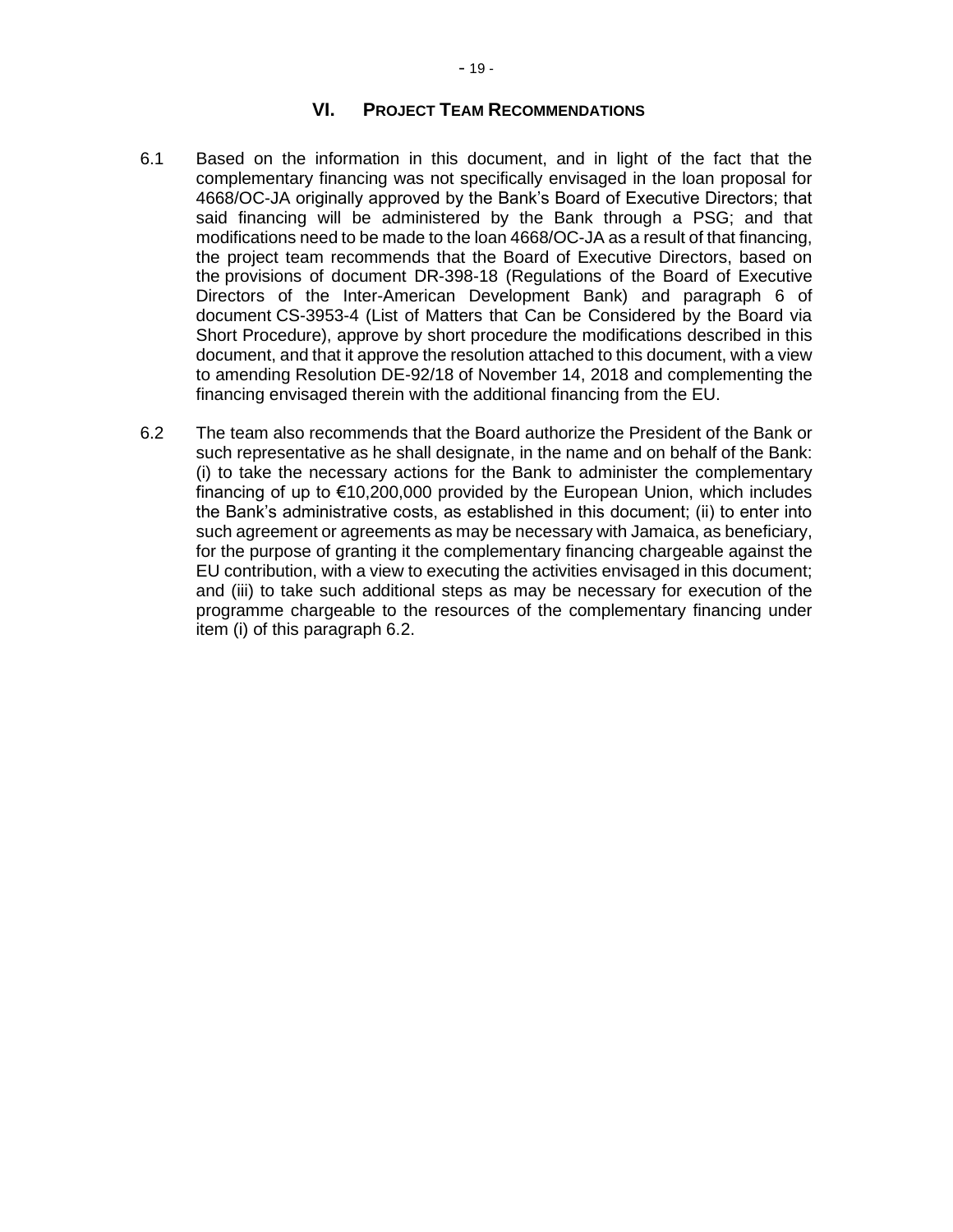#### **SUPPORT FOR THE HEALTH SYSTEMS STRENGHTENIG FOR THE PREVENTION AND CARE MANAGEMENT OF NON-COMMUNICABLE DISEASES PROGRAMME (JA-L1049)**

#### **SUPPLEMENTARY FINANCING PROJECT SPECIFIC GRANT**

#### **EUROPEAN UNION CARIBBEAN INVESTMENT FACILITY (EU-CIF) PROGRAMME TO STRENGTHEN PRIMARY CARE FOR THE PEVENTION AND CARE MANAGEMENT OF NON-COMUNICABLE DISEASES (JA-G1005)**

This proposal aims to modify the Support for the Health Systems Strengthening for the Prevention and Care Management of Non-Communicable Diseases Programme (4668/OC-JA) by incorporating supplementary financing provided by the European Union Caribbean Investment Facility through a project specific grant (JA-G1005).

**DEM Score**: SPD has reviewed the complementary financing proposal and has concluded that the proposed modification to 4668/OC-JA does not affect its evaluability. Therefore, the DEM matrix of the original operation and its score remain valid.

#### **Evaluability Assessment Note**

#### **Program Logic**:

The general objective of the supplementary financing is to contribute to improve the health of Jamaica's population. The specific objectives are: (i) improve the quality of primary care provided through health centers in the catchment areas of the hospitals selected for IDB investments, and (ii) increase patient adherence to Non-Communicable Diseases (NCD) management protocols.

The project proposal presents a solid diagnosis of the problems to be addressed, as well as evidence of the relevance of NCD in the context of Jamaica and its associated risk factors. However, insufficient evidence of the effectiveness of the specific proposed infrastructure interventions was provided in regard to the specific objective of improving the quality of care.

The results matrix adequately reflects the vertical logic of the program and includes SMART indicators at the level of impacts, outcomes and outputs. Supplementary funding will cover the cost of investments defined in subcomponent 1.1 of the loan operation. Funds originally earmarked for this purpose will be reallocated to subcomponent 1.2. Thus, indicators and targets of the loan operation will not be affected at the results level.

#### **Economic Analysis**:

The economic evaluation presents a rate of return of 38% and is based on a cost benefit analysis where program's costs are compared with benefits derived primarily from the reduction of avoidable hospitalizations and productivity gains from the reduction in morbidity and mortality associated to NCD. Note, however, that CBA estimated benefits and projected changes in outcome indicators in the RM are not fully aligned.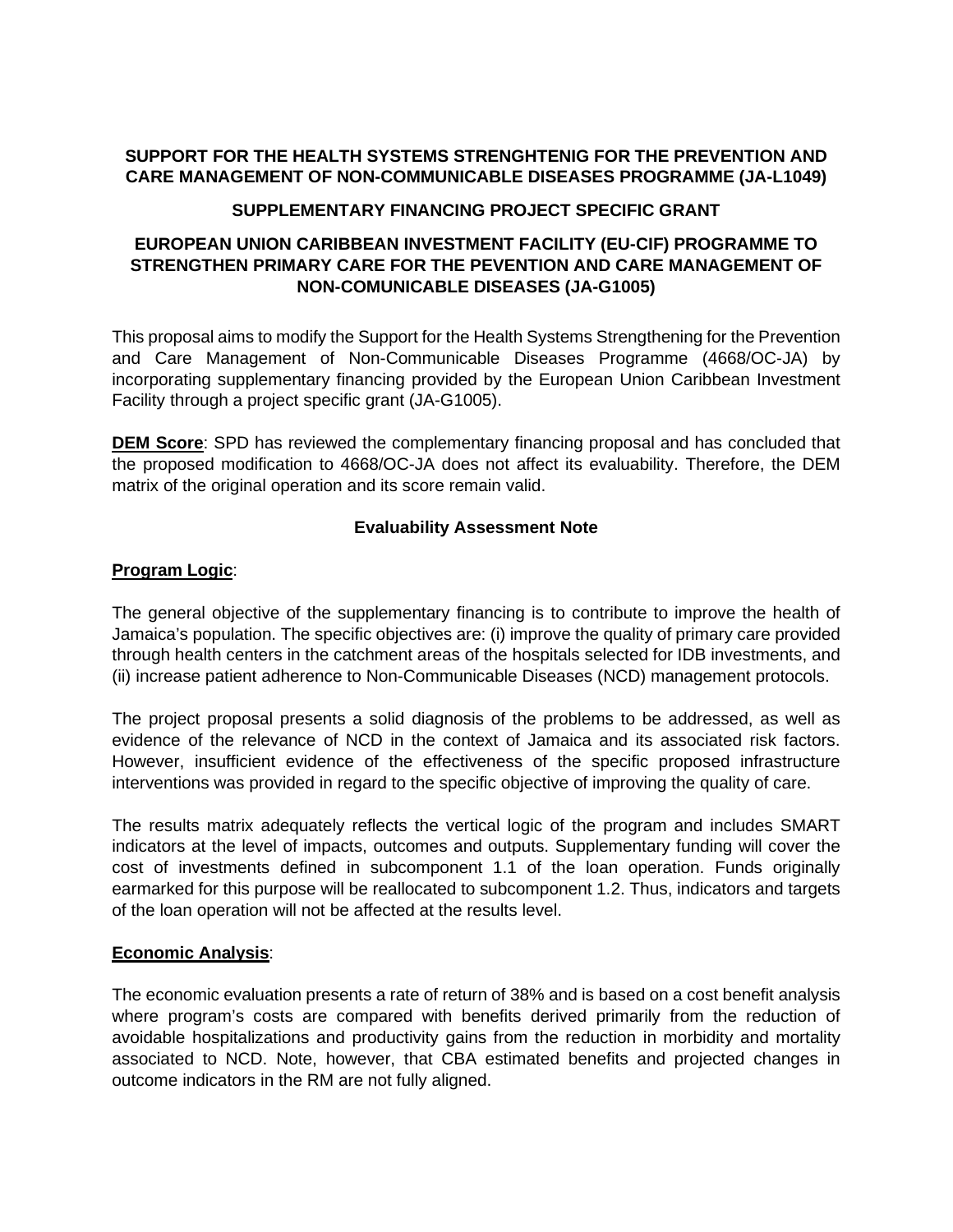#### **Evaluation and Monitoring Plan**:

The M&E plan proposes to monitor RM indicators through information from administrative records of national information systems, specific thematic surveys and project audit information. The proposal includes a quasi-experimental impact evaluation where outcomes in treatment health centers will be compared with outcomes in control centers, before and after the program.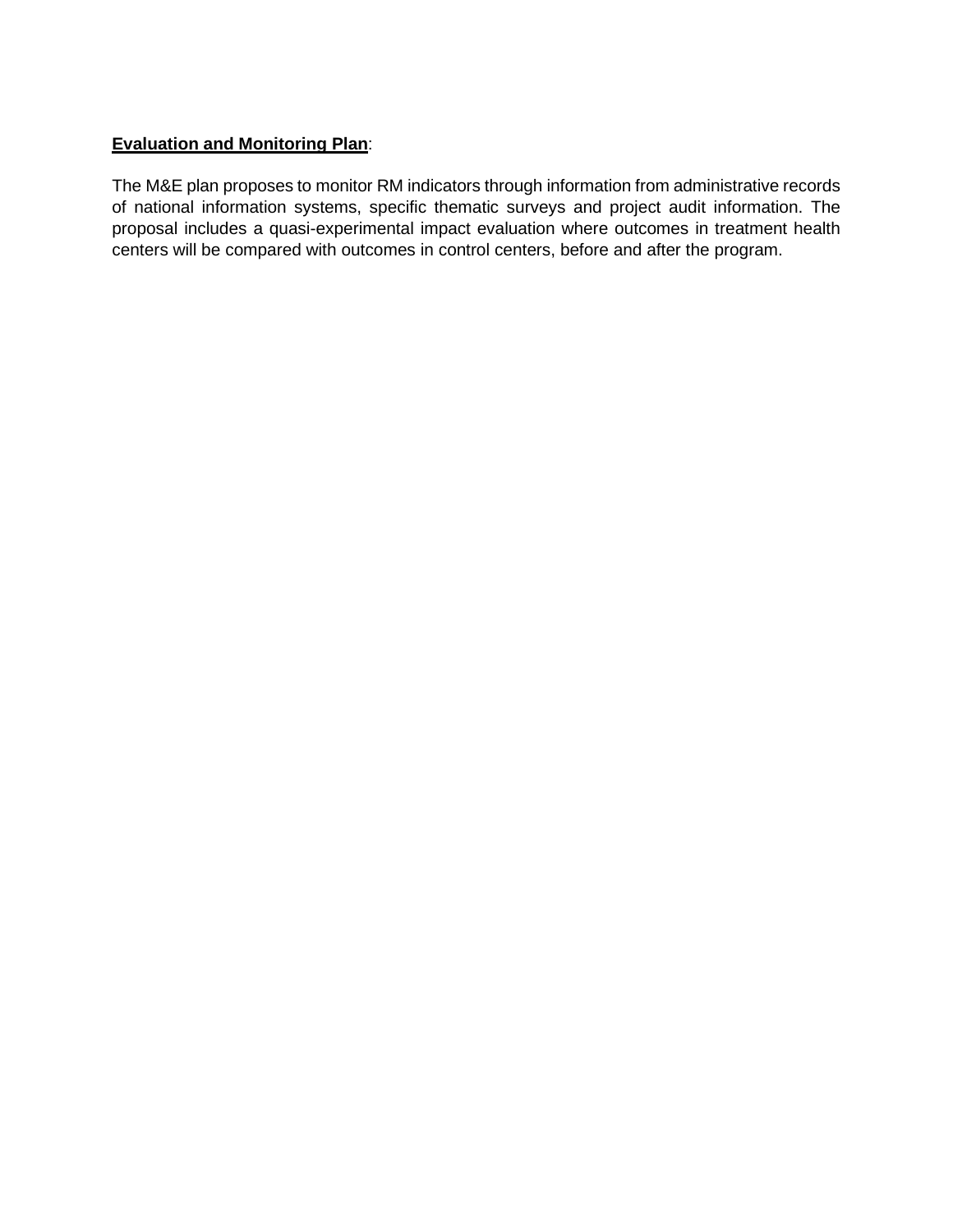| <b>Development Effectiveness Matrix</b>                                                                                                                                     |                                                                                                                      |                                                                                                                                                                                                    |  |  |
|-----------------------------------------------------------------------------------------------------------------------------------------------------------------------------|----------------------------------------------------------------------------------------------------------------------|----------------------------------------------------------------------------------------------------------------------------------------------------------------------------------------------------|--|--|
| <b>Summary</b>                                                                                                                                                              |                                                                                                                      |                                                                                                                                                                                                    |  |  |
| I. Corporate and Country Priorities                                                                                                                                         |                                                                                                                      |                                                                                                                                                                                                    |  |  |
| . IDB Development Objectives                                                                                                                                                | Yes                                                                                                                  |                                                                                                                                                                                                    |  |  |
| Development Challenges & Cross-cutting Themes                                                                                                                               | Social Inclusion and Equality<br><b>Gender Equality and Diversity</b><br>-Institutional Capacity and the Rule of Law |                                                                                                                                                                                                    |  |  |
| <b>Country Development Results Indicators</b>                                                                                                                               |                                                                                                                      | Maternal mortality ratio (number of maternal deaths per 100,000 live births)<br>-Beneficiaries receiving health services (#)*                                                                      |  |  |
| <b>Country Development Objectives</b>                                                                                                                                       |                                                                                                                      | <b>Yes</b>                                                                                                                                                                                         |  |  |
| <b>Country Strategy Results Matrix</b>                                                                                                                                      | GN-2868                                                                                                              | Improve the Public Health System: Increase the usage of<br>primary care facilities; Reduce the disability-adjusted life<br>years lost due to NCDs; Reduce the prevalence of adult risk<br>factors. |  |  |
| <b>Country Program Results Matrix</b>                                                                                                                                       | GN-2915-2                                                                                                            | The intervention is included in the 2018 Operational<br>Program.                                                                                                                                   |  |  |
| Relevance of this project to country development challenges (If not aligned to<br>country strategy or country program)                                                      |                                                                                                                      |                                                                                                                                                                                                    |  |  |
| <b>Development Outcomes - Evaluability</b>                                                                                                                                  |                                                                                                                      | <b>Evaluable</b>                                                                                                                                                                                   |  |  |
| <b>Evidence-based Assessment &amp; Solution</b>                                                                                                                             | 10.0                                                                                                                 |                                                                                                                                                                                                    |  |  |
| 3.1 Program Diagnosis                                                                                                                                                       | 3.0                                                                                                                  |                                                                                                                                                                                                    |  |  |
| 3.2 Proposed Interventions or Solutions                                                                                                                                     | 4.0                                                                                                                  |                                                                                                                                                                                                    |  |  |
| 3.3 Results Matrix Quality                                                                                                                                                  | 3.0<br>9.0                                                                                                           |                                                                                                                                                                                                    |  |  |
| Ex ante Economic Analysis**<br>4.1 Program has an ERR/NPV, or key outcomes identified for CEA                                                                               |                                                                                                                      | 3.0                                                                                                                                                                                                |  |  |
| 4.2 Identified and Quantified Benefits and Costs                                                                                                                            |                                                                                                                      | 3.0                                                                                                                                                                                                |  |  |
| 4.3 Reasonable Assumptions                                                                                                                                                  |                                                                                                                      | 1.0                                                                                                                                                                                                |  |  |
| 4.4 Sensitivity Analysis                                                                                                                                                    |                                                                                                                      | 2.0                                                                                                                                                                                                |  |  |
| 4.5 Consistency with results matrix                                                                                                                                         |                                                                                                                      | 0.0                                                                                                                                                                                                |  |  |
| <b>Monitoring and Evaluation</b>                                                                                                                                            |                                                                                                                      | 10.0                                                                                                                                                                                               |  |  |
| 5.1 Monitoring Mechanisms                                                                                                                                                   |                                                                                                                      | 2.5                                                                                                                                                                                                |  |  |
| 5.2 Evaluation Plan<br><b>Risks &amp; Mitigation Monitoring Matrix</b>                                                                                                      |                                                                                                                      | 7.5                                                                                                                                                                                                |  |  |
| Overall risks rate = magnitude of risks*likelihood                                                                                                                          |                                                                                                                      | <b>Medium</b>                                                                                                                                                                                      |  |  |
| Identified risks have been rated for magnitude and likelihood                                                                                                               | Yes                                                                                                                  |                                                                                                                                                                                                    |  |  |
| Mitigation measures have been identified for major risks                                                                                                                    |                                                                                                                      | Yes                                                                                                                                                                                                |  |  |
| Mitigation measures have indicators for tracking their implementation                                                                                                       |                                                                                                                      | Yes                                                                                                                                                                                                |  |  |
| Environmental & social risk classification                                                                                                                                  |                                                                                                                      | B                                                                                                                                                                                                  |  |  |
| IV. IDB's Role - Additionality                                                                                                                                              |                                                                                                                      |                                                                                                                                                                                                    |  |  |
| The project relies on the use of country systems                                                                                                                            |                                                                                                                      |                                                                                                                                                                                                    |  |  |
| Fiduciary (VPC/FMP Criteria)                                                                                                                                                | Yes                                                                                                                  | Financial Management: Budget, Treasury.<br>Procurement: Information System, Price Comparison.                                                                                                      |  |  |
| Non-Fiduciary                                                                                                                                                               | Yes                                                                                                                  | Monitoring and Evaluation National System.                                                                                                                                                         |  |  |
| The IDB's involvement promotes additional improvements of the intended<br>beneficiaries and/or public sector entity in the following dimensions:                            |                                                                                                                      |                                                                                                                                                                                                    |  |  |
| Additional (to project preparation) technical assistance was provided to the public<br>sector entity prior to approval to increase the likelihood of success of the project | Yes                                                                                                                  |                                                                                                                                                                                                    |  |  |

Note: (\*) Indicates contribution to the corresponding CRF's Country Development Results Indicator.

(\*\*) The efficiency analysis corresponds only to the benefits and costs of the investment operation. 

#### *Evaluability Assessment Note:*

The program's objective is to improve the health of Jamaica's population by strengthening comprehensive policies for the prevention of NCDs risk factors and for the implementation of a *chronic care model with an improved access to strengthened and integrated services.*

*The project presents a good description of the problems to be addressed supported by contextualized evidence of the burden of disease associated with NCDs in Jamaica and its main*  risk factors. Also, the description presents evidence of the challenges of the health sector to improve the efficiency in NCDs prevention and treatment. The proposed solutions in the *policy-based and investment components complement each other adequately and present a clear vertical logic. The Results Matrix reflects this vertical logic, incorporating expected results that reflect both components of the operation and output and outcome indicators that are SMART.*

The economic analysis considers only the benefits and costs of the investment component and presents a rate of return of 18%. It is noted, however, that some benefits considered, *although they could be attributable to the proposed interventions, are not included in the vertical logic of the program (particularly those derived from improvements in sexual and reproductive health and child health).*

*The project includes a quasi-experimental impact evaluation that will contribute to evaluate the effectiveness of the program on some expected results and to inform the attribution analysis.*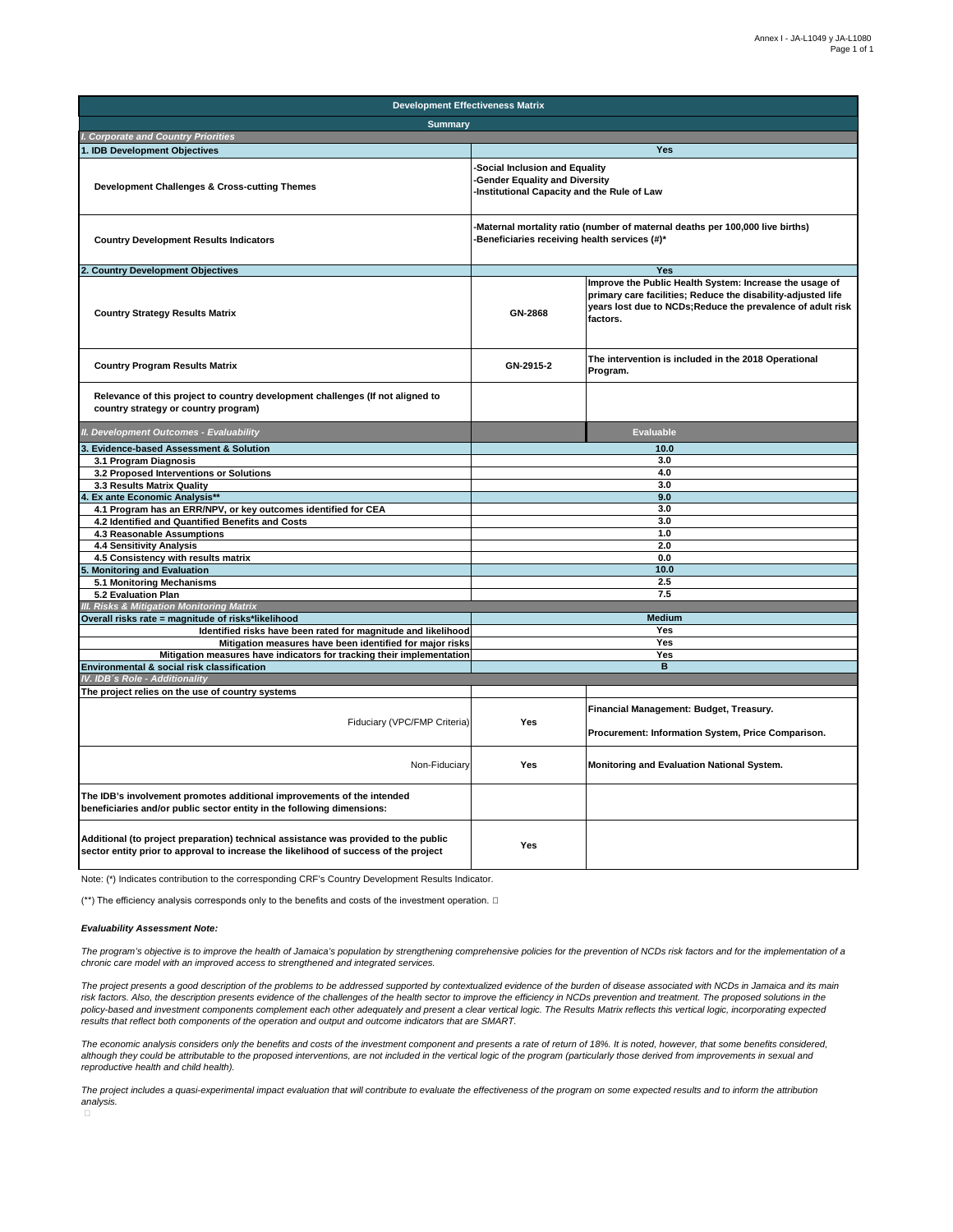#### **RESULTS FRAMEWORK**

| Project<br>Objective: | This proposal to modify the Support for the Health Systems Strengthening for the Prevention and Care Management of<br>Non-Communicable Diseases (NCD) Programme (4668/OC-JA) incorporates complementary financing provided by the European<br>Union. The general objective of the complementary financing is to contribute to the improvement of the health of Jamaica's |
|-----------------------|--------------------------------------------------------------------------------------------------------------------------------------------------------------------------------------------------------------------------------------------------------------------------------------------------------------------------------------------------------------------------|
|                       | population, while the specific objectives are to: (i) improve the quality of primary care provided through health centres in the<br>catchment areas of the hospitals selected for IDB investments; and (ii) increase patient adherence to NCD management protocols.                                                                                                      |

| <b>Indicators</b>                                                     | Unit of<br>measure                    | <b>Baseline</b> | <b>Baseline</b><br>Year | Goal  | Goal<br>Year | <b>Means of</b><br>verification                                                                    | <b>Comments</b>                                                              |
|-----------------------------------------------------------------------|---------------------------------------|-----------------|-------------------------|-------|--------------|----------------------------------------------------------------------------------------------------|------------------------------------------------------------------------------|
| Premature mortality rate<br>for cardiovascular<br>disease (male)      | Deaths/<br>100,000<br>inhabitants     | 189.9           |                         | 186.7 |              |                                                                                                    | ICD-10: I00-I99;<br>population 30-69 years<br>Pro-gender; gender tracking    |
| Premature mortality rate<br>for cardiovascular<br>disease (female)    |                                       | 126.1           | 2014                    | 124.0 |              | Register<br>General's<br>Department<br><b>Statistics</b><br>Statistical<br>Institute of<br>Jamaica | ICD-10: I60-I69;<br>population 30-69 years<br>Pro-gender; gender tracking    |
| Premature mortality rate<br>for diabetes mellitus<br>(male)           |                                       | 65.1            |                         | 64    | 2023         |                                                                                                    | ICD-10: E10-E14;<br>population 30-69 years<br>Pro-gender; gender tracking    |
| Premature mortality rate<br>for diabetes mellitus<br>(female)         |                                       | 70.2            |                         | 69    |              |                                                                                                    | ICD-10: E10-E14;<br>population 30-59 years<br>Pro-gender; gender tracking    |
| Prevalence of diabetes<br>mellitus for age group<br>15+years (male)   | $%$ of the<br>population in           | 9.0             | 2017                    | 9.0   | 2023         | Jamaica Health<br>and Lifestyle<br>Survey (JHLS)                                                   | Follow up will be done with<br><b>JHLS-IV</b><br>Pro-gender; gender tracking |
| Prevalence of diabetes<br>mellitus for age group<br>15+years (female) | each age<br>group with the<br>disease | 14.6            |                         | 14.6  |              |                                                                                                    |                                                                              |

#### **EXPECTED IMPACT<sup>1</sup>**

<sup>&</sup>lt;sup>1</sup> For all impact and outcome indicators, the baseline and target will be confirmed in technical workshops. Impact indicators refer to the national population. Goals for impact indicators are sometimes equal to or slightly less than baseline values given the trends in the increase in their values. For example, the prevalence of hypertension among males 15+ rose from 25.5% in 2007/08 to 31.7% in 2017 (Jamaica Health and Lifestyles Survey II and III). In some of these cases, the data requirements for detecting statistically significant changes may be prohibitive in terms of sample sizes.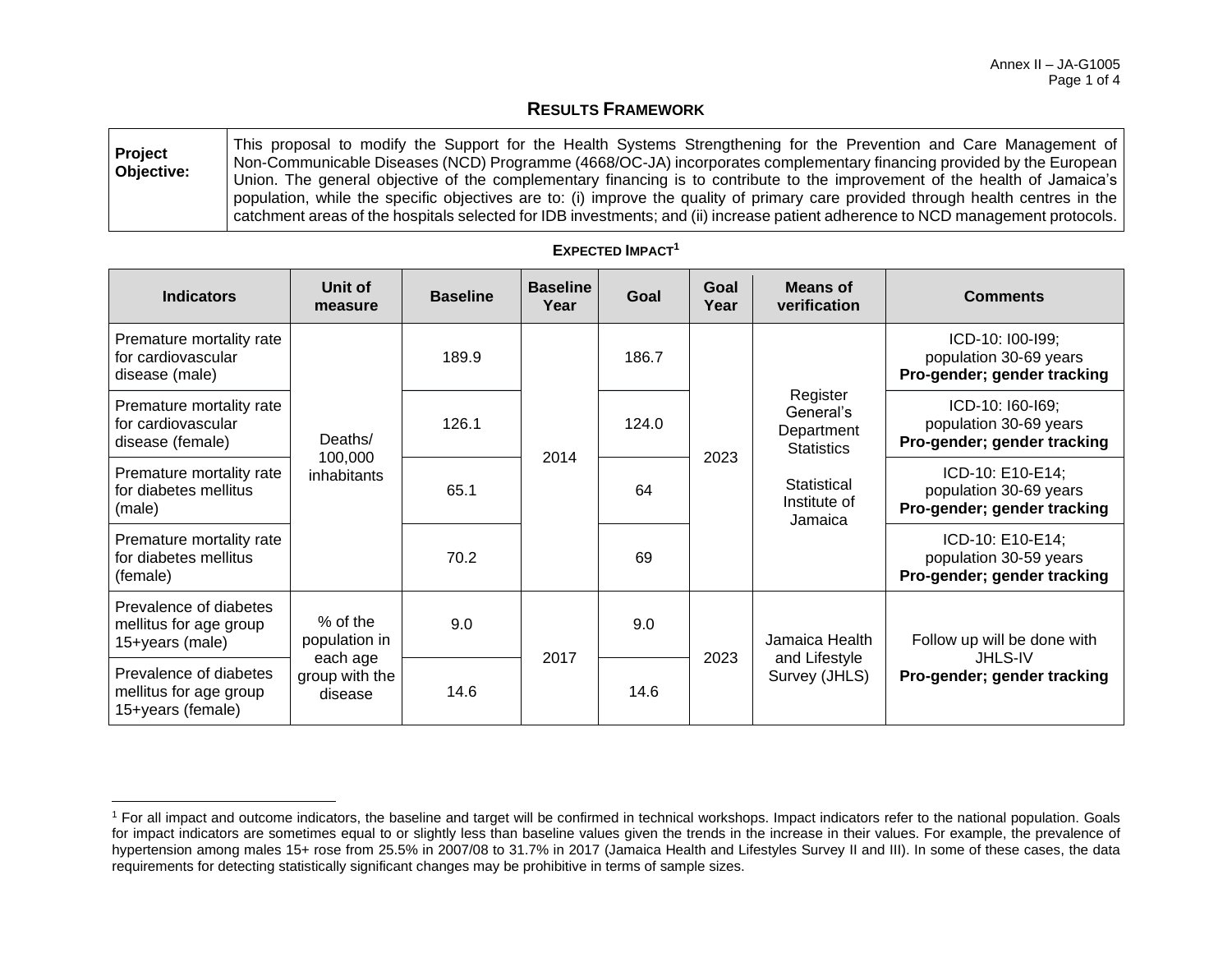| <b>Indicators</b>                                          | Unit of<br>measure | <b>Baseline</b> | <b>Baseline</b><br>Year | Goal | Goal<br>Year | <b>Means of</b><br>verification | <b>Comments</b>             |
|------------------------------------------------------------|--------------------|-----------------|-------------------------|------|--------------|---------------------------------|-----------------------------|
| Prevalence of<br>hypertension for age<br>15+years (male)   |                    | 31.7            |                         | 31.2 |              |                                 |                             |
| Prevalence of<br>hypertension for age<br>15+years (female) |                    | 35.8            |                         | 35.2 |              |                                 |                             |
| Prevalence of obesity<br>among girls, 13-15<br>years       | $\frac{0}{0}$      | 10.3            | 2017                    | 10.3 | 2023         | Global school-<br>based student |                             |
| Prevalence of obesity<br>among boys, 13-15<br>years        | $\frac{0}{0}$      | 9.9             | 2017                    | 9.9  | 2023         | health survey<br>(GSHS)         | Pro-gender; gender tracking |

#### **EXPECTED OUTCOMES<sup>2</sup>**

| <b>Indicators</b>                                                                                                                                                  | Unit of<br>measure | <b>Baseline</b><br>Value | <b>Baseline</b><br>Year | Goal<br>Value | Goal<br>Year | Means of<br>verification                       | <b>Comments</b>                                                                                    |
|--------------------------------------------------------------------------------------------------------------------------------------------------------------------|--------------------|--------------------------|-------------------------|---------------|--------------|------------------------------------------------|----------------------------------------------------------------------------------------------------|
| Average number of visits per<br>patient with diagnosis of<br>diabetes, hypertension and<br>hypertension/diabetes to<br>curative clinics (target health<br>centres) | #                  | 3.8                      | 2016                    | 4             | 2023         | <b>Monthly Clinic</b><br><b>Summary Report</b> |                                                                                                    |
| % of women age 15-74 years<br>with hypertension that have their<br>blood pressure controlled<br>(national population)                                              | $\%$               | 33.1                     | 2017                    | 33.6          | 2023         | <b>JHLS</b>                                    | The survey diagnoses persons<br>with hypertension and asks if<br>they are aware of their condition |

<sup>&</sup>lt;sup>2</sup> For all impact and outcome indicators, the baseline and target will be confirmed in technical workshops and as more recent information becomes available (for example the third wave of the JHLS.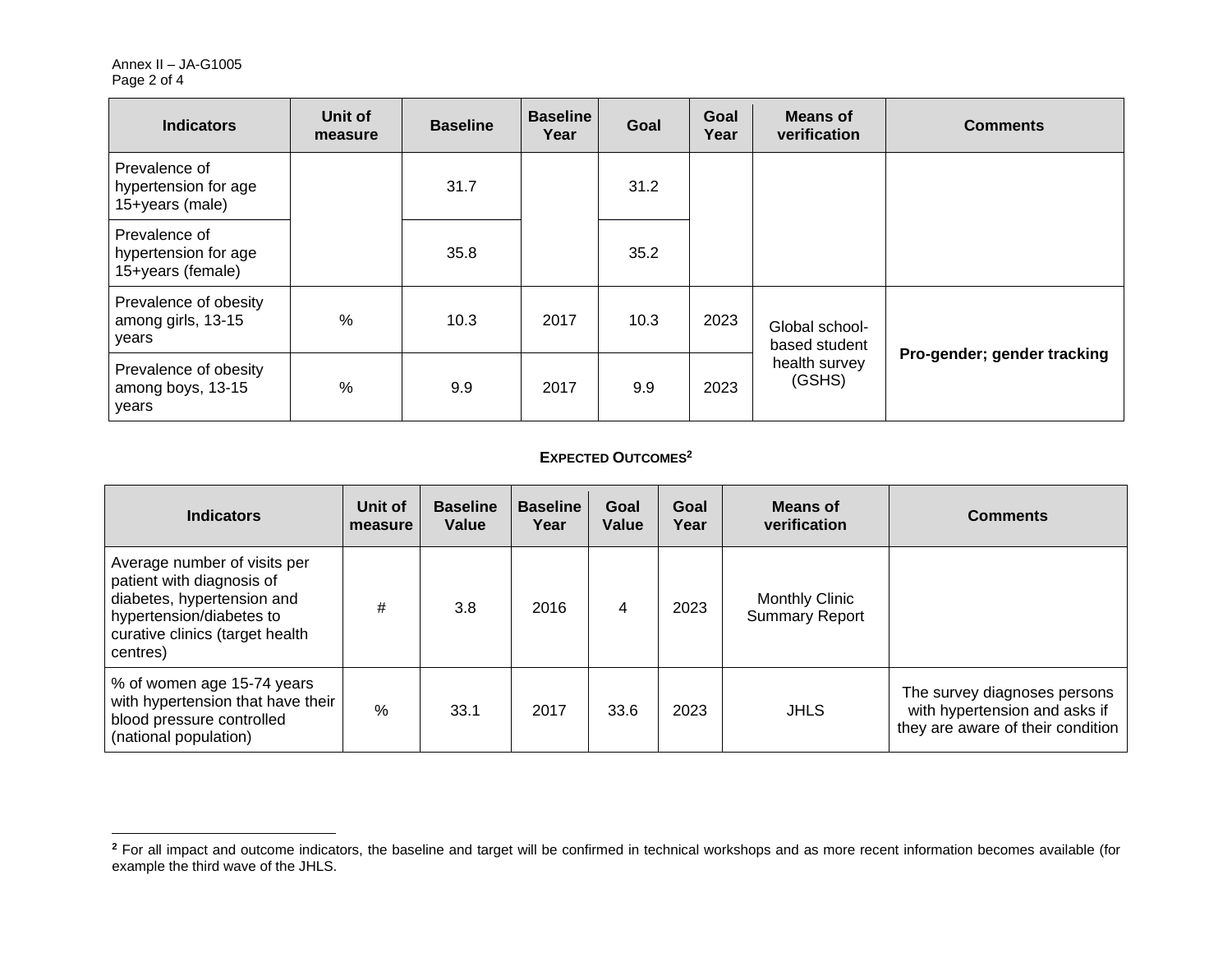| <b>Indicators</b>                                                                                                              | Unit of<br>measure | <b>Baseline</b><br>Value | <b>Baseline</b><br>Year | Goal<br>Value | Goal<br>Year | Means of<br>verification                                  | <b>Comments</b>                                                                            |
|--------------------------------------------------------------------------------------------------------------------------------|--------------------|--------------------------|-------------------------|---------------|--------------|-----------------------------------------------------------|--------------------------------------------------------------------------------------------|
| % of men age 15-74 years with<br>hypertension that have their<br>blood pressure controlled<br>(national population)            | $\frac{0}{0}$      | 26.0                     | 2017                    | 26.5          | 2023         | <b>JHLS</b>                                               | and if they are undergoing<br>treatment for such condition.<br>Pro-gender; gender tracking |
| % of patients with diabetes/<br>hypertension that were treated<br>according to management<br>protocols (target health centres) | $\frac{0}{0}$      | $\mathbf 0$              | 2018                    | 25            | 2023         | Annual project audit                                      | Baseline and goal to be<br>adjusted at first annual audit                                  |
| Health centre diabetes patients<br>with annual HbA1c glucose<br>exam (target health centres)                                   | $\frac{0}{0}$      | 37                       | 2017                    | 45            | 2023         | Annual project audit:<br>sample medical<br>records review | Baseline and goal to be<br>adjusted at first annual audit                                  |
| Patients with category 5<br><b>Emergency Severity Index</b><br>Triage rating in AED (target<br>hospitals)                      | $\frac{0}{0}$      | 40                       | 2017                    | 20            | 2023         | Ministry of Health<br>E-triage system                     | Baseline and goal to be<br>adjusted during e-triage<br>implementation                      |
| Readmission rates for diabetes<br>and hypertension (target<br>hospitals)                                                       | %                  | 25                       | 2017                    | 23            | 2023         | Patient medical chart<br>audit                            | Baseline and goal to be<br>adjusted after first audit                                      |

#### **OUTPUTS**

| <b>Outputs/Products</b>                                                                    | Unit of<br>measure | <b>Baseline</b><br>Value | <b>Baseline</b><br>Year | Year 1   | Year 2 | Year <sub>3</sub> | Year 4 | End of<br>project | Means of<br>verification            | <b>Comments</b>                                                                                                                      |
|--------------------------------------------------------------------------------------------|--------------------|--------------------------|-------------------------|----------|--------|-------------------|--------|-------------------|-------------------------------------|--------------------------------------------------------------------------------------------------------------------------------------|
| Component 1: Organization and consolidation of integrated primary health services networks |                    |                          |                         |          |        |                   |        |                   |                                     |                                                                                                                                      |
| l Health centres with<br>infrastructure<br>upgrades completed                              | Health<br>centre   | $\mathbf 0$              | 2019                    | $\Omega$ | 3      | 4                 | 3      | 10                | Project<br>implementation<br>audits | The construction<br>supervision firm<br>will emit reports<br>regarding<br>construction<br>according to<br>approved<br>building plans |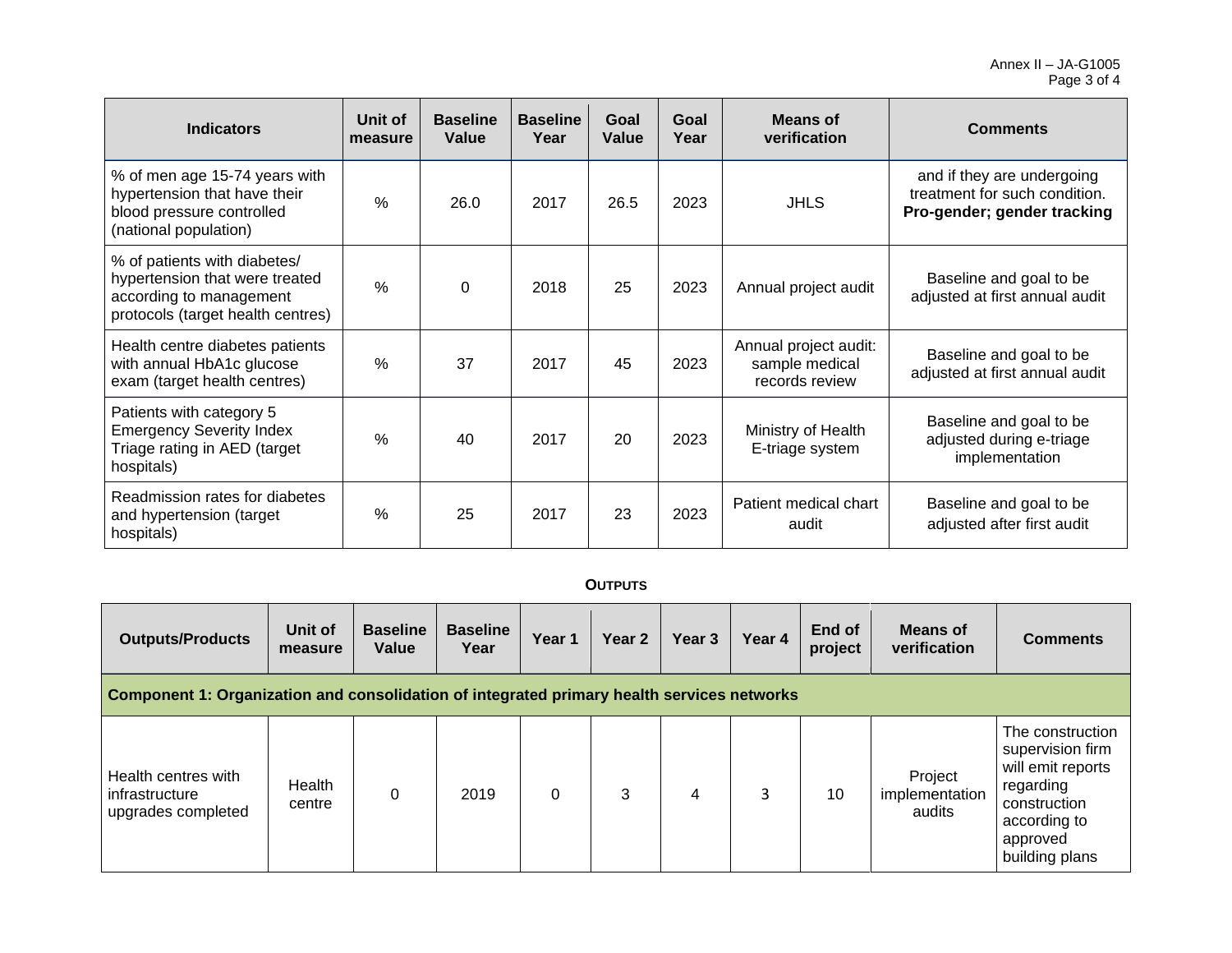| <b>Outputs/Products</b>                                                                    | Unit of<br>measure | <b>Baseline</b><br>Value | <b>Baseline</b><br>Year | Year 1   | Year 2   | Year 3 | Year 4 | End of<br>project | <b>Means of</b><br>verification     | <b>Comments</b>                                                                                                                                                    |
|--------------------------------------------------------------------------------------------|--------------------|--------------------------|-------------------------|----------|----------|--------|--------|-------------------|-------------------------------------|--------------------------------------------------------------------------------------------------------------------------------------------------------------------|
| Component 1: Organization and consolidation of integrated primary health services networks |                    |                          |                         |          |          |        |        |                   |                                     |                                                                                                                                                                    |
| Health centres with<br>new medical<br>equipment supplied                                   | Health<br>centre   | $\mathbf 0$              | 2019                    | $\Omega$ | 3        | 4      | 3      | 10                | Project<br>implementation<br>audits | <b>MOHW will</b><br>produce<br>completed<br>checklists for<br>each health<br>facility regarding<br>the distribution<br>and installation of<br>medical<br>equipment |
| Component 2: Health education, communication and visibility plan regarding NCDs            |                    |                          |                         |          |          |        |        |                   |                                     |                                                                                                                                                                    |
| Design of the mHealth<br>and EU visibility<br>campaign and tools,<br>approved by MOHW      | Document           | $\Omega$                 | 2019                    |          | $\Omega$ | 0      | 0      | 1                 | Project<br>implementation<br>audits | MOHW will emit<br>an authorization<br>of approval of the<br>document before<br>campaign<br>implementation                                                          |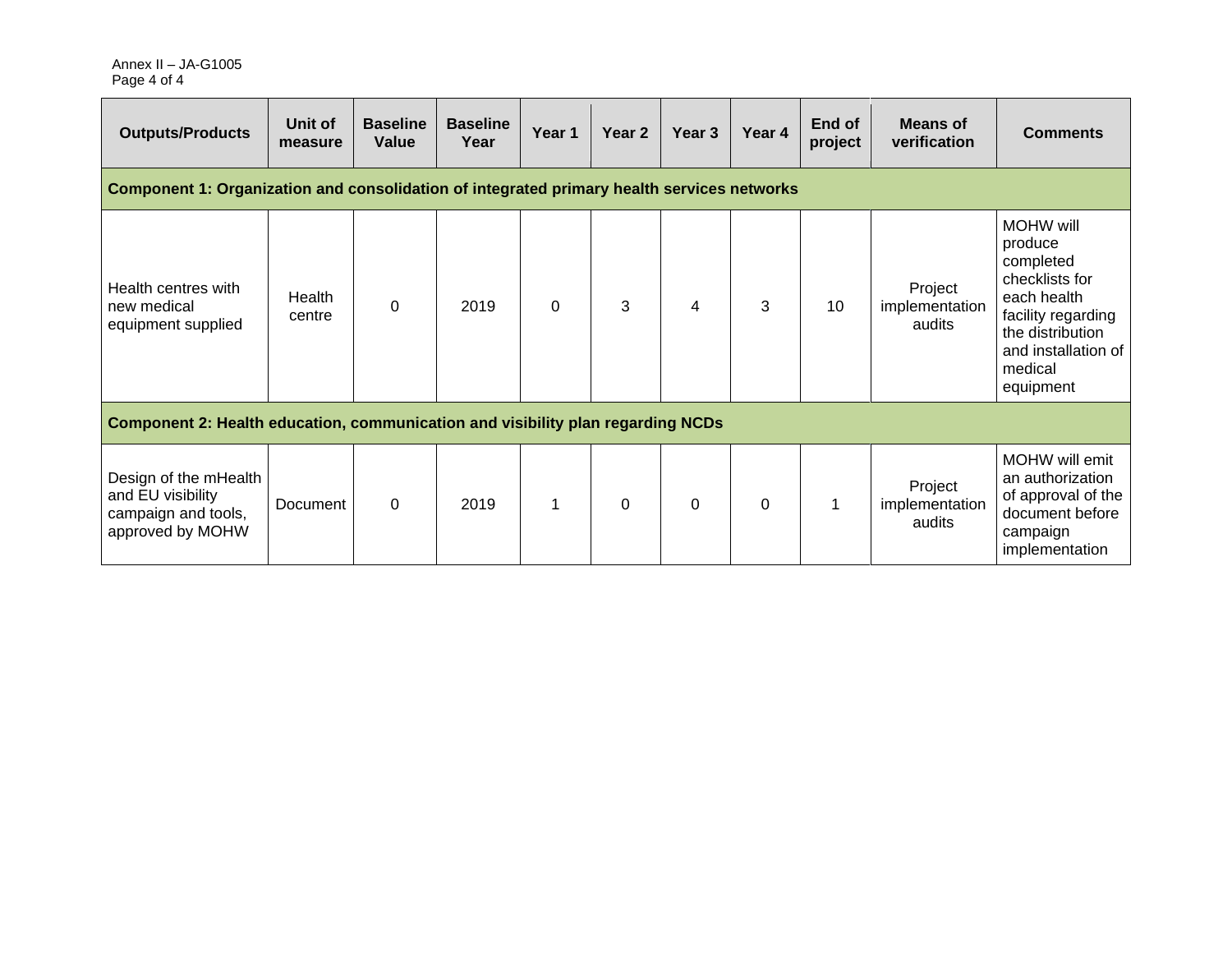#### **FIDUCIARY ARRANGEMENTS**

| Country:                 | Jamaica                                                                                                                                 |
|--------------------------|-----------------------------------------------------------------------------------------------------------------------------------------|
| Project:                 | Support for the Health Systems Strengthening for the Prevention and are<br>Management of Non-Communicable Diseases Programme (JA-G1005) |
| <b>Executing Agency:</b> | Ministry of Health and Wellness (MOHW)                                                                                                  |
| <b>Fiduciary Team:</b>   | Naveen Umrao; Rene Herrera; Leon Ferguson; and Martin Nesbeth                                                                           |

#### **I. EXECUTIVE SUMMARY**

- 1.1 The fiduciary execution evaluation of the programme was performed using the PACI questionnaire methodology, as well as through a series of meetings and discussions with the team that concluded with a Risk Management Workshop. The relevant documentations included those provided by the Ministry of Health. These reflected the current Public Financial Management, (PFM systems) in Jamaica. Primarily based on a lack of familiarity by the MOHW in the execution of large Bank financed operations, lack of capacity of its technical personnel and a lack of coordination among the various entities, the evaluation indicates that the programme has a **medium-high fiduciary risk**. In light of this, it is believed that the MOHW, with the establishment of the Programme Executing Unit (PEU), now has the capacity to execute the programme.
- 1.2 The Government of Jamaica continues, with assistance from major donors, to address key improvements to its fiduciary systems. The donor community is committed to working with the GOJ to determine the extent to which the country fiduciary systems can be used for the administration of donor-financed projects.
- 1.3 Currently, the portfolio of the Bank is managed through the establishment of special project execution units for most of the projects accompanied with the Bank' close operational supervision. At the country's fiduciary management level, the employment of Financial Management Information System (FMIS) is implemented for treasury and financial administration, while the FINMAN system is used for accounting purposes. Given that at this junction, the National Systems are not integrated, and possess setbacks such as dual currency reporting, it is recommended that the PEU will utilize an accounting software, which satisfies the financial administration requirements of the Bank. Regarding the country's procurement systems, the Bank has approved the use of the Jamaican Procurement Sub-system of Limited Tender/Restricted Bidding, for all contracts for works below the Bank's threshold for Price Comparison (up to US\$150,000) and contracts for goods and non-consulting services that fall within the Bank's threshold for the said method (US\$25,000).
- 1.4 The programme, totalling €10.2 million from the European Union Caribbean Investment Facility (EU-CIF), does not include local counterpart.

#### **II. FIDUCIARY CONTEXT OF THE EXECUTING AND IMPLEMENTING AGENCIES**

2.1 The MOHW has set up a PEU responsible for programme implementation. Further, a Steering Committee composed of MOHW executives with the requisite high-level management and monitoring functions has been formulated to guide the PEU.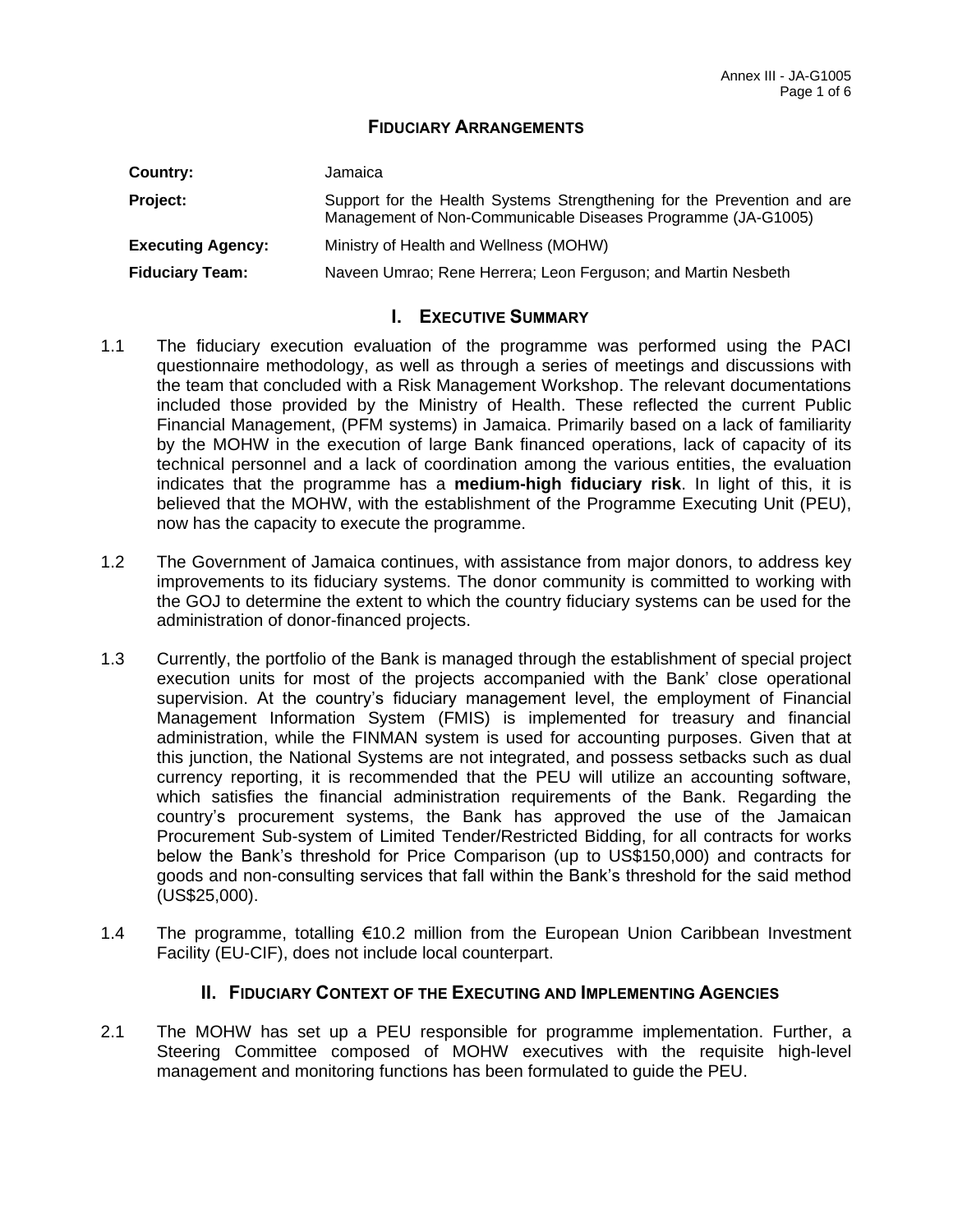- 2.2 MOHW is a public entity and so is subjected to the Financial Administration and Audit Act (FAAA) for financial management, with its allocations being approved in the National Estimates and further its receipt and expenditure subject to an annual audit by the Supreme Audit Institution, (SAI) of Jamaica.
- 2.3 Overall, the PACI and accompanying analyses reveals that MOHW does not have the sufficient familiarity and experience in executing a large Bank funded operation, inter-agency coordination challenges and a lack of technical capacity are also evident. These risks can then be translated to the MOHW having a medium-high level of risk associated with its execution of the operation. A general description of the fiduciary context includes the following:
	- 1. The Financial Management Information System (FMIS) and FINMAN currently used by MOHW will not be able to satisfy some of the key functionality requirements of the Programme;
	- 2. Lack of fiduciary technical capacity to administer the effective execution of the operation; and
	- 3. Lack of procedure manuals that are aligned to the Fiduciary policies and procedures of the Bank.

#### **III. EVALUATION OF FIDUCIARY RISK AND MITIGATION ACTIONS**

3.1 The overall fiduciary risk of the programme is deemed to be medium- high. There were a few risks identified which are outlined below along with their respective risk rating and mitigation measures.

| <b>Risk</b>                                                                                                                                         | <b>Risk Rating</b> | <b>Mitigation Measures</b>                                                                                                                                                                                                                                                          |
|-----------------------------------------------------------------------------------------------------------------------------------------------------|--------------------|-------------------------------------------------------------------------------------------------------------------------------------------------------------------------------------------------------------------------------------------------------------------------------------|
| If timely financial<br>information for decision<br>making is unavailable,<br>programme<br>implementation may<br>suffer delays.                      | Low                | Procurement and implementation of an Accounting software to<br>satisfy IDB's requirements for programme financial reporting.<br>Responsible party: PEU/Borrower<br><b>Timeline for implementation:</b> Prior to 1 <sup>st</sup> disbursement                                        |
| If there is weak financial<br>management and<br>procurement capacity in<br>the MOHW, the<br>programme execution<br>could incur delays.              | Medium-High        | The Procurement Specialist and Financial Specialist personnel are<br>suitably skilled and have been recruited and assigned to the<br>programme in a timely manner.<br>Responsible party: PEU/Borrower<br>Timeline for implementation: Fulfilled                                     |
| If programme fiduciary<br>staff are unfamiliar with<br><b>IDB and EU</b><br>procurement,<br>disbursement, and<br>financial reporting<br>procedures. | Medium             | Create capacity within the PEU through in-house training in IDB's<br>and EU 's procurement and financial management procedures and<br>requirements.<br>Responsible party: IDB<br><b>Timeline for implementation:</b> During programme design and<br>throughout programme execution. |

#### **IV. ASPECTS TO BE CONSIDERED IN THE AGREEMENT**

4.1 To facilitate the negotiation of the operation, outlined below are agreements and requirements which will be incorporated into the special conditions: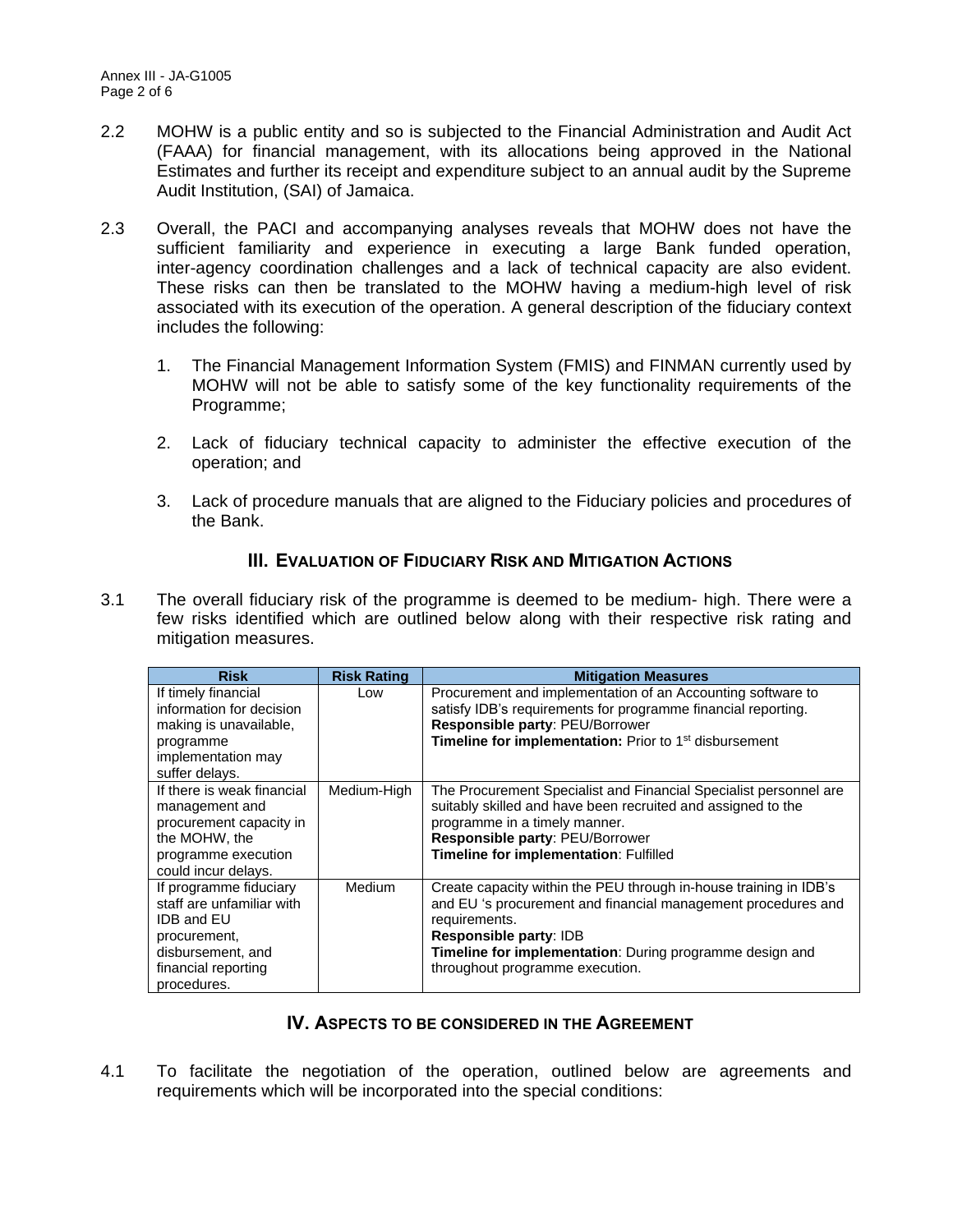- 1. **Rate of Exchange Agreed with the Executing Agency**. For purposes of the justification of expenditures to the Bank (including reimbursement/recognition of expenditures, and local counterpart) the equivalent amount to be reported in the project or disbursement currency will be determined using the effect exchange rate used to convert the funds denominated in the project's currency to the local currency.
- 2. **Financial Statements and Reports**. *Annual Audited Financial Statements (AFS)* for the programme will be required, beginning with the fiscal year in which the first project expenditures were incurred. The AFSs are to be submitted to the Bank within 90 days after the close of each fiscal period, in addition to Final Audited Financial Statements, which are due for submission to the Bank within 90 days of the close (last disbursement date) of the programme. The AFS should report on the overall programme, in the expressed currency of the Loan. The Audited Financial Statements of the programme should include, in addition to the basic financial statements an internal control report. A Bank approved/eligible independent external audit firm must conduct the audit.

#### **V. REQUIREMENTS AND AGREEMENTS FOR EXECUTION OF PROCUREMENT**

- 5.1 **Procurement Execution**. Procurement for the proposed project will be carried out in accordance with the Policies for the Procurement of Works and Goods Financed by the Inter-American Development Bank (GN-2349-9) of March 2011, and the Policies for the Selection and Contracting of Consultants Financed by the Inter-American Development Bank (GN-2350-9) of March 2011, with the provisions established in the Agreement and the procurement plan.
- 5.2 With the introduction of non-reimbursable resources from the EU-CIF to the programme, the procurement of all works, goods, services and consultancy services for activities and contracts under the programme initiated after the signature of the respective non-reimbursable agreement (Delegation Agreement) between the Bank and the Borrower will be open, both to Bank Member Countries, and to the European Union list of eligible countries published in the European Commission website as an annex to its "Practical Guide to Contract Procedures for EU External Actions".
	- 1. **Procurement of Goods, Works, and Non-Consulting Services**: The procurement plan of the programme covering the first 18 months of project execution, will indicate the procurement method to be used for the procurement of Goods, the contracting of Works and Non-Consulting Services.
	- 2. **Procurement of Consulting Services**: The procurement plan of the programme covering the first 18 months of project execution, indicates the selection method to be used for the contracting of Consultancy Services. The Borrower is responsible for preparing and implementing the project, and therefore for preparing the TORs, short lists, selecting the Consultants, and awarding and subsequently administering the contract, with Bank supervision.
	- 3. **Selection of Individual Consultants**: Individual Consultants shall be selected through comparison of qualifications of at least three candidates among those who have expressed interest in the assignment or have been approached directly by the Borrower. Individual Consultants may be selected on a sole-source basis with due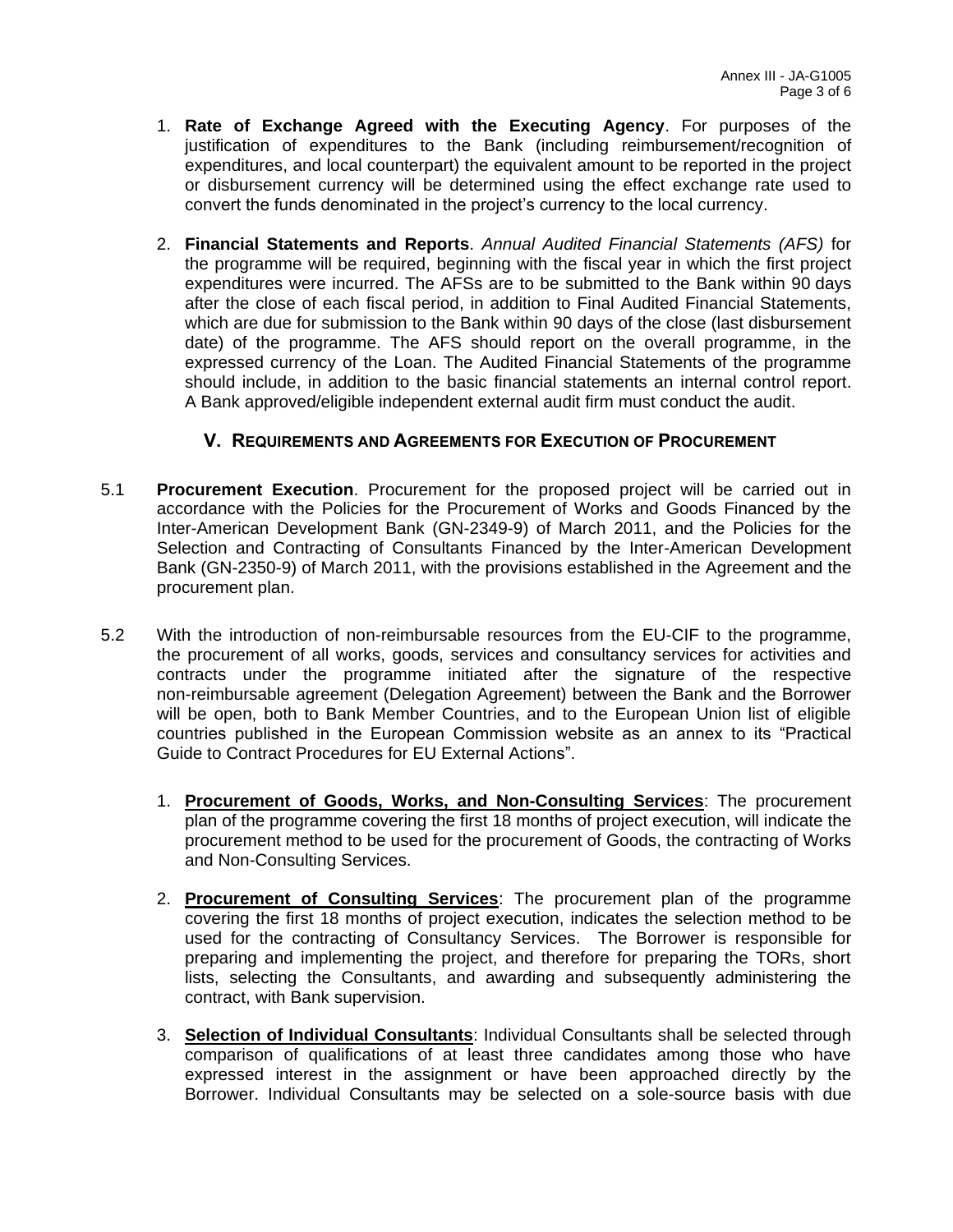justification in exceptional cases. This will be carried out in accordance with Section V (Selection of Individual Consultants) of GN-2350-9 paragraphs 5.1-5.4.

- 4. **Use of Country Procurement Systems**: The Bank has approved the use of the Jamaican Procurement Sub-system of Limited Tender/Restricted Bidding, for all contracts for works below the Bank's threshold for Price Comparison (up to US\$150,000) and contracts for goods and non-consulting services that fall within the Bank's threshold for the said method (US\$25,000).
- 5. **Publication**: The procurement procedures, including advertising, shall be in accordance with these Policies for the eventual contracts to be eligible for Bank financing.

| <b>International Competitive</b><br><b>Bidding Threshold *</b> |          | <b>National Competitive Bidding Range **</b><br>(Complex Works and non-common goods) | <b>Consulting</b><br><b>Services</b> |                                           |
|----------------------------------------------------------------|----------|--------------------------------------------------------------------------------------|--------------------------------------|-------------------------------------------|
| <b>Works</b>                                                   | Goods    | <b>Works</b>                                                                         | Goods                                | <b>International</b><br><b>Short List</b> |
| >1,500,000                                                     | >150,000 | $150,000 - 1,500,000$                                                                | 25,000 -150,000                      | >200,000                                  |

#### **Country Threshold Table (US\$) [www.iadb.org/procurement](http://www.iadb.org/procurement)**

\* When procuring simple works and common goods and their amount is under the International Competitive Bidding thresholds, Shopping may be used.

\*\* When procuring complex works and non-common goods with amounts under the NCB range, Shopping shall be used.

- 5.3 **Procurement Plan (PP)**. The procurement plan indicates the procedure to be used for the procurement of Goods, the contracting of Works or Services, and the method of selecting Consultants, for each contract or group of contracts. The procurement plan will be posted on the [Bank's website](http://www.iadb.org/en/projects/procurement--plans,8180.html?keyword=&projectCountry=JA&ProjectNumber=&dateFrom_plan=&dateTo_plan) and will be updated annually or whenever necessary, or as required by the Bank).
- 5.4 **Procurement Supervision**. The supervision method for procurement execution will be established ex ante until the PEU has gained experience observing and executing Bank policies, procedures, and use of standard bidding documents. The ex post modality may be recommended by the Procurement Specialist to the Team Leader in accordance to outcomes of supervision visits, if appropriate evidence is presented to demonstrate capacity to perform under the ex post supervision modality. Supervision visits will be performed, at least, every 12 months and as indicated in the project supervision plan.
- 5.5 **Records and Files**. All records and files will be maintained by the PEU, according to EU-CIF requirements, and be kept for up to five (5) years beyond the end of the operation's execution period.

### **VI. FINANCIAL MANAGEMENT**

6.1 **Programming and Budget**. Annually, the PEU will prepare estimates in the required format for the review and approval by the Permanent/Cabinet Secretary, which will be included in the Ministry's overall budget estimates. The estimates will consider the total cost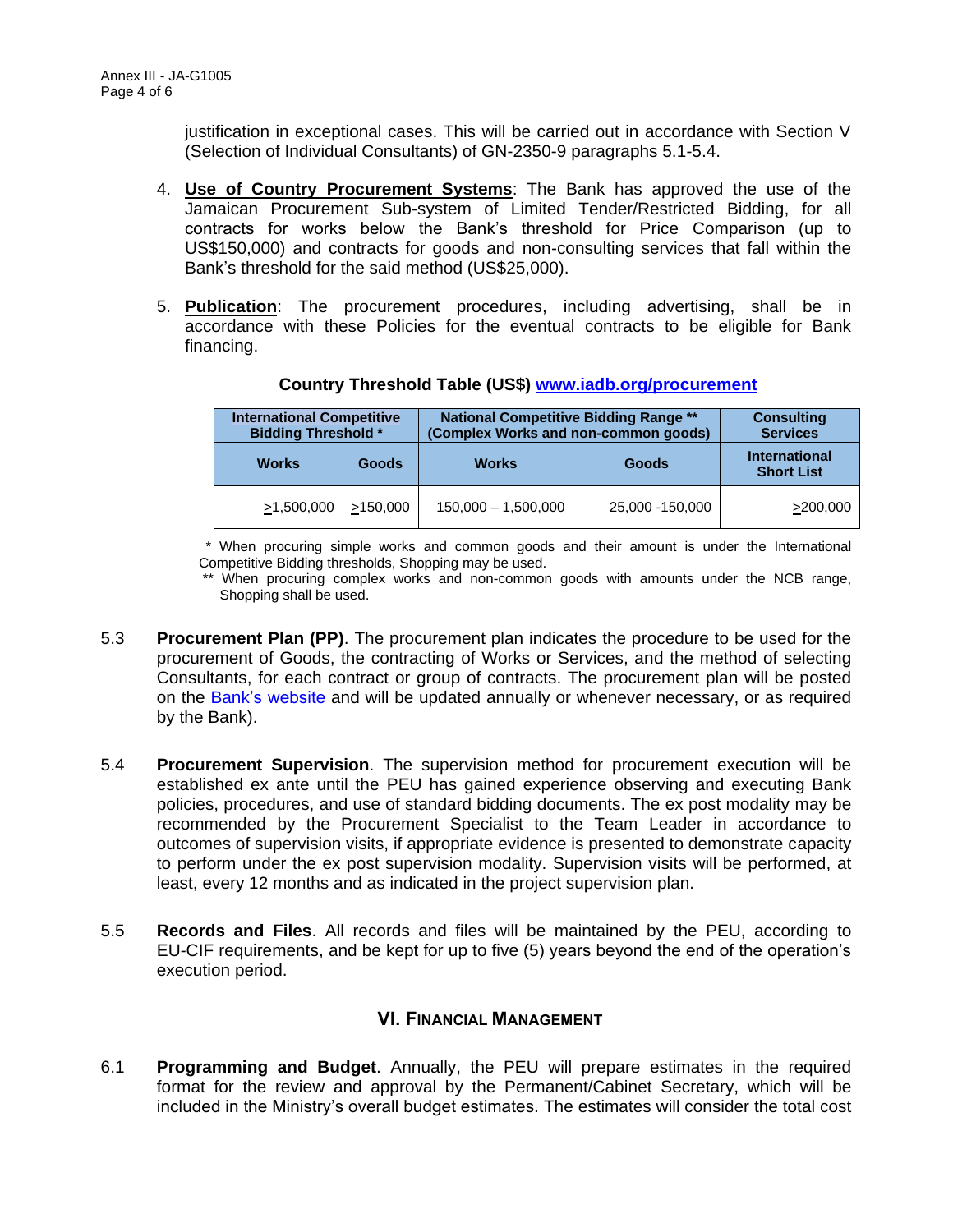of financing required for execution of the programme. The budget is presented to Parliament before the close of the fiscal year, April 1 to March 31, of the following year. Any additional funding or fiscal space requirement can be done by way of a Supplementary Budget.

- 6.2 The Borrower has committed to allocate, for each fiscal year of project execution, adequate fiscal space to guarantee the unfettered execution of the project; as determined by normal operative instruments such as the Annual Operating Plan, the Financial Plan, and the Procurement Plan.
- 6.3 Even though no counterpart resources are contemplated in the original project budget, the Borrower will undertake to provide all required resources for the total and effective completion of the project activities.
- 6.4 **Accounting and Information Systems**. Project accounting will be performed using an approved accounting software package, in accordance with the Financial Administration and Audit Act, FAAA, IDB's financial management requirements and the modified cash basis of accounting, which is a comprehensive basis of accounting other an International Financial and Reporting Standards (IFRS). It is expected that the accounting system will facilitate the recording and classification of all financial transactions, provide information related to: planned vs. actual financial execution for the project and the financial execution plan for the next 180 days that will be attached to each request for Advance of Funds.

#### 6.5 **Disbursements and Cash Flow**.

- **•** The Advances of Funds method is the primary method of the provision of finance for the execution of the operation, and these advances will be deposited into a dedicated account;
- **•** The PEU commits to maintain strict control over the utilization of the Advance to ensure the easy verification and reconciliation of balances between the Executing Agency's records and IDB records (WLMS1).
- According to EU-CIF policies, only those expenditures that have incurred after the signature of the delegation agreement will be eligible.
- The project will provide adequate justification of the existing Advance of Funds balance, whenever 70% of said balance has been spent, according to EU guidelines. Advances will normally cover a period not exceeding 180 days and no less than 90 days. The following disbursement methodologies will be used for the programme:
	- o Reimbursement of Payments Made
	- o Direct Payment to Supplier (for large foreign payments)
	- o Advance of Funds (to facilitate the day to operations)
- Generally, supporting documentation for Justifications of Advances and Reimbursement of Payments Made will be kept at the office of the PEU.
- 6.6 **Internal Control and Internal Audit**. The management of the project, at the level of both the MOHW, EA and/or the PEU, will assume the responsibility for designing and implementing a sound system of internal controls for the project. These internal controls and procedures will be detailed in the Programme Operations Manual.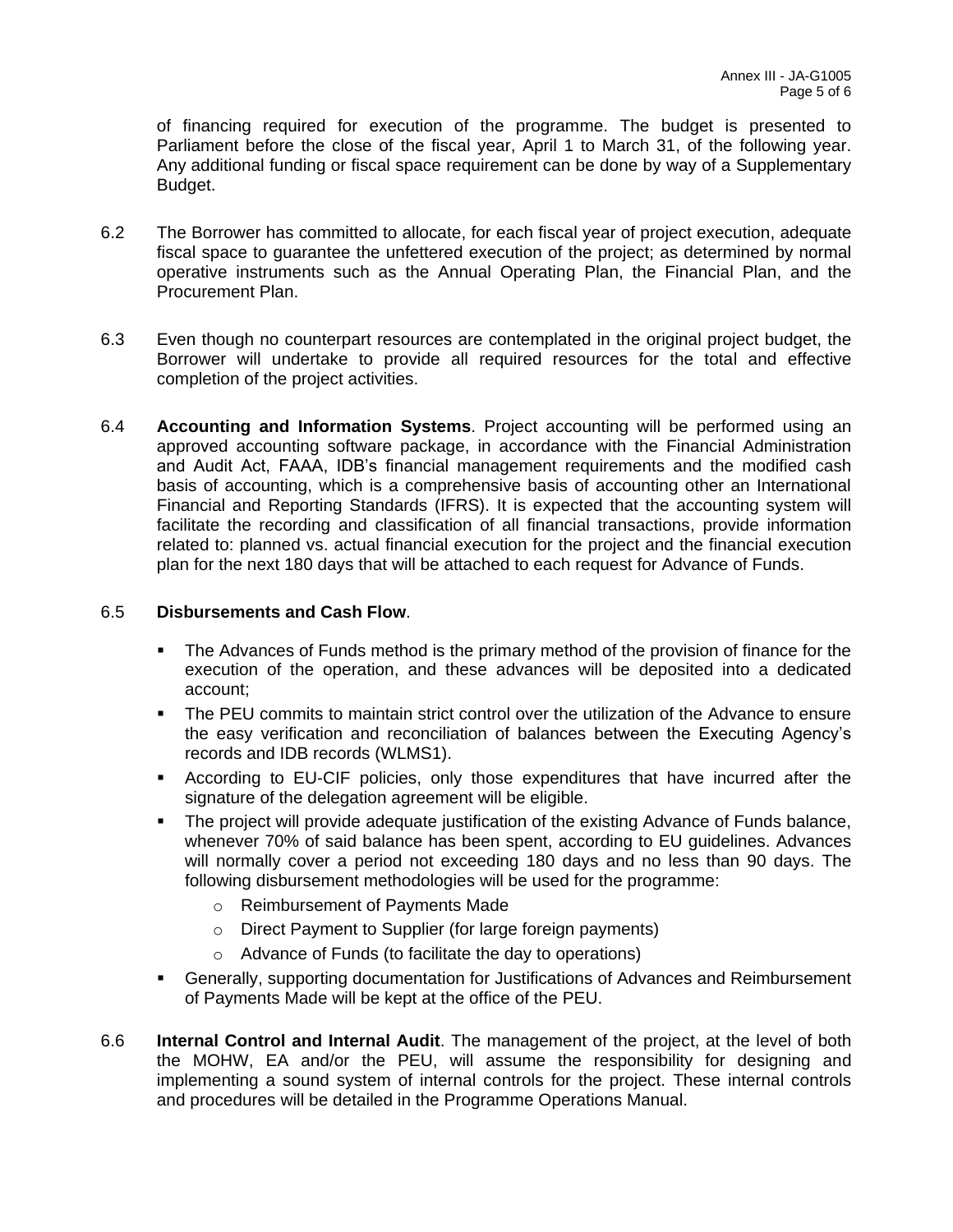- 6.7 **External Control and Reports**. For each fiscal year during project execution, MOHW will be responsible to submit Audited Financial Statements for the project. These Financial Statements will be audited by an independent external audit firm approved by the Bank and are due no later than 90 after the fiscal year ends. A final AFS is to be submitted to the Bank within 90 days from the date of last disbursement.
- 6.8 **Financial Supervision Plan** Financial Supervision will be developed based on the initial and subsequent risk assessments carried out for the project. Financial, Accounting and Institutional Inspection visits will be performed at least once per year, covering, among other things, the following topics:
	- a) Review of the bank reconciliations and other internal control matters related to financial management and efficient execution; Review of compliance with the Programme Operations Manual.
	- b) Conducting Ex Post Reviews, inclusive of supporting documentation for Advances and Justifications.
- 6.9 **EU access to project documents**. The Bank will allow the EC, OLAF33 and the European Court of Auditors to conduct on-the-spot checks on the use made of EU contributions on the grounds of supporting accounting documents and any other documents related to the financing of the programme. These desk-reviews and on-the spot checks can occur at the Bank's offices and the Executing Agency. The European Commission shall inform the Bank of the planned on-the-spot missions by agents appointed by the European Commission in due time in order to ensure that adequate procedural matters are agreed upon in advance, and the Bank will communicate to the EA. These verification visits may be conducted at Bank offices or the EA offices.
- 6.10 **Execution Mechanism**. The MOHW has set up a PEU for the programme. The PEU has three (3) strategic positions: one Programme Director/Manager, one Procurement Specialist and one Financial Specialist. The Programme Director/Manager will ensure smooth day-to-day operations of the programme. The POM further describes the recommended PEU composition and their responsibilities. Specific PEU duties include: (i) preparation of semi-annual progress reports; (ii) preparation, and implementation of the Annual Operating Plans (AOP); (iii) preparation of budgets, and disbursements; (iv) preparation of the Procurement Plan; (v) financial administration of the programme according to accepted accounting principles and presenting audited financial statements; (vi) ensuring the quality and efficacy of procurement processes and their compliance with both the policies of the Bank and that of the GoJ; (vii) ensuring the consistent alignment of expected programme results with day-to-day programme implementation as well as continuous data collection to enable the measurement of the indicators included in the Results Matrix; and (viii) being programme liaison with the Bank.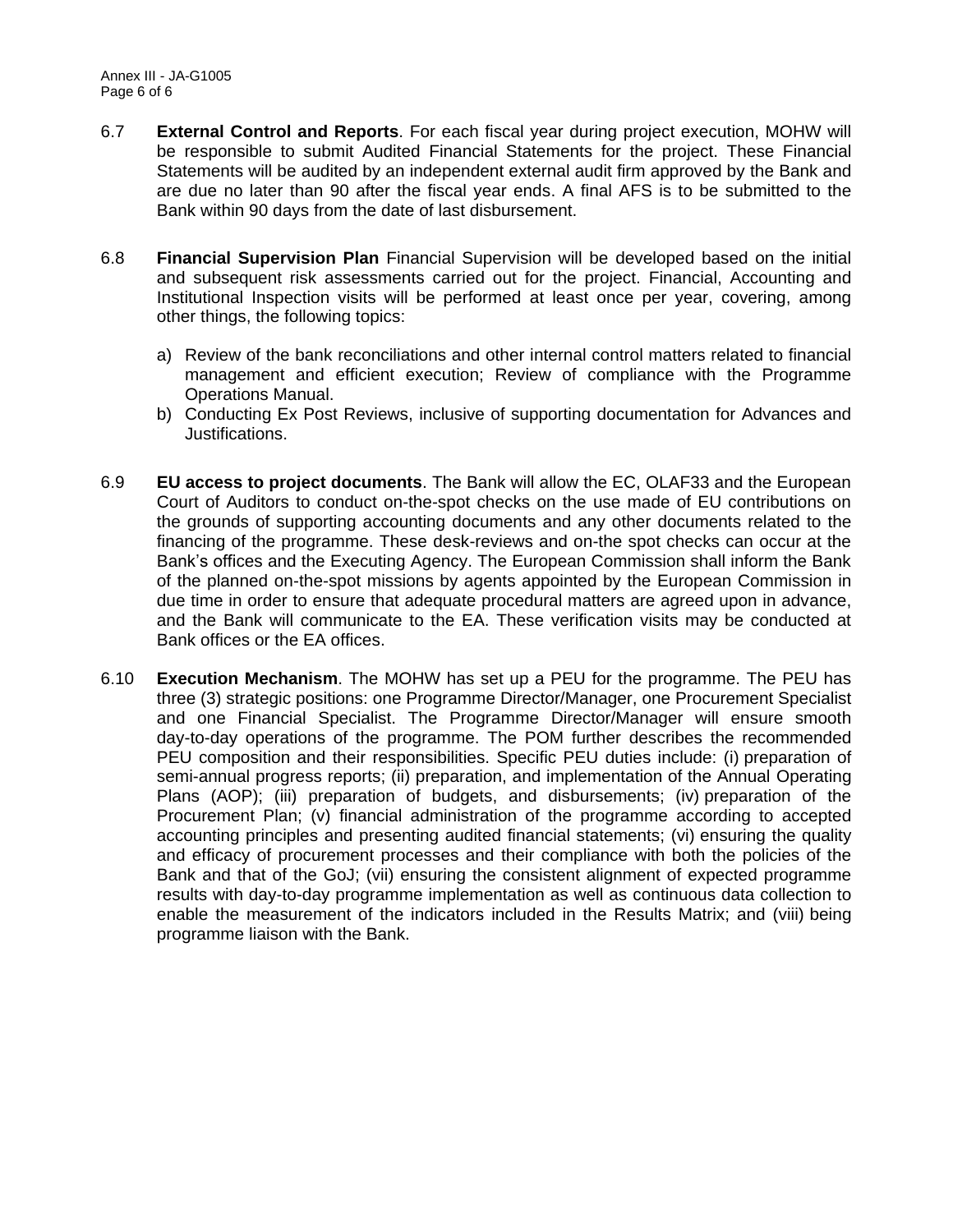#### **Support for the Health Systems Strengthening for the Prevention and Care Management of Non-Communicable Diseases Programme**

#### **JA-G1005**

#### **CERTIFICATION**

I hereby certify that this operation will be authorized for financing through a Project Specific Grant (PSG) administration agreement or agreements for an amount of up to **EUR10,200,000 (USD11,424,000 equivalent)** to finance the activities described and budgeted in this document.

Donor's commitment does not have validity until the PSG administration agreement between the IDB and the donor is agreed upon and signed for this operation. Therefore, this certification will remain conditional until the corresponding PSG administration agreement or agreements are signed and effective.

Certified by: *(Original Signed)* 10/30/19

Sonia M. Rivera

Chief Grants and Co-Financing Management Unit ORP/GCM

Date